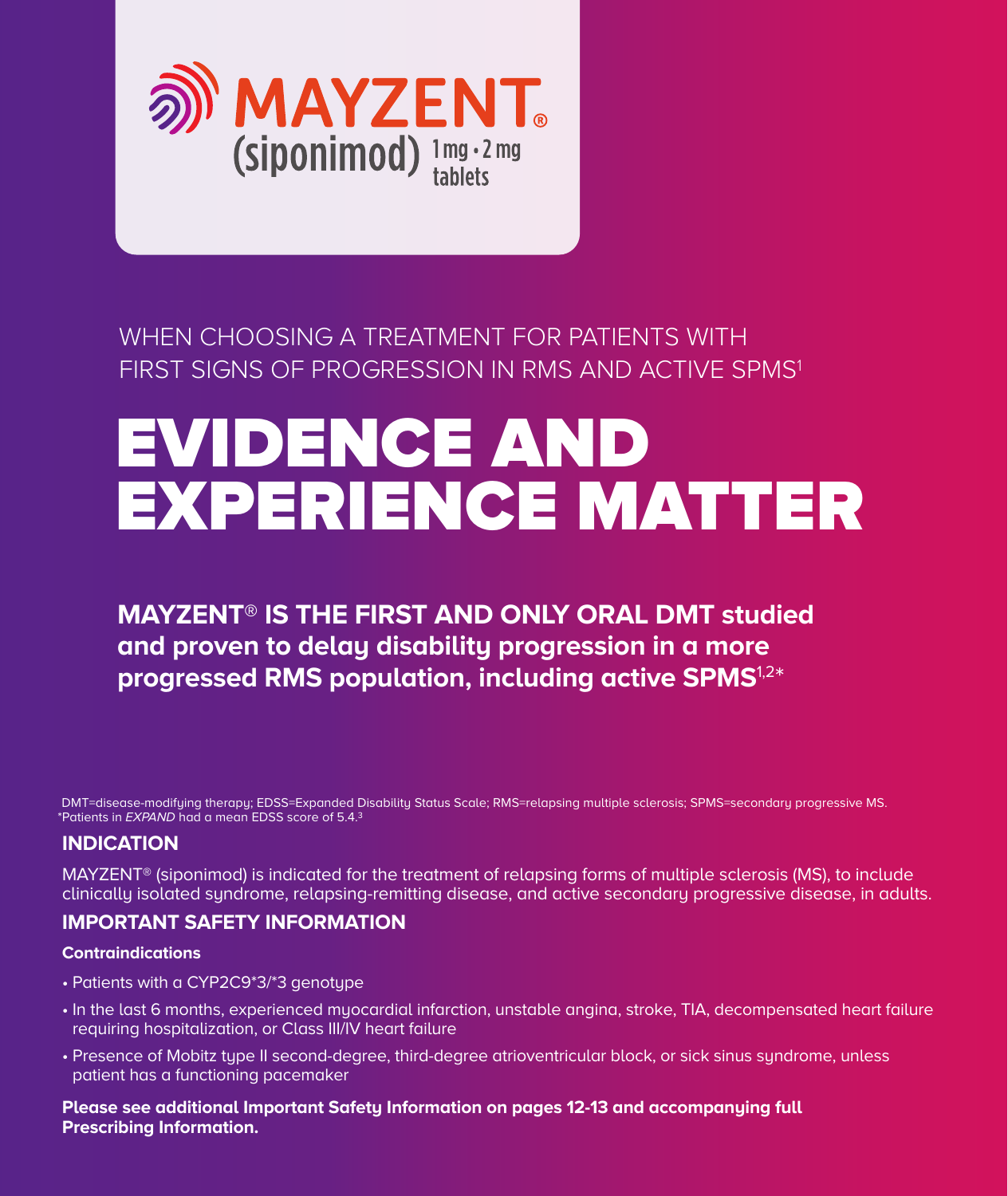### IDENTIFYING APPROPRIATE PATIENTS MATTERS MAYZENT® WAS PROVEN TO DELAY DISABILITY PROGRESSION IN A MORE PROGRESSED RMS POPULATION, INCLUDING aSPMS<sup>1</sup>

#### **Sample patient profiles:**



"I worry that my RMS is starting to affect my teaching."

- Trouble concentrating
- Difficulty organizing lesson plans
- $\blacksquare$  Mild motor deficits, such as weakness in right leg (observed slight right foot drag)

#### **WHAT'S CHANGED IN THE LAST YEAR**

- **6 YEARS** since MS diagnosis
- **RELAPSES ARE LESS FREQUENT, but last MRI** revealed 1 new GdE lesion and an increase in T2 lesion volume
- **= 1 TREATMENT SINCE** DIAGNOSIS
- Initiated current oral medication 2 years ago

#### EDSS score: **3.5** EDSS score: **5.5**

\*Not an actual patient.

 $\overline{2}$ 

\*Not an actual patient.

- **E** 2 TREATMENTS SINCE DIAGNOSIS
- **Initiated current oral** medication 2 years ago

#### **JESS, 41 YEARS OLD\*** Science teacher

### **PATIENT HISTORY**

- **13 YEARS** since MS diagnosis
- **1 RELAPSE** in the past 2 years, last MRI showed 1 new GdE lesion and slow expansion of T2 lesion volume

#### **JAMIE, 48 YEARS OLD\* Accountant**

"Walking my dog is something I used to look forward to, and now that I need a cane more often, I just can't do it."

#### **WHAT'S CHANGED IN THE LAST YEAR**

- $\blacksquare$  Ambulatory difficulty
- Can no longer take dog on walks — Intermittent use of cane
- **Moderate urinary urgency**
- **Chronic fatigue**
- Has trouble remembering words

### **PATIENT HISTORY**

aSPMS=active secondary progressive MS; GdE=gadolinium-enhancing; MRI=magnetic resonance imaging; MS=multiple sclerosis.

#### **IMPORTANT SAFETY INFORMATION (CONT)**

**Infections:** MAYZENT may increase risk of infections with some that are serious in nature. Life-threatening and rare fatal infections have occurred.

Before starting MAYZENT, review a recent complete blood count (CBC) (ie, within 6 months or after

discontinuation of prior therapy). Delay initiation of treatment in patients with severe active infections until resolved. Employ effective treatments and monitor patients with symptoms of infection while on therapy.

## MECHANISM OF ACTION MATTERS DUAL MOA SELECTIVELY TARGETS S1P<sub>1.5</sub>: 2 KEY RECEPTORS THOUGHT TO PLAY A ROLE IN RMS INFLAMMATION AND NEURODEGENERATION<sup>1,4-7</sup>

**Please see additional Important Safety Information on pages 12-13 and accompanying full Prescribing Information.**

#### **THE PROPOSED DUAL MOA OF MAYZENT**

**WORKS IN THE PERIPHERY** to limit active lymphocytes from leaving the lymph nodes, which may reduce lymphocyte migration into the CNS.<sup>1,8</sup>

**Lymphocytes are stored, not destroyed, in the lymph nodes; upon discontinuation, blood lymphocyte counts** rapidly recover within 10 days<sup>1,8\*†</sup>

**WORKS CENTRALLY** by crossing the blood-brain barrier into the CNS.<sup>1,8,9</sup>

Based on animal studies, siponimod readily crosses the blood-brain barrier and enters the CNS.<sup>18,9</sup>

**MAYZENT is an oral, selective S1P receptor modulator for progressing patients along the RMS continuum**<sup>1</sup>

### **IMPORTANT SAFETY INFORMATION (CONT)**

**Infections (cont):** Consider discontinuing treatment if patient develops a serious infection.



Cases of fatal cryptococcal meningitis (CM) were reported in patients treated with another sphingosine 1-phosphate (S1P) receptor modulator. Rare cases of CM have occurred with MAYZENT. If CM is suspected,

- 
- 
- 

 ‡Based on animal studies.1,8,9 †After stopping MAYZENT treatment, residual lowering of peripheral lymphocyte count may persist for up to 3-4 weeks after the last dose.1

> MAYZENT should be suspended until cryptococcal infection has been excluded.



CNS=central nervous system; MOA=mechanism of action; S1P=sphingosine 1-phosphate. \*In 90% of patients.1

**The mechanism by which siponimod exerts therapeutic effects on MS is unknown but may involve reduction of lymphocytes in the CNS.**<sup>1</sup>

### **BELIEVED TO WORK IN 2 PLACES: PERIPHERY AND CNS<sup>1,8,9,12</sup>**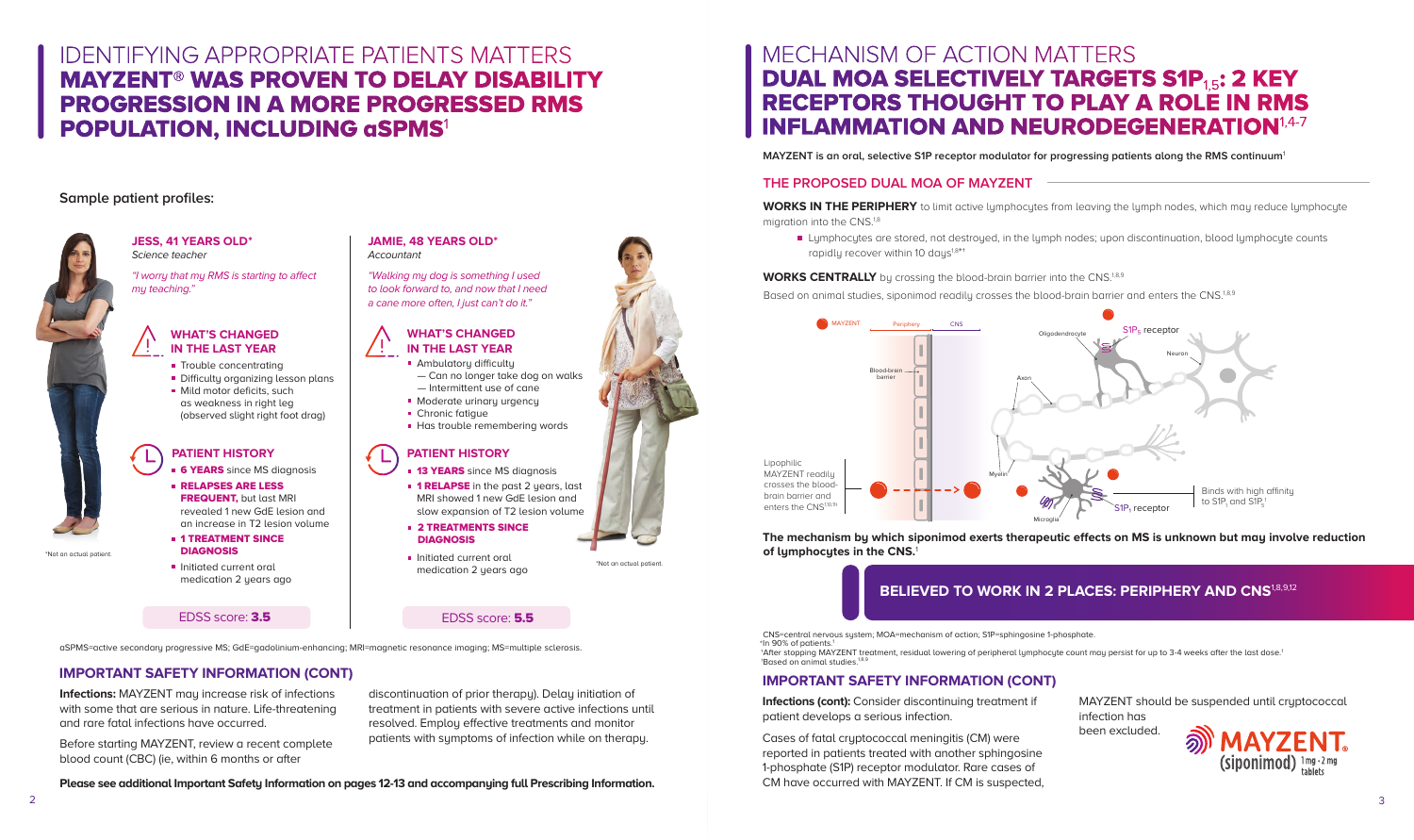#### MAYZENT in clinical trials. If patients develop any unexpected neurological or psychiatric symptoms, a prompt evaluation showled. If  $\begin{bmatrix} \bullet & \bullet & \bullet \\ \bullet & \bullet & \bullet \end{bmatrix}$  can the discontinued. The discontinued be discontinued be discontinued. The discontinued be discontinued by discontinued. The discontinued be discontinued by discontin

CDP=confirmed disability progression; Cl=confidence interval; HR=hazard ratio; NS=not significant; T25-FW=timed 25-foot walk. system, and therefore, caution should be applied 3-4 weeks after the last dose of MAYZENT.

### **IMPORTANT SAFETY INFORMATION (CONT) IMPORTANT SAFETY INFORMATION (CONT)**

**Infections (cont):** If CM is diganosed, appropriate treatment should be initiated.

Time to 3-month confirmed<br> **Reduced the expansion of T2 lesion volume at 12 and 24 months vs**<br> **Reduced the expansion of T2 lesion volume at 12 and 24 months vs** placebo (adjusted mean; P<0.01†)

detenboliton by 220% on the the half-life placebo (adjusted medit, the stort)<br>T25-FW test was not statistically change from baseline in T2 lesion volume: 184 mm<sup>3</sup> for patients Initiating treatment with MAYZENT after treatment with alemtuzumab is not recommended. †Nominal P value, not corrected for multiple comparisons. on MAYZENT vs 879 mm<sup>3</sup> for placebo<sup>1</sup>

points. The T25-FW test key end point was not significant; therefore, the T2 lesion volume key secondary end point was considered nominal. The remaining end points were not corrected for multiple comparisons.<sup>13</sup> \*In EXPAND, a prespecified hierarchical analysis consisted of the primary end point and these 2 key secondary end

After stopping MAYZENT therapy, since the blood for up to 10 days. Starting other the blood for up to 10 days. Starting this starting this starting of up to 10 days. Starting this starting therapies during this starting t

Infections (cont): Patients without a confirmed history Use of live vaccines should be avoided while taking of varicella zoster virus (VZV) or without vaccination MAYZENT and for 4 weeks after stopping treat should be tested for antibodies before starting MAYZENT. If VZV antibodies are not present or detected, then VZV immunization is recommended and MAYZENT should be initiated 4 weeks after vaccination.

 $\Delta$ 

- The proportion of patients with 3-month CDP for MAYZENT was
- score (0.5-point increase for patients with a baseline EDSS for 3 months<sup>1</sup>
- Although MAYZENT had a significant effect on CDP in study entry), its effect in patients statistically significant<sup>1</sup>



#### **POSTERIOR REVERSIBLE AND POINT RESULTS\* Rate cases of PRESS have been reported in patients receiving reported in patients receiving receiving and patients receiving receiving receiving receiving receiving receiving rece** a sphing of phosphate (S1P) receptor modulation. Such events have not been reported for patients treated with

**AT THE FIRST SIGNS OF PROGRESSION IN RMS AND ACTIVE SPMS, CHOOSE MAYZENT**

#### **BASELINE PATIENT CHARACTERISTICS FOR PATIENTS ON MAYZENT**<sup>3</sup>

### EXPERIENCE MATTERS EXPAND STUDIED A BROAD RANGE OF DISABILITY—INCLUDING PATIENTS PREVIOUSLY TREATED WITH A DMT<sup>3</sup>

**MAYZENT® was evaluated in EXPAND—the largest Phase III study of SPMS patients to date (N=1651)**<sup>13</sup>

| Age (mean)                                | 48 YEARS<br>(Range: 21-61 years)       | <b>EDSS</b> progression<br>documented in the<br>2 years prior to study             | <b>100%</b><br>of patients |
|-------------------------------------------|----------------------------------------|------------------------------------------------------------------------------------|----------------------------|
| <b>Previous treatment</b>                 | $78%$ (n=860)<br>had received a DMT    | Patients with GdE lesions (%)                                                      | 21%<br>of patients         |
| Time since onset of MS<br>symptoms (mean) | <b>17 YEARS</b>                        | Patients with at least<br>1 relapse within the 2 years<br>prior to study entry (%) | 36%<br>of patients         |
| Time since initial<br>MS diagnosis (mean) | <b>13 YEARS</b><br>(Range: 0-44 years) | <b>EDSS</b> score (mean)                                                           | 5.4<br>(Range: 3.0-6.5)    |

#### **IMPORTANT SAFETY INFORMATION (CONT)**

No cases of progressive multifocal leukoencephalopathy (PML) were reported in MAYZENT clinical trials; however, they have been observed in patients treated with another

sphingosine 1-phosphate (S1P) receptor modulator and other multiple sclerosis (MS) therapies. If PML is suspected, MAYZENT should be discontinued.

Cases of herpes viral infection, including one case of reactivation of varicella zoster virus leading to varicella zoster meningitis, have been reported.

**Please see additional Important Safety Information on pages 12-13 and accompanying full Prescribing Information.**

### **EFFICACY MATTERS**  $\mathbf{r}$  and  $\mathbf{r}$  as an arrhythmic drugs in  $\mathbf{r}$  and  $\mathbf{r}$  and  $\mathbf{r}$  and  $\mathbf{r}$ MAYZENT® WAS PROVEN TO DELAY DISABILITY PROGRESSION IN THE *EXPAND* CORE STUDY<sup>3</sup>

PRIMARY END POINT RESULTS<sup>1</sup>

**LIME TO 3-MONTH CDP vs PLACEBO <u>and the starting transaction of the starting transaction of the starting transaction of the starting transaction of the starting transaction of the starting transaction of the starting of**</u>

#### **T25-FW TEST**

T25-FW test was not statistically  $\begin{bmatrix} 0 & 1001 \end{bmatrix}$ Time to 3-month confirmed deterioration by ≥20% on the significant vs placebo  $(P=NS)^1$ 

> Use of live vaccines should be avoided while taking MAYZENT and for 4 weeks after stopping treatment.

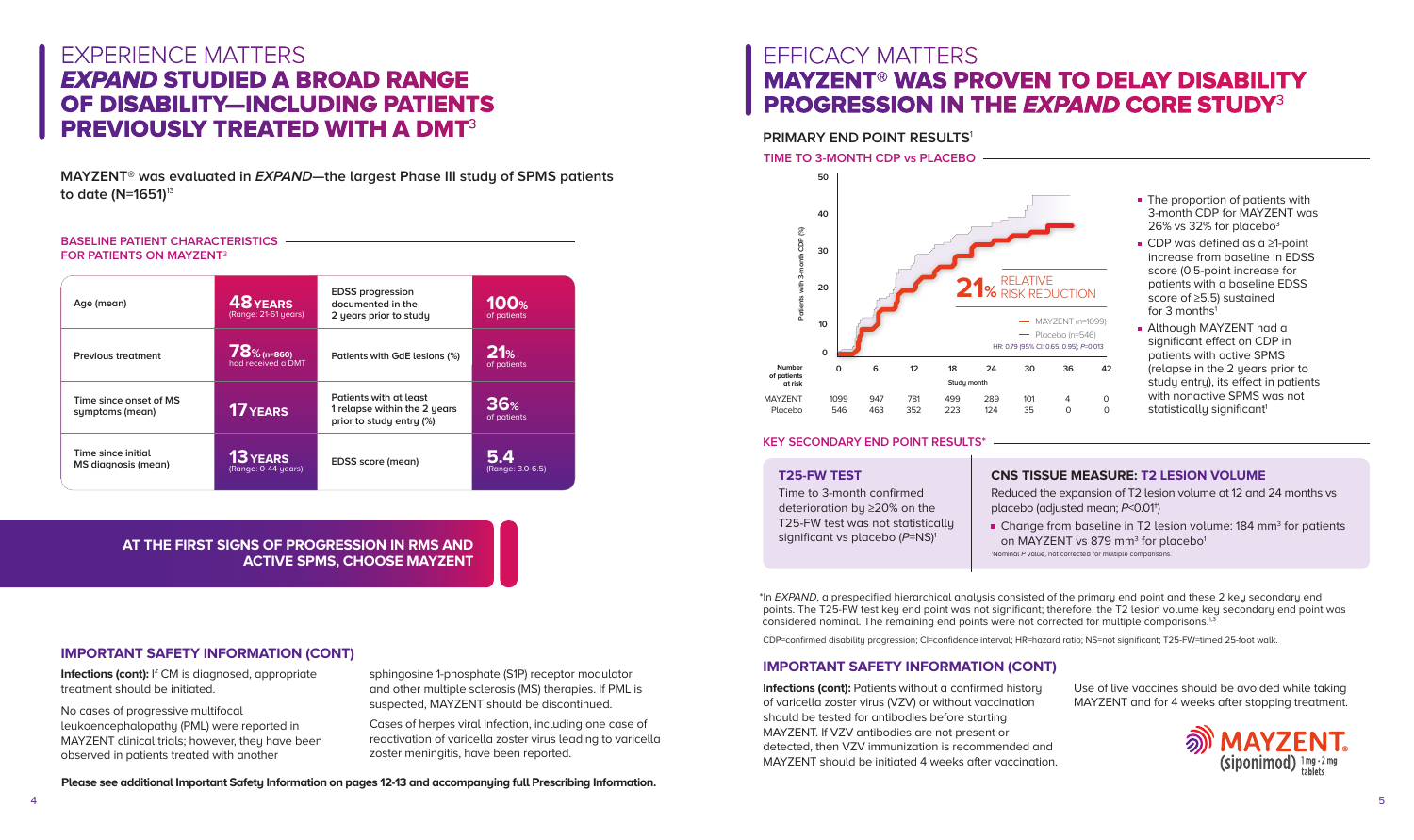## LONG-TERM DATA MATTERS SELECTED EFFICACY ASSESSMENT UP TO 5 YEARS WAS CONSISTENT WITH THE CORE STUDY<sup>3,14</sup><sup>#</sup>

#### **Bradyarrhythmia and Atrioventricular Conduction**

**Delays:** Prior to initiation of MAYZENT, an ECG should be obtained to determine if preexisting cardiac conduction abnormalities are present. In all patients, a dose titration is recommended for initiation of MAYZENT treatment to help reduce cardiac effects.

<sup>+</sup>6-month CDP was an exploratory end point of efficacy measurement in the EXPAND extension study.<sup>15</sup> ‡3-month CDP was not evaluated as part of the long-term extension study.

MAYZENT was not studied in patients who had:



• In the last 6 months, experienced myocardial infarction, unstable angina, stroke, TIA, or decompensated heart failure requiring hospitalization

#### **TIME TO 6-MONTH CDP IN CONTINUOUS MAYZENT GROUP VS PLACEBO-SWITCH GROUP14**

This exploratory analysis represents a chance finding. No conclusions of statistical or clinical significance can be drawn. Consider interim analysis open-label extension study limitations when interpreting data. The open-label extension study is not blinded, not controlled, and includes inherent self-selection bias for remaining in the trial.



|   | <b>RELATIVE RISK</b><br><b>REDUCTION</b>       |    |    |
|---|------------------------------------------------|----|----|
|   | 6-MONTH CDP                                    |    |    |
|   | s MAYZENT group (n=824)<br>witch group (n=400) |    |    |
|   | HR (95% CI): 0.78 (0.66, 0.92)                 |    |    |
| ı | 60                                             | 66 | 72 |
| 3 | 158                                            | 55 | 5  |

 $12$ 

**Infections (cont):** Caution should be used when combining treatment (ie, anti-neoplastic, immunemodulating, or immunosuppressive therapies) due to additive immune system effects.

65

1

## CLINICAL EXPERIENCE MATTERS INTERIM ANALYSIS OF EXPLORATORY DATA UP TO 5 YEARS<sup>14</sup>

#### **IMPORTANT SAFETY INFORMATION (CONT)**

**In this analysis, patients who started in the MAYZENT treatment arm experienced a greater reduction in the risk of disability progression vs patients who switched to MAYZENT later14**

\*Additional long-term data that were collected but not listed: 6-month confirmed worsening of at least 20% from baseline in the T25-FW test, MRI parameters, Multiple Sclerosis Walking Scale-12, and EuroQol, ARR, and SDMT.<sup>14,15</sup> ARR=annualized relapse rate; SDMT=Symbol Digit Modalities Test.

**Please see additional Important Safety Information on pages 12-13 and accompanying full Prescribing Information.**

**Macular Edema:** In most cases, macular edema occurred within 4 months of therapy. Patients with history of uveitis or diabetes are at an increased risk.

Before starting treatment, an ophthalmic evaluation of the fundus, including the macula, is recommended and at any time if there is a change in vision. The use of MAYZENT in patients with macular edema has not been evaluated; the potential risks and benefits to the individual patient should be considered.

Of the 1224 patients who entered into the extension study from the core study, 593 (72.2%) of MAYZENT patients (continuous MAYZENT group) and 285 (71.4%) of placebo patients (placebo-switch group) continued into the extension. The mean exposure to MAYZENT for all patients (core + extension) was 39.4 months. 18.5% of all study patients (core + extension) reached the 5-year MAYZENT treatment milestone at the time of this analysis.

#### **EXPAND OPEN-LABEL EXTENSION STUDY INTERIM EXPLORATORY DATA14**

The objective of the study is to evaluate the long-term safety and tolerability of MAYZENT®. The extension study allows patients who completed the core part of the EXPAND study to continue with MAYZENT, and aims to provide long-term safety data, as well as evaluate exploratory long-term data on efficacy measures.

#### **IMPORTANT SAFETY INFORMATION (CONT)**



#### **OPEN-LABEL EXTENSION STUDY DESIGN14**

#### **SELECT LONG-TERM EXPLORATORY END POINT**14,15

**Time to 6-month CDP<sup>14,15\*</sup>** 

This extension study end point differs from the core study and was predefined as exploratory in the extension protocol.<sup>15</sup>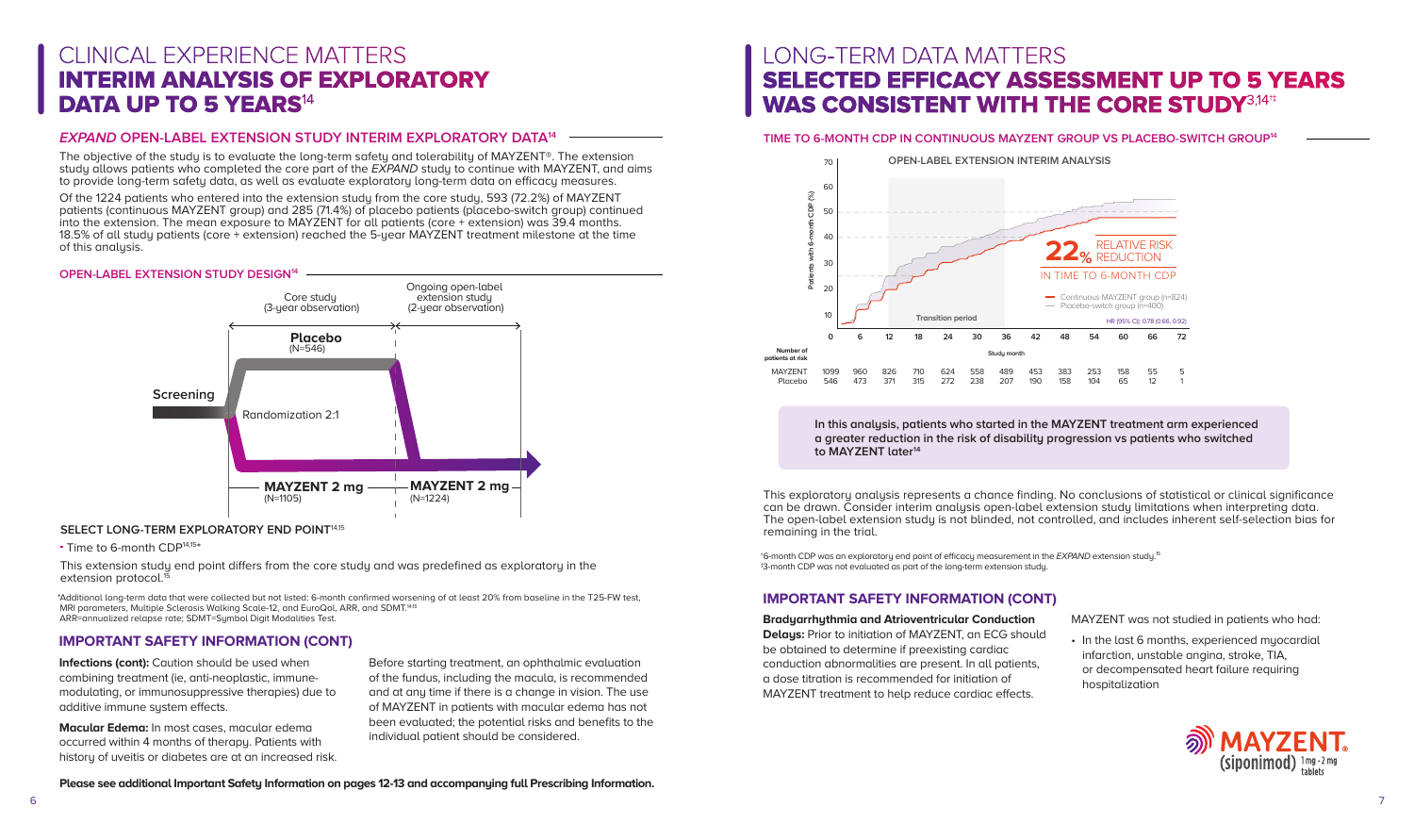#### **IMPORTANT SAFETY INFORMATION (CONT)**



### EXPERIENCE MATTERS THE SAFETY PROFILE OF MAYZENT REMAINED CONSISTENT WITH THE CORE STUDY UP TO 5 YEARS<sup>14</sup>

#### **PROPORTION OF PATIENTS WITH ADVERSE EVENTS**

patients taking MAYZENT. Before starting treatment, obtain liver transaminase and bilirubin levels. Closely monitor patients with severe hepatic impairment. Patients who develop symptoms suggestive of hepatic dysfunction should have liver enzymes checked, and MAYZENT should be discontinued if significant liver injury is confirmed.

**Adverse events that occurred in ≥3% of patients taking MAYZENT in the core and extension studies (analysis results were consistent with core study per listed criteria)**

**Bradyarrhythmia and Atrioventricular Conduction Delays (cont):** Reinitiation of treatment (initial dose titration, monitoring effects on heart rate and AV conduction [ie, ECG]) should apply if ≥4 consecutive daily doses are missed.

**Respiratory Effects:** MAYZENT may cause a decline in pulmonary function. Spirometric evaluation of respiratory function should be performed during therapy if clinically warranted.

**Liver Injury:** Elevation of transaminases may occur in

■ 8.5% of patients taking MAYZENT discontinued treatment due to adverse events vs 5.1% with placebo **INCIDENCE RATES PER 100 PATIENT-YEARS**



**Please see additional Important Safety Information on pages 12-13 and accompanying full Prescribing Information.**

### **IMPORTANT SAFETY INFORMATION (CONT)**

|                               | MAYZENT 2 mg<br>$(n=1099)$ | Placebo (n=546) |
|-------------------------------|----------------------------|-----------------|
| Headache                      | 15%                        | 14%             |
| Hypertension                  | 13%                        | 9%              |
| Transaminase levels increased | 11%                        | 3%              |
| Falls                         | 11%                        | 10%             |
| Peripheral edema              | 8%                         | 4%              |
| <b>Nausea</b>                 | 7%                         | 4%              |
| <b>Dizziness</b>              | 7%                         | 5%              |
| <b>Diarrhea</b>               | 6%                         | 4%              |
| <b>Bradycardia</b>            | 6%                         | 3%              |
| Pain in extremity             | 6%                         | 4%              |
|                               |                            |                 |

#### **PROPORTION OF PATIENTS WITH ADVERSE EVENTS**

In the core study, the most common adverse events (incidence ≥10%) were headache (15%), hypertension (13%), and transaminase increases (11%).

Treatment discontinuation rates due to adverse events were similar across treatment arms.

## EXPERIENCE MATTERS DEMONSTRATED SAFETY PROFILE IN THE EXPAND CORE STUDY<sup>1</sup>

**Adverse events that occurred in ≥5% of patients taking MAYZENT® and at a rate ≥1% higher than in patients receiving placebo**

#### **Bradyarrhythmia and Atrioventricular Conduction Delays (cont):**

MAYZENT was not studied in patients who had (cont):

- New York Heart Association Class II-IV heart failure
- Cardiac conduction or rhythm disorders, including complete left bundle branch block, sinus arrest or sino-atrial block, symptomatic bradycardia, sick sinus
- syndrome, Mobitz type II second-degree AV-block or higher-grade AV-block (either history or observed at screening), unless patient has a functioning pacemaker
- Significant QT prolongation (QTc greater than 500 msec)
- Arrhythmias requiring treatment with Class Ia or Class III anti-arrhythmic drugs

**WITH MAYZENT**, lymphocytes are stored, not destroyed, in the lymph nodes. The half-life of MAYZENT is approximately 30 hours, and upon discontinuation, blood lymphocyte counts rapidly recover within 10 days\*†

**The mechanism by which siponimod exerts therapeutic effects on MS is unknown but may involve reduction of lymphocytes in the CNS.**

\* In 90% of patients.

†After stopping MAYZENT treatment, residual lowering of peripheral lymphocyte count may persist for up to 3-4 weeks after the last dose.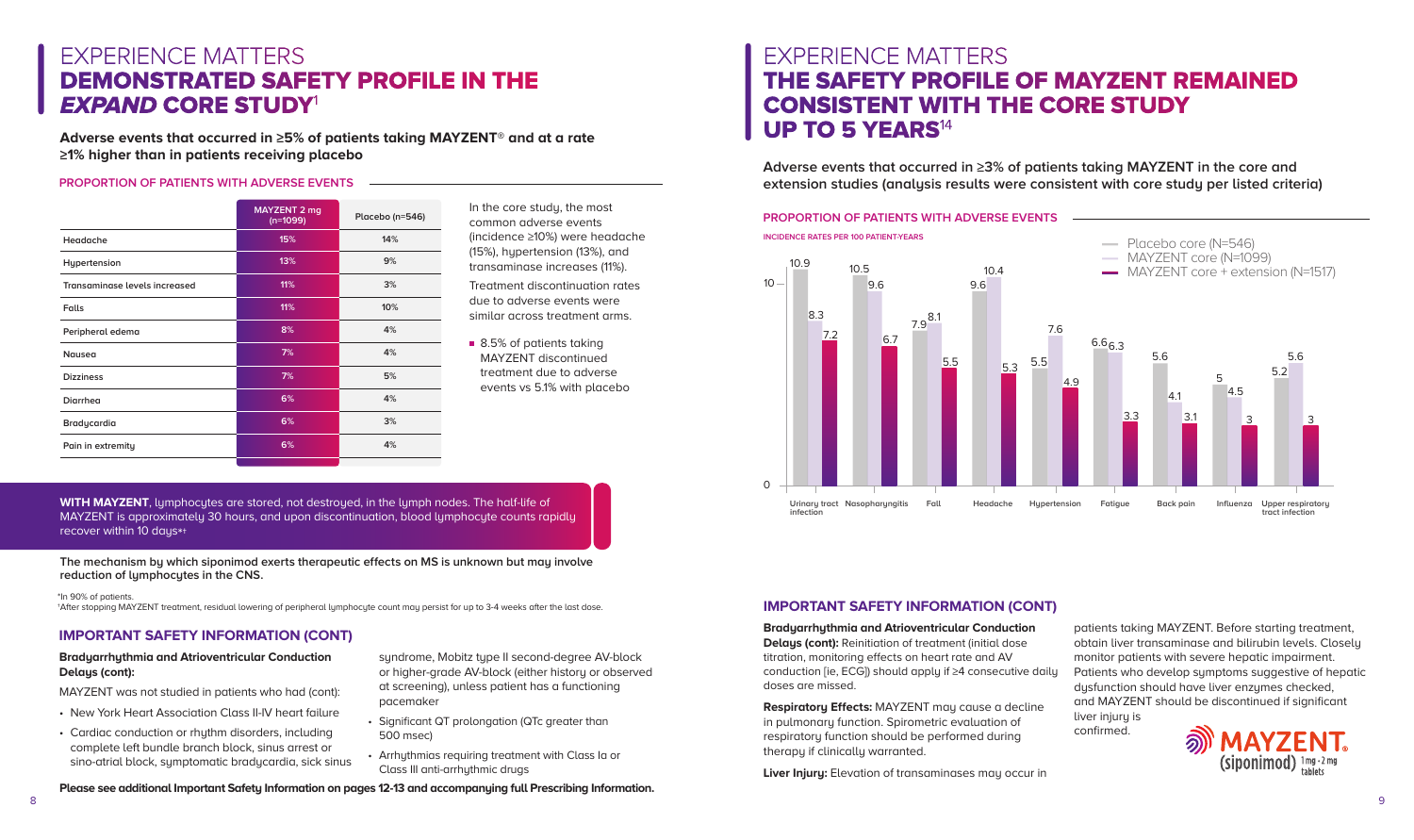**Our goal is to get your patients started seamlessly in just 2 steps**

#### **IMPORTANT SAFETY INFORMATION (CONT)**

## PATIENT ACCESS MATTERS DEDICATED SUPPORT FOR PATIENTS PRESCRIBED MAYZENT

### **STEP 1: ASSESSMENTS STEP 2: TREATMENT INITIATION**

#### **ADDITIONAL PATIENT SUPPORT**

Take care of all baseline assessments in just one or two visits<sup>†‡</sup>

**MAYZENT provides broad managed care coverage with approximately 87% approval rates** across commercial and government insurance segments<sup>17</sup>

®Once appropriate maintenance dose has been determined based on genotype results.<br>"Eligible patients must have commercial insurance and a valid prescription for MAYZENT. By participating, patient acknowledges intent to pur coverage for MAYZENT with their health care provider. Program requires the submission of a request for coverage within 9 months post-Program initiation in order to remain eligible. Patients will receive their maintenance drug supply each month for up to 12 months or until they receive insurance coverage approval, whichever occurs earlier. Program is not available to patients who are uninsured or whose medications are reimbursed in whole or in part by Medicare, Medicaid, TRICARE, or any other federal or state program, or where prohibited by law. Patients may be asked to re-verify insurance coverage status during the course of the Program. No purchase necessary. Program is not health insurance, nor is participation a guarantee of insurance coverage. Other limitations may<br>apply. Novartis reserves the right to rescind, revoke, or amend t "Limitations apply. Up to an \$18,000 annual limit. Offer not valid under Medicare, Medicaid, or any other federal or state program. Novartis reserves the right to rescind, revoke, or amend this Program without notice. See complete Terms & Conditions for details at www.mayzent.com. ‡ For eligible patients and commercially insured patients.

**Access & financial support options,** as well as additional tools, resources, and services 经一 to help patients stay on track.

**Going directly through a specialty pharmacy?** Patients can enroll at start.mayzent.com for help with treatment initiation, ongoing one-on-one assistance from dedicated Coordinators, and access and reimbursement support.

Start and help patients stay on track on treatment§

 **Titration schedule:** Initiation of MAYZENT treatment results in a transient decrease in heart rate and atrioventricular conduction delays. For all patients, a dose titration is recommended for initiation of MAYZENT treatment to help patients safely reach their maintenance dose.<sup>1</sup>

#### **ESTABLISHED PAYER COVERAGE FOR MAYZENT**

**Strong access for commercially insured patients If coverage is denied, our Bridge Program can cover medication costs** while coverage is pursued for up to **1 year**||

FDO=first-dose observation \*Patients with a CYP2C9\*3/\*3 genotype should not be treated with MAYZENT.1

> **Increased Blood Pressure:** Increase in systolic and diastolic pressure was observed about 1 month after initiation of treatment and persisted with continued treatment. During therapy, blood pressure should be monitored and managed appropriately.

**Fetal Risk:** Based on animal studies, MAYZENT may cause fetal harm. Women of childbearing

- - **\$0 co-pay**¶
- † Bloodwork: Complete blood count, liver function tests (transaminases & bilirubin), varicella antibody titers, CYP2C9 genotype. Medical exams: Macular edema screening, electrocardiogram (ECG).

potential should use effective contraception to avoid pregnancy during and for 10 days after stopping

MAYZENT therapy.





**Please see additional Important Safety Information on pages 12-13 and accompanying full Prescribing Information.**

#### **IMPORTANT SAFETY INFORMATION (CONT)**

 **Most patients won't require an FDO during initiation:** An FDO is required only for patients with certain preexisting cardiac conditions.1,16

#### **CONSIDERATIONS FOR INITIATION**

Genotype testing: Patients undergo a genotype test to identify their specific variant of CYP2C9, the principal enzyme that metabolizes MAYZENT.\* This genotype test identifies the appropriate MAYZENT maintenance dose.<sup>1</sup>

## DOSING MATTERS INITIATING TREATMENT WITH MAYZENT®— A ONCE-DAILY ORAL<sup>1</sup>

MAYZENT is an S1P receptor modulator with precisely determined dosing to fit your patient's distinct metabolism, as well as a tailored titration schedule to help patients safely reach their appropriate maintenance dose.<sup>1</sup>

**Cutaneous Malignancies:** Long-term use of S1P modulators, including MAYZENT, have been associated with an increased risk of basal cell carcinoma (BCC). Cases of other cutaneous malignancies, including melanoma and squamous cell carcinoma, have also been reported in patients treated with MAYZENT and in patients treated with another S1P modulator.

Periodic skin examination is recommended. Monitor for suspicious skin lesions and promptly evaluate any that are observed. Exposure to sunlight and ultraviolet light should be limited by wearing protective clothing and using a sunscreen with high protection factor. Concomitant phototherapy with UV-B radiation or PUVA-photochemotherapy is not recommended.

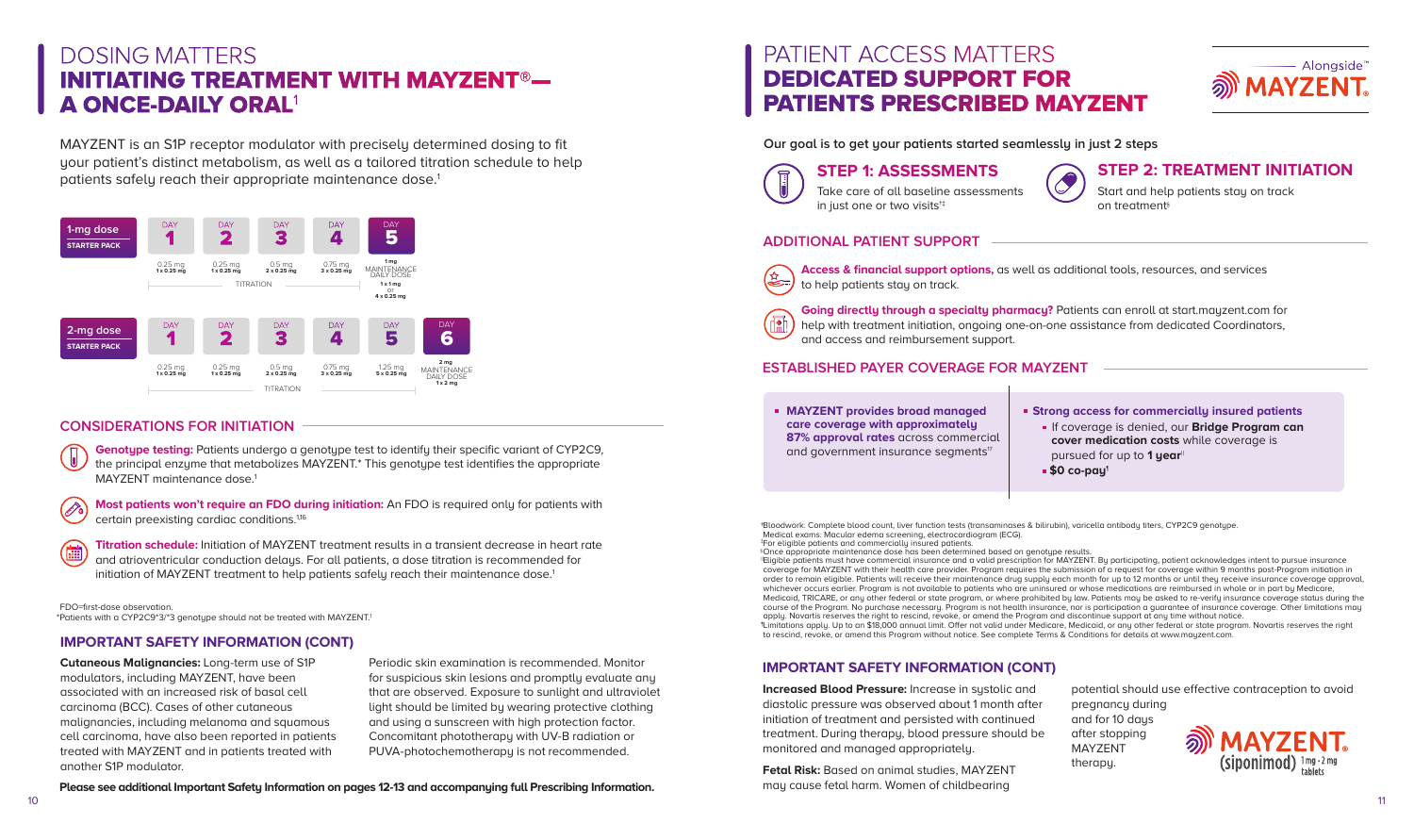**INDICATION**<br>MAYZENT® (siponimod) is indicated for the treatment of relapsing forms of multiple sclerosis (MS), to include MAYZEN I ® (siponimod) is indicated for the treatment of relapsing forms of multiple sclerosis (MS), to include<br>clinically isolated syndrome, relapsing-remitting disease, and active secondary progressive disease, in adults

### **IMPORTANT SAFETY INFORMATION**

- Significant QT prolongation (QTc greater than 500 msec)
- Arrhythmias requiring treatment with Class Ia or Class III anti-arrhythmic drugs

**Liver Injury:** Elevation of transaminases may occur in patients taking MAYZENT. Before starting treatment, obtain liver transaminase and bilirubin levels. Closely monitor patients with severe hepatic impairment. Patients who develop symptoms suggestive of hepatic dysfunction should have liver enzymes checked, and MAYZENT should be discontinued if significant liver injury is confirmed.

**ACTIVE SPMS, CHOOSE MAYZENT Macular Edema:** In most cases, macular edema occurred within 4 months of therapy. Patients with history of uveitis or diabetes are at an increased risk. Before starting treatment, an ophthalmic evaluation of the fundus, including the macula, is recommended and at any time if there is a change in vision. The use of MAYZENT in patients with macular edema has not been evaluated; the potential risks and benefits to the individual patient should be considered.

#### PREVIOUSLY TREATED WITH A DISTURBANCE OF THE VIOLENCE OF THE VIOLENCE OF THE VIOLENCE OF THE VIOLENCE OF THE V<br>THE VIOLENCE OF THE VIOLENCE OF THE VIOLENCE OF THE VIOLENCE OF THE VIOLENCE OF THE VIOLENCE OF THE VIOLENCE O **Contraindications**

- Patients with a CYP2C9\*3/\*3 genotype
- marc tast of months, experienced ingocaratic infarction, anstable drigina, stroke, TIA, decompensated near<br>requiring hospitalization, or Class III/IV heart failure • In the last 6 months, experienced myocardial infarction, unstable angina, stroke, TIA, decompensated heart failure
- **to date (N=1651)**<sup>13</sup> Presence of Mobitz type II second-degree, third-degree atrioventricular block, or sick sinus syndrome, unless patient has a functioning pacemaker

**Infections:** MAYZENT may increase risk of infections with some that are serious in nature. Life-threatening and rare fatal infections have occurred.

**EXECUTE:**  $\frac{1}{2}$   $\frac{1}{2}$   $\frac{1}{2}$  and monitor patients with symptoms of infection while on therapy. Consider discontinuing treatment if prior therapy). Delay initiation of treatment in patients with severe active infections until resolved. Employ effective  $\mathbf{R}$ Before starting MAYZENT, review a recent complete blood count (CBC) (ie, within 6 months or after discontinuation of patient develops a serious infection.

**(S1P)** receptor modulator. Rare cases of CM have occurred with MAYZENT. If CM is suspected, MAYZENT should be suspended until cryptococcal infection has been excluded. If CM is diagnosed, appropriate treatment should Cases of fatal cryptococcal meningitis (CM) were reported in patients treated with another sphingosine 1-phosphate be initiated.

Reinitiation of treatment (initial dose titration, monitoring effects on heart rate and AV conduction [ie, ECG]) should apply if ≥4 consecutive daily doses are missed.

No cases of progressive multifocal leukoencephalopathy (PML) were reported in MAYZENT clinical trials; however, **1 relapse within the 2 years**  no cases of progressive multifocal leukoencephalopathy (PML) were reported in MAYZENT clinical trials; noweve<br>they have been observed in patients treated with another sphingosine 1-phosphate <mark>(S1P)</mark> receptor modulator and other multiple sclerosis (MS) therapies. If PML is suspected, MAYZENT should be discontinued.

**Respiratory Effects:** MAYZENT may cause a decline in pulmonary function. Spirometric evaluation of respiratory function should be performed during therapy if clinically warranted.

Cases of herpes viral infection, including one case of reactivation of varicella zoster virus leading to varicella<br>zoster meningitis, have been reported. Patients without a confirmed history of varicella zoster virus <mark>(VZV</mark> **5.4 Time since initial**  Cases of herpes viral infection, including one case of reactivation of varicella zoster virus leading to varicella **INDICATION**<br>
MAYZENT® (s<br>
clinically isol<br> **IMPORTANT**<br>
Contraindice<br>
• Patients wi<br>
• In the last (<br>
requiring h<br>
• Presence c<br>
patient has<br> **Infections:** M<br>
fatal infections: M<br>
fatal infections: M<br>
fatal infections: M<br> vaccination should be tested for antibodies before starting MAYZENT. If VZV antibodies are not present or detected, then VZV immunization is recommended and MAYZENT should be initiated 4 weeks after vaccination.

obtained to determine if preexisting cardiac conduction abnormalities are present. In all patients, a dose titration is recommended for initiation of MAYZENT treatment to help reduce cardiac effects.<br>  $\mathbf{S}$  is the notation of  $\mathbf{S}$  receptor  $\mathbf{S}$  receptor modulator modulator modulator modulator modulator modulator  $\mathbf{S}$ **Bradyarrhythmia and Atrioventricular Conduction Delays:** Prior to initiation of MAYZENT, an ECG should be

MAYZENT was not studied in patients who had:

**Cutaneous Malignancies:** Long-term use of S1P modulators, including MAYZENT, have been associated with an increased risk of basal cell carcinoma (BCC). Cases of other cutaneous malignancies, including melanoma and squamous cell carcinoma, have also been reported in patients treated with MAYZENT and in patients treated with another S1P modulator.

- In the last 6 months, experienced myocardial infarction, unstable angina, stroke, TIA, or decompensated heart failure requiring hospitalization
- New York Heart Association Class II-IV heart failure
- Cardiac conduction or rhythm disorders, including complete left bundle branch block, sinus arrest or sino-atrial block, symplomatic braagcarala, sick sinas synarome, mobilz type in second-degree Av-block or higher-grade<br>AV-block (either history or observed at screening), unless patient has a functioning pacemaker block, symptomatic bradycardia, sick sinus syndrome, Mobitz type II second-degree AV-block or higher-grade

Periodic skin examination is recommended. Monitor for suspicious skin lesions and promptly evaluate any that are observed. Exposure to sunlight and ultraviolet light should be limited by wearing protective clothing and using a sunscreen with high protection factor. Concomitant phototherapy with UV-B radiation or PUVA-photochemotherapy is not recommended.

**Increased Blood Pressure:** Increase in systolic and diastolic pressure was observed about 1 month after initiation of treatment and persisted with continued treatment. During therapy, blood pressure should be monitored and managed appropriately.

**Fetal Risk:** Based on animal studies, MAYZENT may cause fetal harm. Women of childbearing potential should use effective contraception to avoid pregnancy during and for 10 days after stopping MAYZENT therapy.

**Posterior Reversible Encephalopathy Syndrome (PRES):** Rare cases of PRES have been reported in patients receiving a sphingosine 1-phosphate (S1P) receptor modulator. Such events have not been reported for patients treated with MAYZENT in clinical trials. If patients develop any unexpected neurological or psychiatric symptoms, a prompt evaluation should be considered. If PRES is suspected, MAYZENT should be discontinued.

**Unintended Additive Immunosuppressive Effects From Prior Treatment or After Stopping MAYZENT:** When switching from drugs with prolonged immune effects, the half-life and mode of action of these drugs must be considered to avoid unintended additive immunosuppressive effects.

Initiating treatment with MAYZENT after treatment with alemtuzumab is not recommended.

After stopping MAYZENT therapy, siponimod remains in the blood for up to 10 days. Starting other therapies during this interval will result in concomitant exposure to siponimod.

Lymphocyte counts returned to the normal range in 90% of patients within 10 days of stopping therapy. However, residual pharmacodynamic effects, such as lowering effects on peripheral lymphocyte count, may persist for up to 3-4 weeks after the last dose. Use of immunosuppressants within this period may lead to an additive effect on the immune system, and therefore, caution should be applied 3-4 weeks after the last dose of MAYZENT.

**Severe Increase in Disability After Stopping MAYZENT:** Severe exacerbation of disease, including disease rebound, has been rarely reported after discontinuation of an S1P receptor modulator. The possibility of severe exacerbation of disease should be considered after stopping MAYZENT treatment, thus patients should be monitored upon discontinuation.

**Most Common Adverse Reactions:** Most common adverse reactions (>10%) are headache, hypertension, and transaminase increases.

**Please see accompanying full Prescribing Information, including Medication Guide.**



**AT THE FIRST SIGNS OF PROGRESSION IN RMS AND**  therapies) due to additive immune system effects. Caution should be used when combining treatment (ie, anti-neoplastic, immune-modulating, or immunosuppressive

Use of live vaccines should be avoided while taking MAYZENT and for 4 weeks after stopping treatment.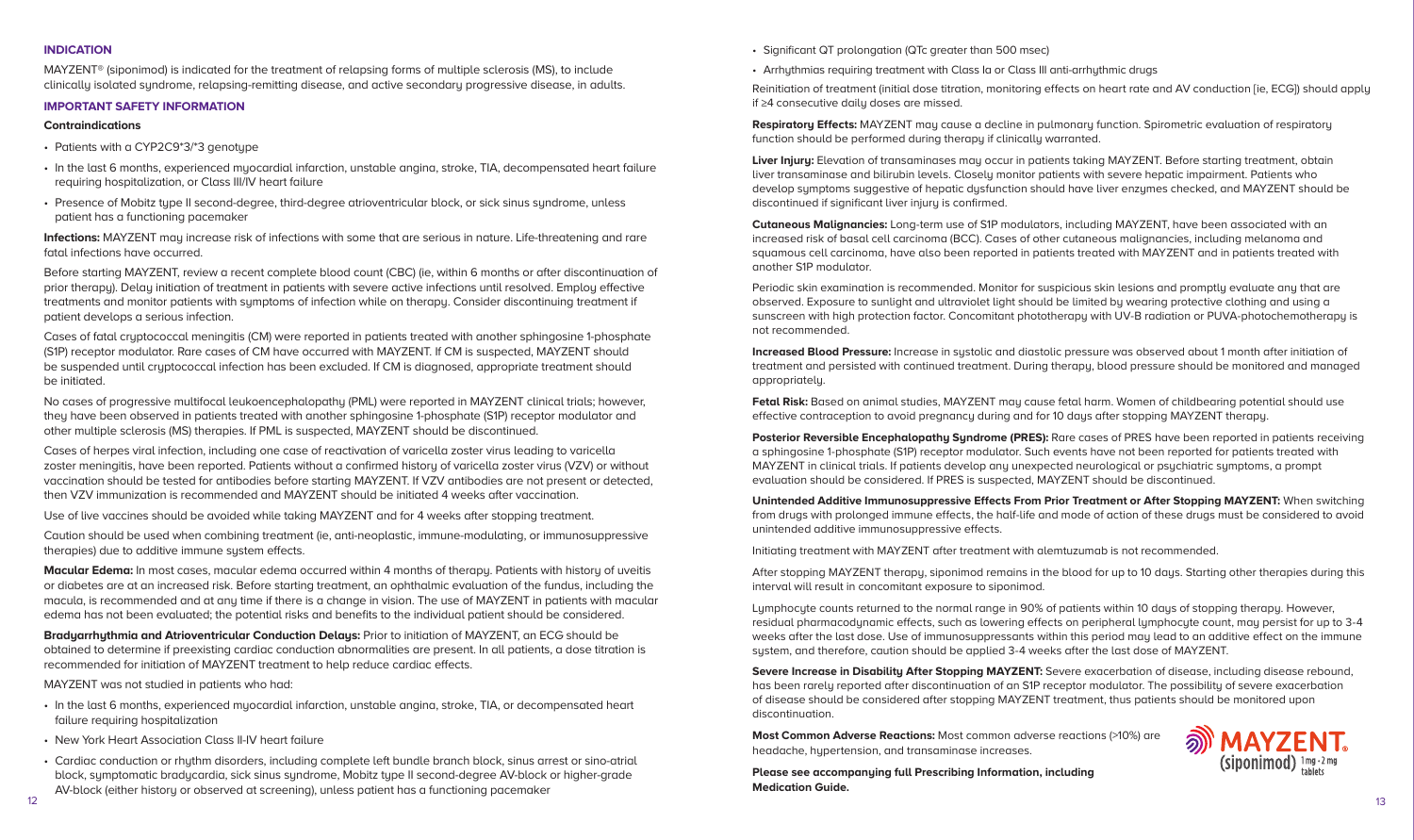

Visit: **mayzent**hcp.com

### **STAY AHEAD OF PROGRESSION— CHOOSE MAYZENT®**<sup>1</sup>

## DUAL ACTION.



### **BE DUAL MOA SELECTIVELY**

 $\widetilde{\mathsf{SP}_{1}}$  **SIP**<sub>1,5</sub>: 2 key receptors thought to play a role in RMS inflammation and neurodegeneration $1,4$ 

#### THE PROPOSED MOA OF MAYZENT



### WORKS IN THE PERIPHERY by limiting

active lymphocytes from leaving the lymph nodes, which may reduce lymphocyte migration into the CNS<sup>1,8</sup>

#### **WORKS CENTRALLY** by crossing the blood-brain barrier into the CNS<sup>1,8,9\*</sup> **The mechanism by which siponimod exerts therapeutic effects on MS is unknown.1**

\*Based on animal studies.<sup>18,9</sup><br>\*Patients in *EXPAND* had a mean EDSS score of 5.4.<sup>3</sup>

‡3-month CDP was not evaluated as part of the long-term extension study.<br><sup>§</sup>6-month CDP was an exploratory end point of efficacy measurement in the *EXPAND* extension study.<sup>15</sup>

#### **INDICATION**

MAYZENT® (siponimod) is indicated for the treatment of relapsing forms of multiple sclerosis (MS), to include clinicallu isolated sundrome, relapsing-remitting disease, and active secondary progressive disease, in adults.

## DELAY PROGRESSION.



**FIRST AND ONLY ORAL DMT** studied and proven to delay disability progression in a more progressed RMS population, including active SPMS1,2†

Disability progression was measured by the EDSS, which includes combined phusical and cognitive functions, with significance in time to 3-month CDP in aSPMS<sup>3,18‡</sup>



DEMONSTRATED SAFETY PROFILE in the largest trial designed for this more progressed patient population in RMS1,13

|--|--|

#### SELECTED INTERIM ASSESSMENT UP TO **5 YEARS WAS CONSISTENT** with the *EXPAND* core

study, and patients who started in the MAYZENT treatment arm experienced a greater reduction in the risk of disability progression vs patients who switched to MAYZENT later<sup>3,14§</sup>

### **IMPORTANT SAFETY INFORMATION**

- **Contraindications**
- Patients with a CYP2C9\*3/\*3 genotype
- In the last 6 months, experienced myocardial infarction, unstable angina, stroke, TIA, decompensated heart failure requiring hospitalization, or Class III/IV heart failure
- Presence of Mobitz type II second-degree, third-degree atrioventricular block, or sick sinus syndrome, unless patient has a functioning pacemaker

References: 1. Mayzent [prescribing information]. East Hanover, NJ: Novaritis Pharmaceuticals Corp; March 2022. 2. Data on file. First and only progressive multiple sclerosis (Illustration in spling RMS treatment, Ally 202

#### **Please see additional Important Safety Information on pages 12-13 and accompanying full Prescribing Information.**

 MAYZENT and the MAYZENT logo are registered trademarks of Novartis AG. Alongside MAYZENT and the Alongside MAYZENT logo are trademarks of Novartis AG.





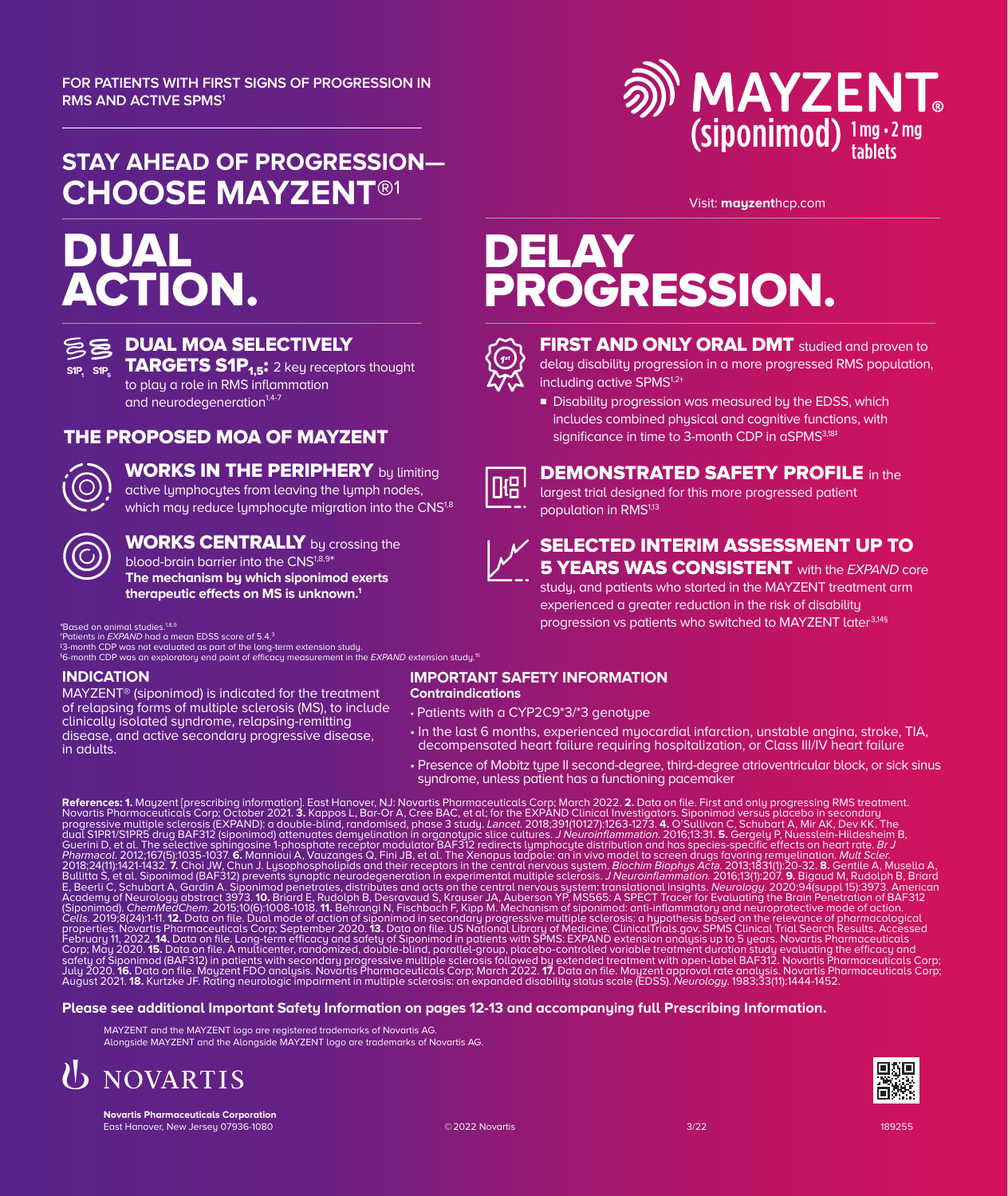#### **HIGHLIGHTS OF PRESCRIBING INFORMATION**

**These highlights do not include all the information needed to use MAYZENT safely and effectively. See full prescribing information for MAYZENT.**

#### **MAYZENT® (siponimod) tablets, for oral use Initial U.S. Approval: 2019**

| ------------------------------RECENT MAJOR CHANGES----------------------------- |        |
|---------------------------------------------------------------------------------|--------|
|                                                                                 |        |
| Dosage and Administration $(2.2, 2.3)$                                          | 8/2021 |
| Warnings and Precautions, Infections $(5.1)$                                    | 3/2022 |

**----------------------------INDICATIONS AND USAGE--------------------------** MAYZENT is a sphingosine 1-phosphate (S1P) receptor modulator indicated for the treatment of relapsing forms of multiple sclerosis (MS), to include clinically isolated syndrome, relapsing-remitting disease, and active secondary progressive disease, in adults. ([1\)](#page-9-1)

#### **----------------------DOSAGE AND ADMINISTRATION-----------------------**

- Assessments are required prior to initiating MAYZENT. ([2.1\)](#page-9-2)
- Titration is required for treatment initiation. [\(2.2](#page-9-0), [2.3](#page-10-0))
- The recommended maintenance dosage is 2 mg. ([2.2\)](#page-9-0)
- The recommended maintenance dosage in patients with a CYP2C9\*1/\*3 or  $*2/*3$  genotype is 1 mg.  $(2.3)$  $(2.3)$
- Administer tablets whole; do not split, crush, or chew. [\(2.2](#page-9-0), [2.3](#page-10-0))
- First-dose monitoring is recommended for patients with sinus bradycardia, first- or second-degree [Mobitz type I] atrioventricular (AV) block, or a history of myocardial infarction or heart failure. [\(2.4](#page-10-1))

**---------------------DOSAGE FORMS AND STRENGTHS---------------------**

Tablets: 0.25 mg, 1 mg, and 2 mg ([3\)](#page-11-1)

#### **-------------------------------CONTRAINDICATIONS-----------------------------**

- Patients with a CYP2C9\*3/\*3 genotype. [\(4](#page-11-2))
- In the last 6 months, experienced myocardial infarction, unstable angina, stroke, TIA, decompensated heart failure requiring hospitalization, or Class III/IV heart failure. ([4\)](#page-11-2)
- Presence of Mobitz type II second-degree, third-degree AV block, or sick sinus syndrome, unless patient has a functioning pacemaker. [\(4](#page-11-2))

#### **-----------------------WARNINGS AND PRECAUTIONS-----------------------**

- Infections: MAYZENT may increase the risk. Obtain a complete blood count (CBC) before initiating treatment. Monitor for infection during treatment. Do not start in patients with active infection. ([5.1\)](#page-11-0)
- Macular Edema: An ophthalmic evaluation is recommended before starting treatment and if there is any change in vision while taking MAYZENT. Diabetes mellitus and uveitis increase the risk. [\(5.2](#page-12-0))
- Bradyarrhythmia and Atrioventricular Conduction Delays: MAYZENT may result in a transient decrease in heart rate; titration is required for treatment initiation. Consider resting heart rate with concomitant betablocker use; obtain cardiologist consultation before concomitant use with other drugs that decrease heart rate. [\(5.3](#page-13-0), [7.2](#page-18-0), [7.3](#page-18-1))
- Respiratory Effects: May cause a decline in pulmonary function. Assess pulmonary function (e.g., spirometry) if clinically indicated. [\(5.4](#page-14-0))
- Liver Injury: Obtain liver enzyme results before initiation. Closely monitor patients with severe hepatic impairment. Discontinue if significant liver injury occurs.  $(5.5)$  $(5.5)$
- Cutaneous Malignancies: Periodic skin examination is recommended. ([5.6\)](#page-15-0)
- Increased Blood Pressure: Monitor blood pressure (BP) during treatment. ([5.7\)](#page-15-1)
- Fetal Risk: Women of childbearing potential should use effective contraception during and for 10 days after stopping MAYZENT. ([5.8\)](#page-15-2)

**------------------------------ADVERSE REACTIONS------------------------------** Most common adverse reactions (incidence greater than 10%) are headache, hypertension, and transaminase increases. ([6.1\)](#page-16-0)

#### **To report SUSPECTED ADVERSE REACTIONS, contact Novartis Pharmaceuticals Corporation at 1-888-669-6682 or FDA at 1-800-FDA-1088 or [www.fda.gov/medwatch](http://www.fda.gov/medwatch)***.*

#### **------------------------------DRUG INTERACTIONS------------------------------**

- Vaccination: Avoid live-attenuated vaccines during and for up to 4 weeks after treatment with MAYZENT. [\(7.4](#page-18-2))
- CYP2C9 and CYP3A4 Inhibitors: Increase in siponimod exposure; concomitant use of MAYZENT with moderate CYP2C9 and moderate or strong CYP3A4 inhibitors is not recommended. ([7.5\)](#page-18-3)
- CYP2C9 and CYP3A4 Inducers: Decrease in siponimod exposure; concomitant use of MAYZENT with moderate CYP2C9 and strong CYP3A4 inducers is not recommended. ([7.6\)](#page-18-4)

#### **See 17 for PATIENT COUNSELING INFORMATION and Medication Guide.**

#### **Revised: 3/2022**

#### **FULL PRESCRIBING INFORMATION: CONTENTS\***

**[1 INDICATIONS AND USAGE](#page-9-1)**

#### **[2 DOSAGE AND ADMINISTRATION](#page-9-3)**

- [2.1 Assessments Prior to First Dose of MAYZENT](#page-9-2)
- [2.2 Recommended Dosage in Patients With CYP2C9 Genotypes](#page-9-0)   $*1/*1$ ,  $*1/*2$ , or  $*2/*2$
- [2.3 Recommended Dosage in Patients With CYP2C9 Genotypes](#page-10-0)   $*1/*3$  or  $*2/*3$
- [2.4 First Dose Monitoring in Patients With Certain Preexisting](#page-10-1)  [Cardiac Conditions](#page-10-1)
- [2.5 Reinitiation of MAYZENT After Treatment Interruption](#page-11-3)
- **[3 DOSAGE FORMS AND STRENGTHS](#page-11-1)**

### **[4 CONTRAINDICATIONS](#page-11-2)**

#### **[5 WARNINGS AND PRECAUTIONS](#page-11-4)**

- [5.1 Infections](#page-11-0)
- [5.2 Macular Edema](#page-12-0)<br>5.3 Bradvarrhythmi
- [5.3 Bradyarrhythmia and Atrioventricular Conduction Delays](#page-13-0)
- Respiratory Effects
- [5.5 Liver Injury](#page-14-1)
- [5.6 Cutaneous Malignancies](#page-15-0)<br>5.7 Increased Blood Pressure
- [5.7 Increased Blood Pressure](#page-15-3)<br>5.8 Fetal Risk
- **Fetal Risk**
- [5.9 Posterior Reversible Encephalopathy Syndrome](#page-15-4)
- [5.10 Unintended Additive Immunosuppressive Effects From Prior](#page-15-5)  [Treatment With Immunosuppressive or Immune-Modulating](#page-15-5)  **[Therapies](#page-15-5)**
- [5.11 Severe Increase in Disability After Stopping MAYZENT](#page-15-6)
- [5.12 Immune System Effects After Stopping MAYZENT](#page-16-1)

#### **[6 ADVERSE REACTIONS](#page-16-2)**

- [6.1 Clinical Trials Experience](#page-16-0)
- **[7 DRUG INTERACTIONS](#page-17-0)**
- [7.1 Anti-Neoplastic, Immune-Modulating, or Immunosuppressive](#page-17-1)  **[Therapies](#page-17-1)**
- [7.2 Anti-Arrhythmic Drugs, QT Prolonging Drugs, Drugs That](#page-18-0)  [May Decrease Heart Rate](#page-18-0)
- [7.3 Beta-Blockers](#page-18-1)
- 
- [7.4 Vaccination](#page-18-2)<br>7.5 CYP2C9 and CYP2C9 and CYP3A4 Inhibitors
- [7.6 CYP2C9 and CYP3A4 Inducers](#page-18-4)
- **[8 USE IN SPECIFIC POPULATIONS](#page-18-5)**
	- [8.1 Pregnancy](#page-18-6)
		- [8.2 Lactation](#page-19-0)
		- [8.3 Females and Males of Reproductive Potential](#page-19-1)<br>8.4 Pediatric Use
	- Pediatric Use
	- [8.5 Geriatric Use](#page-19-3)
	- [8.6 CYP2C9 Genotype](#page-20-0)
- **[10 OVERDOSAGE](#page-20-1)**
- **[11 DESCRIPTION](#page-20-2)**
- **[12 CLINICAL PHARMACOLOGY](#page-21-0)**
	- [12.1 Mechanism of Action](#page-21-1)
		- [12.2 Pharmacodynamics](#page-21-2)<br>12.3 Pharmacokinetics
		- **Pharmacokinetics**
	- [12.5 Pharmacogenomics](#page-23-0)
- **[13 NONCLINICAL TOXICOLOGY](#page-24-0)**
- [13.1 Carcinogenesis, Mutagenesis, Impairment of Fertility](#page-24-1)
- **[14 CLINICAL STUDIES](#page-24-2)**
- **[16 HOW SUPPLIED/STORAGE AND HANDLING](#page-26-0)** 
	- [16.1 How Supplied](#page-26-1)
	- [16.2 Storage and Handling](#page-27-0)

#### **[17 PATIENT COUNSELING INFORMATION](#page-27-1)**

\*Sections or subsections omitted from the full prescribing information are not listed.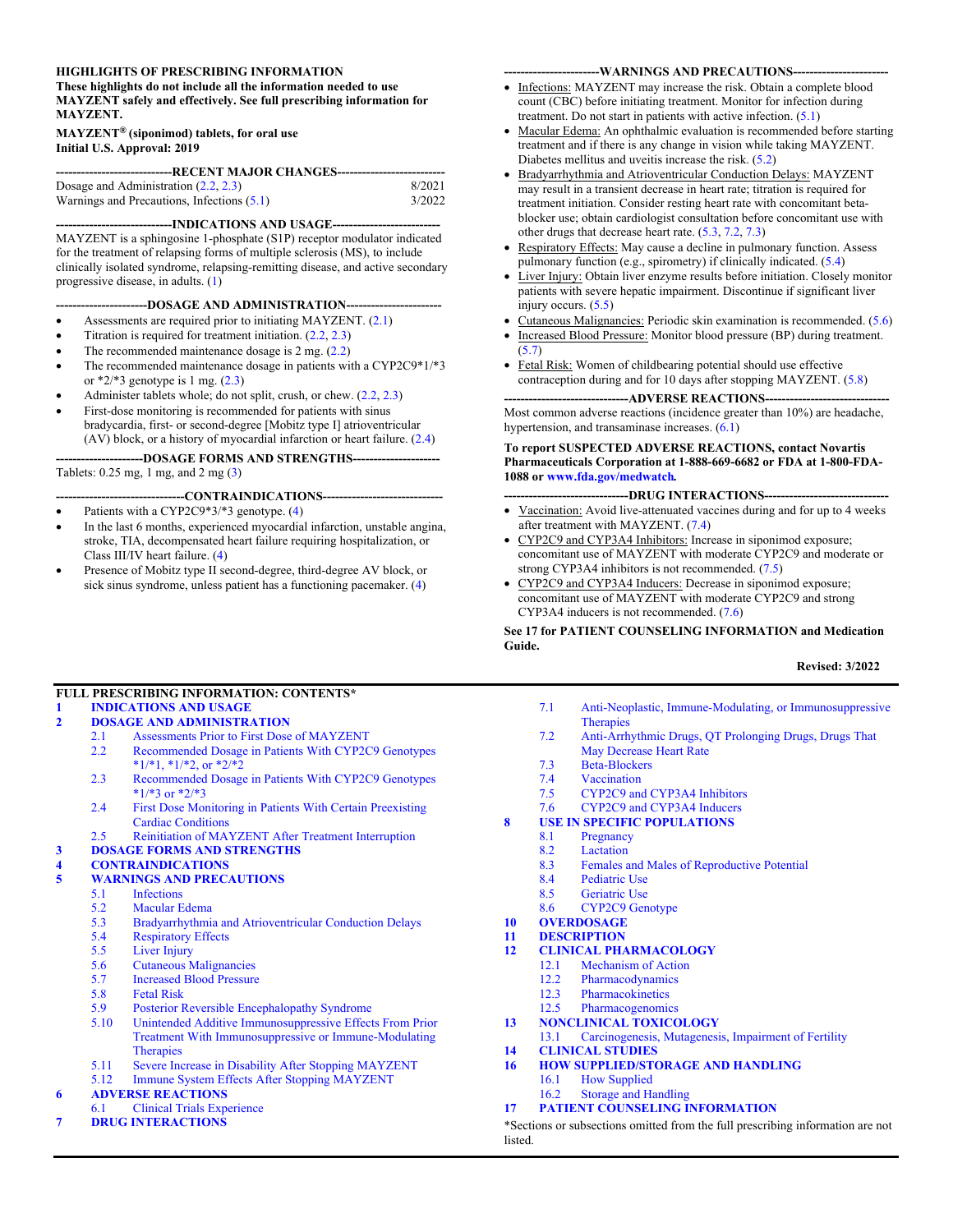#### <span id="page-9-1"></span>**FULL PRESCRIBING INFORMATION**

#### **1 INDICATIONS AND USAGE**

MAYZENT is indicated for the treatment of relapsing forms of multiple sclerosis (MS), to include clinically isolated syndrome, relapsing-remitting disease, and active secondary progressive disease, in adults.

#### <span id="page-9-3"></span>**2 DOSAGE AND ADMINISTRATION**

#### <span id="page-9-2"></span>**2.1 Assessments Prior to First Dose of MAYZENT**

Before initiation of treatment with MAYZENT, assess the following:

#### CYP2C9 Genotype Determination

Test patients for CYP2C9 variants to determine CYP2C9 genotype *[see Dosage and Administration (2.2, 2.3), Contraindications (4), and Use in Specific Populations (8.6)]*. An FDA-cleared or -approved test for the detection of CYP2C9 variants to direct the use of siponimod is not currently available.

#### Complete Blood Count

Review results of a recent complete blood count (CBC) *[see Warnings and Precautions (5.1)].*

#### Ophthalmic Evaluation

Obtain an evaluation of the fundus, including the macula *[see Warnings and Precautions (5.2)].*

#### Cardiac Evaluation

Obtain an electrocardiogram (ECG) to determine whether preexisting conduction abnormalities are present. In patients with certain preexisting conditions, advice from a cardiologist and first-dose monitoring is recommended *[see Dosage and Administration (2.4) and Warnings and Precautions (5.3)]*.

Determine whether patients are taking drugs that could slow heart rate or atrioventricular (AV) conduction *[see Drug Interactions (7.2, 7.3)]*.

#### Current or Prior Medications

If patients are taking anti-neoplastic, immunosuppressive, or immune-modulating therapies, or if there is a history of prior use of these drugs, consider possible unintended additive immunosuppressive effects before initiating treatment with MAYZENT *[see Warnings and Precautions (5.1) and Drug Interactions (7.1)]*.

#### Vaccinations

Test patients for antibodies to varicella zoster virus (VZV) before initiating MAYZENT; VZV vaccination of antibodynegative patients is recommended prior to commencing treatment with MAYZENT *[see Warnings and Precautions (5.1)]*.

#### Liver Function Tests

Obtain recent (i.e., within last 6 months) transaminase and bilirubin levels *[see Warnings and Precautions (5.5)].*

#### <span id="page-9-0"></span>**2.2 Recommended Dosage in Patients With CYP2C9 Genotypes \*1/\*1, \*1/\*2, or \*2/\*2**

#### Maintenance Dosage

After treatment titration *(see Treatment Initiation),* the recommended maintenance dosage of MAYZENT is 2 mg taken orally once daily starting on Day 6. Dosage adjustment is required in patients with a CYP2C9\*1/\*3 or \*2/\*3 genotype *[see Dosage and Administration (2.3)].*

Administer tablets whole; do not split, crush, or chew MAYZENT tablets.

#### Treatment Initiation

Initiate MAYZENT with a 5-day titration, as shown in Table 1 *[see Warnings and Precautions (5.3)].* A 12-tablet starter pack should be used for patients who will be titrated to the 2-mg maintenance dosage *[see How Supplied/Storage and Handling (16.1, 16.2)].*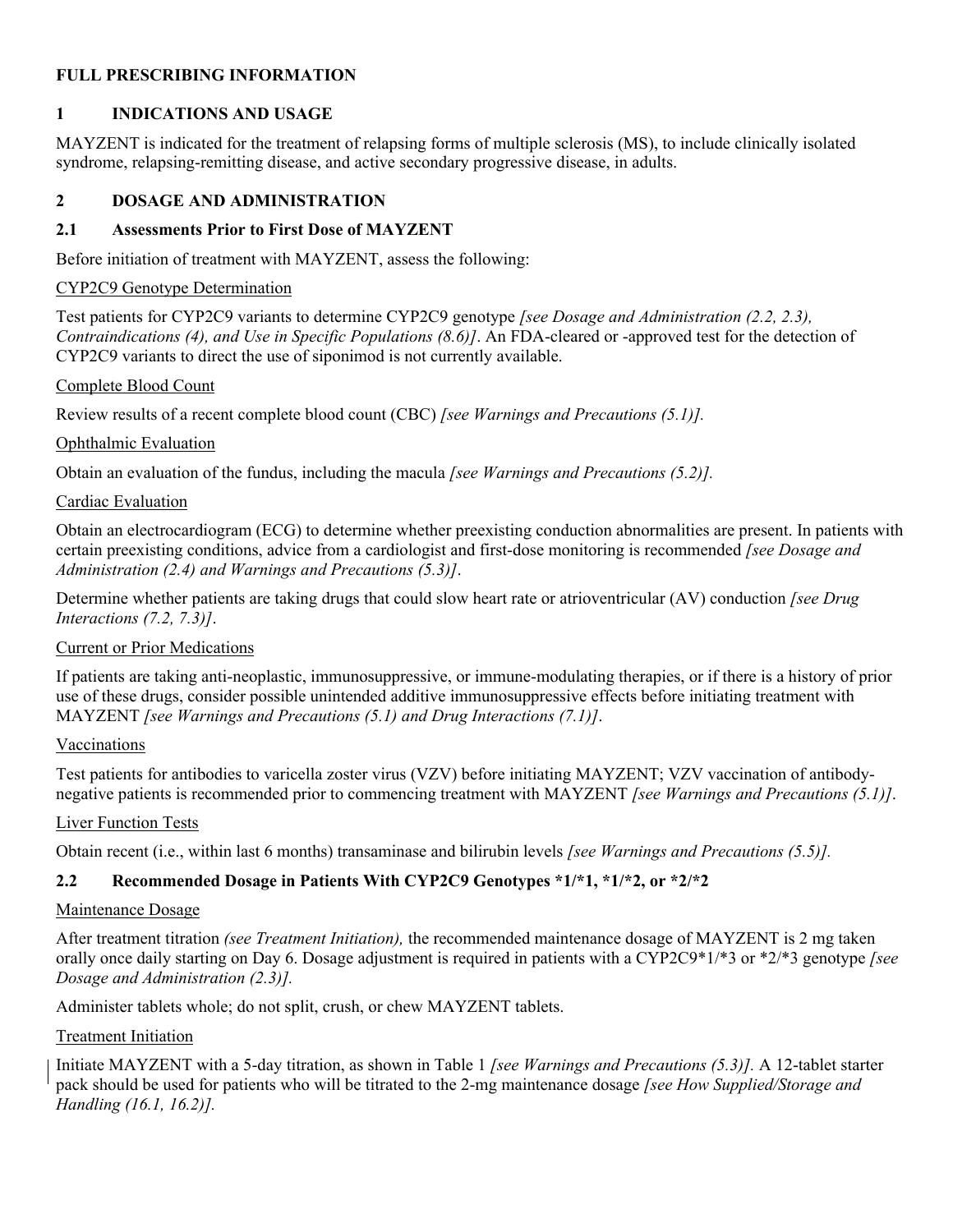| Table 1 | Dose Titration Regimen to Reach MAYZENT 2 mg Maintenance Dosage |  |
|---------|-----------------------------------------------------------------|--|
|---------|-----------------------------------------------------------------|--|

| <b>Titration</b> | <b>Titration Dose</b> | <b>Titration Regimen</b> |
|------------------|-----------------------|--------------------------|
| Day 1            | $0.25$ mg             | $1 \times 0.25$ mg       |
| Day 2            | $0.25$ mg             | $1 \times 0.25$ mg       |
| Day 3            | $0.50$ mg             | $2 \times 0.25$ mg       |
| Day 4            | $0.75$ mg             | $3 \times 0.25$ mg       |
| Day 5            | $1.25 \text{ mg}$     | $5 \times 0.25$ mg       |

If one titration dose is missed for more than 24 hours, treatment needs to be reinitiated with Day 1 of the titration regimen.

#### <span id="page-10-0"></span>**2.3 Recommended Dosage in Patients With CYP2C9 Genotypes \*1/\*3 or \*2/\*3**

#### Maintenance Dosage

In patients with a CYP2C9\*1/\*3 or \*2/\*3 genotype, after treatment titration *(see Treatment Initiation),* the recommended maintenance dosage of MAYZENT is 1 mg taken orally once daily starting on Day 5.

Administer tablets whole; do not split, crush, or chew MAYZENT tablets.

#### Treatment Initiation

Initiate MAYZENT with a 4-day titration, as shown in Table 2 *[see Warnings and Precautions (5.3) and Use in Specific Populations (8.6)].* A 7-tablet starter pack should be used for patients who will be titrated to the 1-mg maintenance dosage *[see How Supplied/Storage and Handling (16.1, 16.2)]*.

| Table 2   |                       | Dose Titration Regimen to Reach MAYZENT 1 mg Maintenance Dosage |  |
|-----------|-----------------------|-----------------------------------------------------------------|--|
| Titration | <b>Titration Dose</b> | <b>Titration Regimen</b>                                        |  |

| <b>Titration</b> | <b>Titration Dose</b> | <b>Titration Regimen</b> |
|------------------|-----------------------|--------------------------|
| Day 1            | $0.25$ mg             | $1 \times 0.25$ mg       |
| Day 2            | $0.25$ mg             | $1 \times 0.25$ mg       |
| Day 3            | $0.50$ mg             | $2 \times 0.25$ mg       |
| Day 4            | $0.75$ mg             | $3 \times 0.25$ mg       |

If one titration dose is missed for more than 24 hours, treatment needs to be reinitiated with Day 1 of the titration regimen.

#### <span id="page-10-1"></span>**2.4 First Dose Monitoring in Patients With Certain Preexisting Cardiac Conditions**

Because initiation of MAYZENT treatment results in a decrease in heart rate (HR), first-dose 6-hour monitoring is recommended for patients with sinus bradycardia [HR less than 55 beats per minute (bpm)], first- or second-degree [Mobitz type I] AV block, or a history of myocardial infarction or heart failure *[see Contraindications (4), Warnings and Precautions (5.3), and Clinical Pharmacology (12.2)]*.

#### First Dose 6-Hour Monitoring

Administer the first dose of MAYZENT in a setting where resources to appropriately manage symptomatic bradycardia are available. Monitor patients for 6 hours after the first dose for signs and symptoms of bradycardia with hourly pulse and blood pressure measurement. Obtain an ECG in these patients at the end of the Day 1 observation period.

#### Additional Monitoring After 6-Hour Monitoring

If any of the following abnormalities are present after 6 hours (even in the absence of symptoms), continue monitoring until the abnormality resolves:

- The heart rate 6 hours postdose is less than 45 bpm
- The heart rate 6 hours postdose is at the lowest value postdose, suggesting that the maximum pharmacodynamic effect on the heart may not have occurred
- The ECG 6 hours postdose shows new onset second-degree or higher AV block

If post-dose symptomatic bradycardia, bradyarrhythmia, or conduction-related symptoms occur, or if ECG 6 hours post-dose shows new onset second-degree or higher AV block or QTc greater than or equal to 500 msec, initiate appropriate management, begin continuous ECG monitoring, and continue monitoring until the symptoms have resolved if no pharmacological treatment is required. If pharmacological treatment is required, continue monitoring overnight and repeat 6 hour monitoring after the second dose.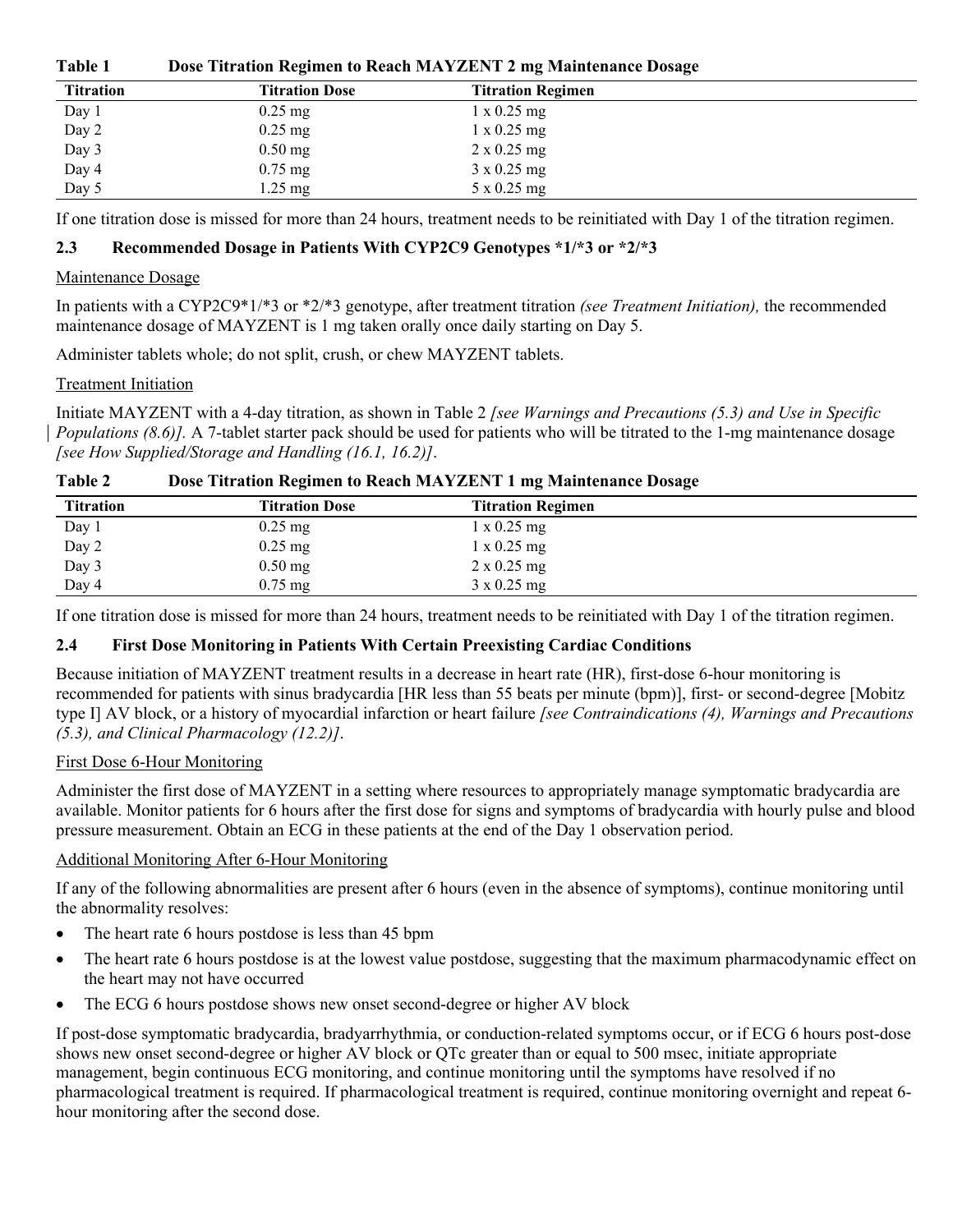Advice from a cardiologist should be sought to determine the most appropriate monitoring strategy (which may include overnight monitoring) during treatment initiation, if treatment with MAYZENT is considered in patients:

- With some preexisting heart and cerebrovascular conditions *[see Warnings and Precautions (5.3)]*
- With a prolonged QTc interval before dosing or during the 6-hour observation, or at additional risk for QT prolongation, or on concurrent therapy with QT prolonging drugs with a known risk of torsades de pointes *[see Warnings and Precautions (5.3) and Drug Interactions (7.2)]*
- Receiving concurrent therapy with drugs that slow heart rate or AV conduction *[see Drug Interactions (7.2, 7.3)]*

#### <span id="page-11-3"></span>**2.5 Reinitiation of MAYZENT After Treatment Interruption**

After the initial titration is complete, if MAYZENT treatment is interrupted for 4 or more consecutive daily doses, reinitiate treatment with Day 1 of the titration regimen *[see Dosage and Administration (2.2, 2.3)]*; also complete first-dose monitoring in patients for whom it is recommended *[see Dosage and Administration (2.4)]*.

#### <span id="page-11-1"></span>**3 DOSAGE FORMS AND STRENGTHS**

0.25 mg tablet: Pale red, unscored, round biconvex film-coated tablet with beveled edges, debossed with  $\bf{b}$  on one side and 'T' on other side.

1 mg tablet: Violet white, unscored, round biconvex film-coated tablet with beveled edges, debossed with  $\bf{b}$  on one side and 'L' on other side.

2 mg tablet: Pale yellow, unscored, round biconvex film-coated tablet with beveled edges, debossed with  $\bf{b}$  on one side and 'II' on other side.

#### <span id="page-11-2"></span>**4 CONTRAINDICATIONS**

MAYZENT is contraindicated in patients who have:

- A CYP2C9\*3/\*3 genotype *[see Use in Specific Populations (8.6) and Clinical Pharmacology (12.5)]*
- In the last 6 months experienced myocardial infarction, unstable angina, stroke, TIA, decompensated heart failure requiring hospitalization, or Class III or IV heart failure
- Presence of Mobitz type II second-degree, third-degree AV block, or sick sinus syndrome, unless patient has a functioning pacemaker *[see Warnings and Precautions (5.3)]*

#### <span id="page-11-4"></span>**5 WARNINGS AND PRECAUTIONS**

#### <span id="page-11-0"></span>**5.1 Infections**

#### Risk of Infections

MAYZENT causes a dose-dependent reduction in peripheral lymphocyte count to 20% to 30% of baseline values because of reversible sequestration of lymphocytes in lymphoid tissues. MAYZENT may therefore increase the risk of infections, some serious in nature *[see Clinical Pharmacology (12.2)]*. Life-threatening and rare fatal infections have occurred in association with MAYZENT.

In Study 1 *[see Clinical Studies (14)],* the overall rate of infections was comparable between the MAYZENT-treated patients and those on placebo (49.0% vs. 49.1% respectively). However, herpes zoster, herpes infection, bronchitis, sinusitis, upper respiratory infection, and fungal skin infection were more common in MAYZENT-treated patients. In Study 1, serious infections occurred at a rate of 2.9% in MAYZENT-treated patients compared to 2.5% of patients receiving placebo.

Before initiating treatment with MAYZENT, results from a recent CBC (i.e., within 6 months or after discontinuation of prior therapy) should be reviewed.

Initiation of treatment with MAYZENT should be delayed in patients with severe active infection until resolution. Because residual pharmacodynamic effects, such as lowering effects on peripheral lymphocyte count, may persist for up to 3 to 4 weeks after discontinuation of MAYZENT, vigilance for infection should be continued throughout this period *[see Warnings and Precautions (5.12)]*.

Effective diagnostic and therapeutic strategies should be employed in patients with symptoms of infection while on therapy. Suspension of treatment with MAYZENT should be considered if a patient develops a serious infection.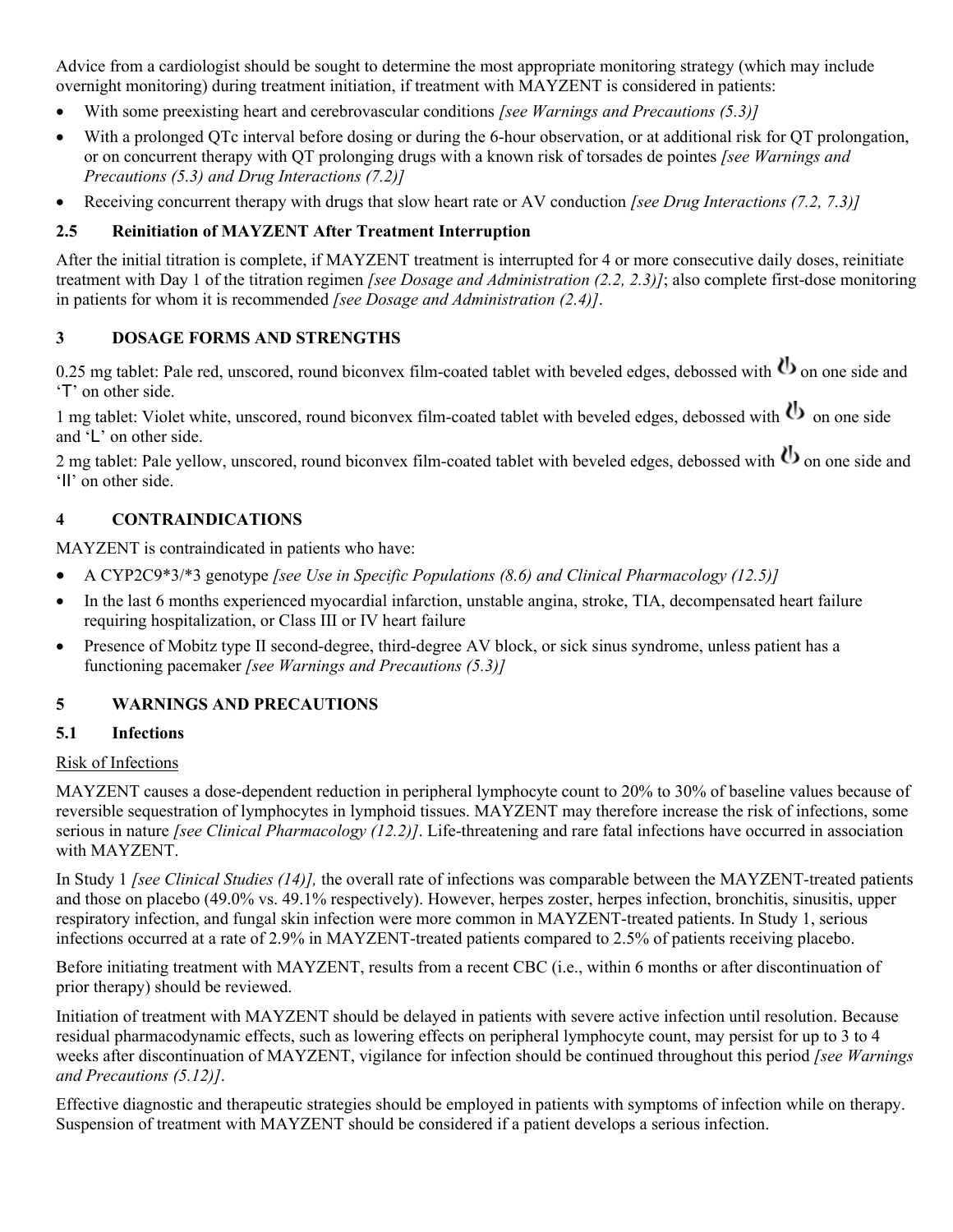#### *Cryptococcal Infections*

Cases of fatal cryptococcal meningitis (CM) and disseminated cryptococcal infections have been reported with another sphingosine 1-phosphate (S1P) receptor modulator. Rare cases of CM have also occurred with MAYZENT. Physicians should be vigilant for clinical symptoms or signs of CM. Patients with symptoms or signs consistent with a cryptococcal infection should undergo prompt diagnostic evaluation and treatment. MAYZENT treatment should be suspended until a cryptococcal infection has been excluded. If CM is diagnosed, appropriate treatment should be initiated.

#### *Herpes Viral Infections*

Cases of herpes viral infection, including one case of reactivation of VZV infection leading to varicella zoster meningitis, have been reported in the development program of MAYZENT. In Study 1, the rate of herpetic infections was 4.6% in MAYZENT-treated patients compared to 3.0% of patients receiving placebo. In Study 1, an increase in the rate of herpes zoster infections was reported in 2.5% of MAYZENT-treated patients compared to 0.7% of patients receiving placebo. Patients without a healthcare professional-confirmed history of varicella (chickenpox) or without documentation of a full course of vaccination against VZV should be tested for antibodies to VZV before initiating MAYZENT *(see Vaccinations below).*

#### *Progressive Multifocal Leukoencephalopathy*

Progressive multifocal leukoencephalopathy (PML) is an opportunistic viral infection of the brain caused by the JC virus (JCV) that typically only occurs in patients who are immunocompromised, and that usually leads to death or severe disability. Typical symptoms associated with PML are diverse, progress over days to weeks, and include progressive weakness on one side of the body or clumsiness of limbs, disturbance of vision, and changes in thinking, memory, and orientation leading to confusion and personality changes.

No cases of PML have been reported in MAYZENT-treated patients in the development program; however, PML has been reported in patients treated with an S1P receptor modulator and other multiple sclerosis (MS) therapies and has been associated with some risk factors (e.g., immunocompromised patients, polytherapy with immunosuppressants). Physicians should be vigilant for clinical symptoms or magnetic resonance imaging (MRI) findings that may be suggestive of PML. MRI findings may be apparent before clinical signs or symptoms. If PML is suspected, treatment with MAYZENT should be suspended until PML has been excluded.

#### Prior and Concomitant Treatment with Anti-neoplastic, Immune-Modulating, or Immunosuppressive Therapies

Anti-neoplastic, immune-modulating, or immunosuppressive therapies (including corticosteroids) should be coadministered with caution because of the risk of additive immune system effects during such therapy *[see Drug Interactions (7.1)]*.

#### Vaccinations

Patients without a healthcare professional-confirmed history of chickenpox or without documentation of a full course of vaccination against VZV should be tested for antibodies to VZV before initiating MAYZENT treatment. A full course of vaccination for antibody-negative patients with varicella vaccine is recommended prior to commencing treatment with MAYZENT, following which initiation of treatment with MAYZENT should be postponed for 4 weeks to allow the full effect of vaccination to occur.

Vaccinations may be less effective if administered during MAYZENT treatment.

The use of live-attenuated vaccines should be avoided while patients are taking MAYZENT and for 4 weeks after stopping treatment *[see Drug Interactions (7.4)]*.

### <span id="page-12-0"></span>**5.2 Macular Edema**

Macular edema was reported in 1.8% of MAYZENT-treated patients compared to 0.2% of patients receiving placebo. The majority of cases occurred within the first four months of therapy.

An ophthalmic evaluation of the fundus, including the macula, is recommended in all patients before starting treatment and at any time if there is any change in vision while taking MAYZENT.

Continuation of MAYZENT therapy in patients with macular edema has not been evaluated. A decision on whether or not MAYZENT should be discontinued needs to take into account the potential benefits and risks for the individual patient.

### *Macular Edema in Patients with a History of Uveitis or Diabetes Mellitus*

Patients with a history of uveitis and patients with diabetes mellitus are at increased risk of macular edema during MAYZENT therapy. The incidence of macular edema is also increased in MS patients with a history of uveitis. In the clinical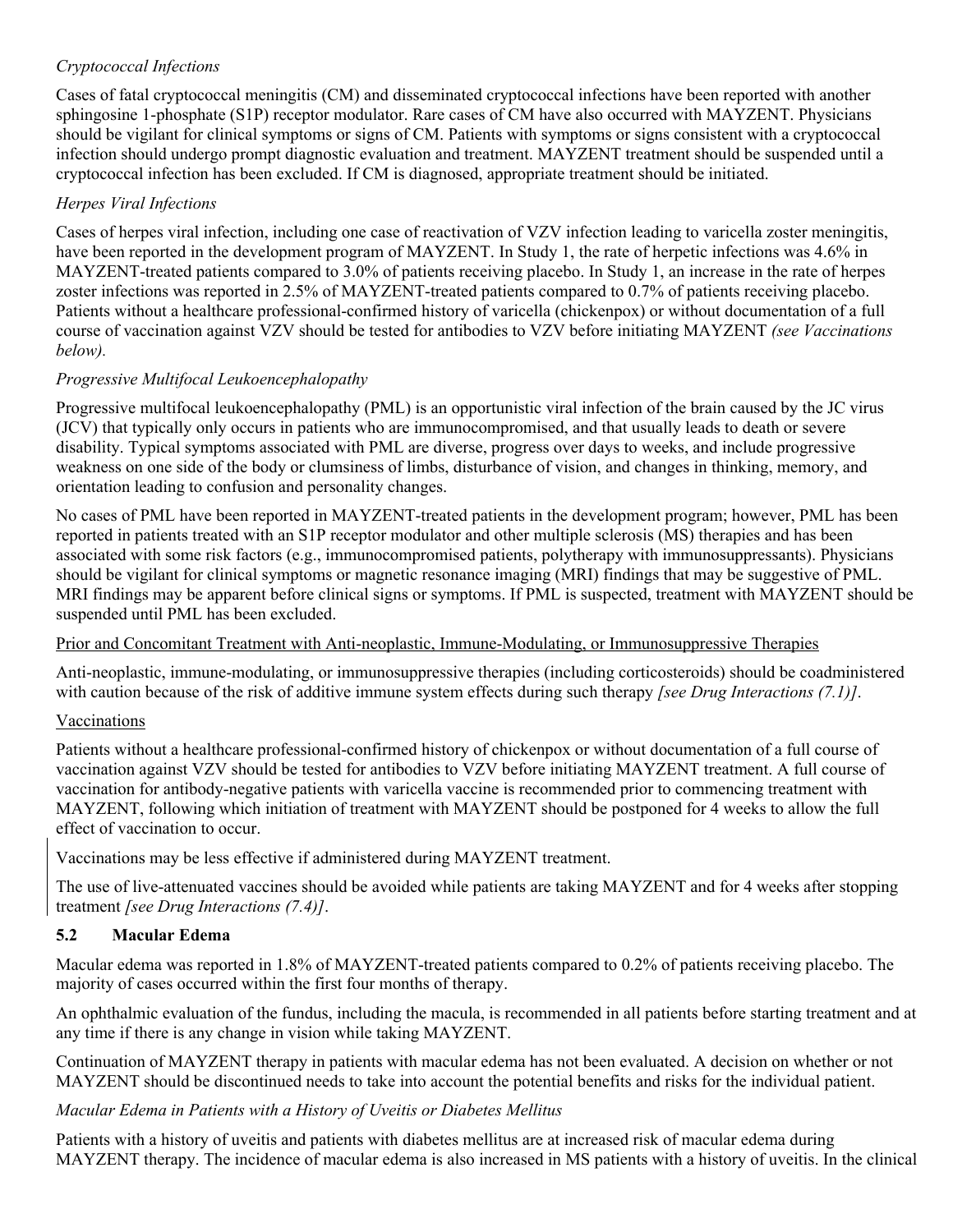trial experience in adult patients with all doses of MAYZENT, the rate of macular edema was approximately 10% in MS patients with a history of uveitis or diabetes mellitus versus 2% in those without a history of these diseases. In addition to the examination of the fundus, including the macula, prior to treatment, MS patients with diabetes mellitus or a history of uveitis should have regular follow-up examinations.

#### <span id="page-13-0"></span>**5.3 Bradyarrhythmia and Atrioventricular Conduction Delays**

Since initiation of MAYZENT treatment results in a transient decrease in heart rate and atrioventricular conduction delays*,* an up-titration scheme should be used to reach the maintenance dosage of MAYZENT *[see Dosage and Administration (2.2, 2.3) and Clinical Pharmacology (12.2)]*.

MAYZENT was not studied in patients who had:

- In the last 6 months experienced myocardial infarction, unstable angina, stroke, transient ischemic attack (TIA), or decompensated heart failure requiring hospitalization
- New York Heart Association Class II-IV heart failure
- Cardiac conduction or rhythm disorders, including complete left bundle branch block, sinus arrest or sino-atrial block, symptomatic bradycardia, sick sinus syndrome, Mobitz type II second degree AV-block or higher grade AV-block (either history or observed at screening), unless patient has a functioning pacemaker
- Significant QT prolongation (QTc greater than 500 msec)
- Arrhythmias requiring treatment with Class Ia or Class III anti-arrhythmic drugs *[see Drug Interactions (7.2)]*

#### Reduction in Heart Rate

After the first titration dose of MAYZENT, the heart rate decrease starts within an hour, and the Day 1 decline is maximal at approximately 3-4 hours. With continued up-titration, further heart rate decreases are seen on subsequent days, with maximal decrease from Day 1-baseline reached on Day 5-6. The highest daily post-dose decrease in absolute hourly mean heart rate is observed on Day 1, with the pulse declining on average 5-6 bpm. Post-dose declines on the following days are less pronounced. With continued dosing, heart rate starts increasing after Day 6 and reaches placebo levels within 10 days after treatment initiation.

In Study 1, bradycardia occurred in 4.4% of MAYZENT-treated patients compared to 2.9% of patients receiving placebo. Patients who experienced bradycardia were generally asymptomatic. Few patients experienced symptoms, including dizziness or fatigue, and these symptoms resolved within 24 hours without intervention *[see Adverse Reactions (6.1)]*. Heart rates below 40 bpm were rarely observed.

#### Atrioventricular Conduction Delays

Initiation of MAYZENT treatment has been associated with transient atrioventricular conduction delays that follow a similar temporal pattern as the observed decrease in heart rate during dose titration. The AV conduction delays manifested in most of the cases as first-degree AV block (prolonged PR interval on ECG), which occurred in 5.1% of MAYZENT-treated patients and in 1.9% of patients receiving placebo in Study 1. Second-degree AV blocks, usually Mobitz type I (Wenckebach), have been observed at the time of treatment initiation with MAYZENT in less than 1.7% of patients in clinical trials. The conduction abnormalities typically were transient, asymptomatic, resolved within 24 hours, rarely required treatment with atropine, and did not require discontinuation of MAYZENT treatment.

If treatment with MAYZENT is considered, advice from a cardiologist should be sought:

- In patients with significant OT prolongation (OTc greater than 500 msec)
- In patients with arrhythmias requiring treatment with Class Ia or Class III anti-arrhythmic drugs *[see Drug Interactions (7.2)]*
- In patients with ischemic heart disease, heart failure, history of cardiac arrest or myocardial infarction, cerebrovascular disease, and uncontrolled hypertension
- In patients with a history of second-degree Mobitz type II or higher AV block, sick-sinus syndrome, or sino-atrial heart block *[see Contraindications (4)]*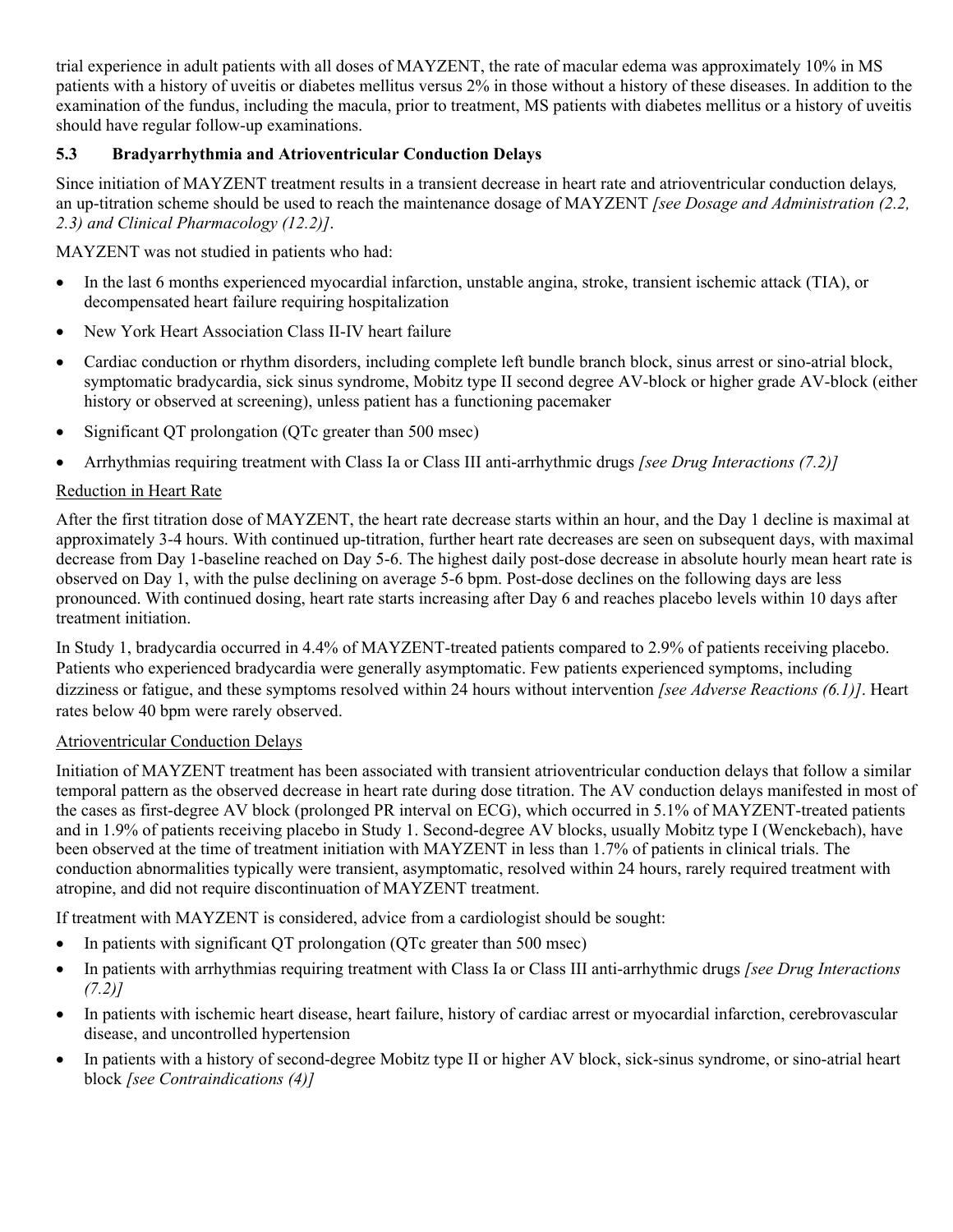#### Treatment-Initiation Recommendations

- Obtain an ECG in all patients to determine whether preexisting conduction abnormalities are present.
- In all patients, a dose titration is recommended for initiation of MAYZENT treatment to help reduce cardiac effects *[see Dosage and Administration (2.2, 2.3)]*.
- In patients with sinus bradycardia (HR less than 55 bpm), first- or second-degree [Mobitz type I] AV block, or a history of myocardial infarction or heart failure, if not contraindicated, ECG testing and first-dose monitoring is recommended *[see Dosage and Administration (2.1, 2.4) and Contraindications (4)].*
- Since significant bradycardia may be poorly tolerated in patients with history of cardiac arrest, cerebrovascular disease, uncontrolled hypertension, or severe untreated sleep apnea, MAYZENT is not recommended in these patients. If treatment is considered, advice from a cardiologist should be sought prior to initiation of treatment in order to determine the most appropriate monitoring strategy.
- Use of MAYZENT in patients with a history of recurrent syncope or symptomatic bradycardia should be based on an overall benefit-risk assessment. If treatment is considered, advice from a cardiologist should be sought prior to initiation of treatment in order to determine the most appropriate monitoring.
- Experience with MAYZENT is limited in patients receiving concurrent therapy with drugs that decrease heart rate (e.g., beta-blockers, calcium channel blockers - diltiazem and verapamil, and other drugs that may decrease heart rate, such as ivabradine and digoxin). Concomitant use of these drugs during MAYZENT initiation may be associated with severe bradycardia and heart block.
	- o For patients receiving a stable dose of a beta-blocker, the resting heart rate should be considered before introducing MAYZENT treatment. If the resting heart rate is greater than 50 bpm under chronic beta-blocker treatment, MAYZENT can be introduced. If resting heart rate is less than or equal to 50 bpm, beta-blocker treatment should be interrupted until the baseline heart rate is greater than 50 bpm. Treatment with MAYZENT can then be initiated and treatment with a beta-blocker can be reinitiated after MAYZENT has been up-titrated to the target maintenance dosage *[see Drug Interactions (7.3)].*
	- o For patients taking other drugs that decrease heart rate, treatment with MAYZENT should generally not be initiated without consultation from a cardiologist because of the potential additive effect on heart rate *[see Dosage and Administration (2.4) and Drug Interactions (7.2)].*

#### Missed Dose During Treatment Initiation and Reinitiation of Therapy Following Interruption

If a titration dose is missed, or if 4 or more consecutive daily doses are missed during maintenance treatment, reinitiate Day 1 of the dose titration and follow titration monitoring recommendations *[see Dosage and Administration (2.2, 2.3)]*.

#### <span id="page-14-0"></span>**5.4 Respiratory Effects**

Dose-dependent reductions in absolute forced expiratory volume over 1 second ( $FEV<sub>1</sub>$ ) were observed in MAYZENT-treated patients as early as 3 months after treatment initiation. In a placebo-controlled trial in adult patients, the decline in absolute  $FEV<sub>1</sub>$  from baseline compared to placebo was 88 mL [95% confidence interval (CI): 139, 37] at 2 years. The mean difference between MAYZENT-treated patients and patients receiving placebo in percent predicted  $FEV<sub>1</sub>$  at 2 years was 2.8% (95% CI: -4.5, -1.0). There is insufficient information to determine the reversibility of the decrease in  $FEV<sub>1</sub>$  after drug discontinuation. In Study 1, five patients discontinued MAYZENT because of decreases in pulmonary function testing. MAYZENT has been tested in MS patients with mild to moderate asthma and chronic obstructive pulmonary disease. The changes in  $FEV<sub>1</sub>$  were similar in this subgroup compared with the overall population. Spirometric evaluation of respiratory function should be performed during therapy with MAYZENT if clinically indicated.

### <span id="page-14-1"></span>**5.5 Liver Injury**

Elevations of transaminases may occur in MAYZENT-treated patients. Recent (i.e., within last 6 months) transaminase and bilirubin levels should be reviewed before initiation of MAYZENT therapy.

In Study 1, elevations in transaminases and bilirubin were observed in 10.1% of MAYZENT-treated patients compared to 3.7% of patients receiving placebo, mainly because of transaminase [alanine aminotransferase/aspartate aminotransferase/gamma-glutamyltransferase (ALT/AST/GGT)] elevations.

In Study 1, ALT or AST increased to three and five times the upper limit of normal (ULN) in 5.6% and 1.4% of MAYZENTtreated patients, respectively, compared to 1.5% and 0.5% of patients receiving placebo, respectively. ALT or AST increased eight and ten times ULN in MAYZENT-treated patients (0.5% and 0.2%, respectively) compared to no patients receiving placebo. The majority of elevations occurred within 6 months of starting treatment. ALT levels returned to normal within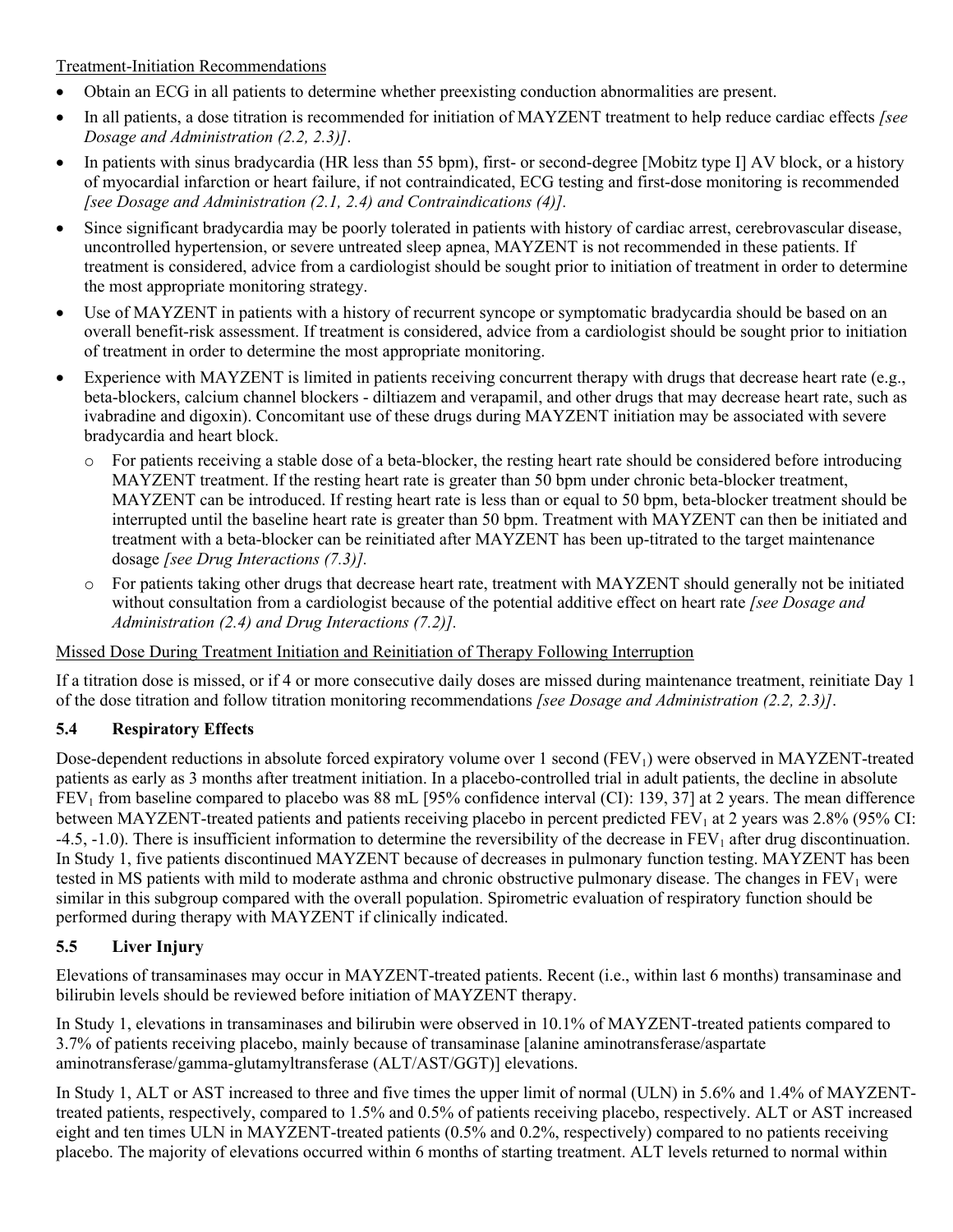approximately 1 month after discontinuation of MAYZENT. In clinical trials, MAYZENT was discontinued if the elevation exceeded a 3-fold increase and the patient showed symptoms related to hepatic dysfunction.

Patients who develop symptoms suggestive of hepatic dysfunction, such as unexplained nausea, vomiting, abdominal pain, fatigue, anorexia, rash with eosinophilia, or jaundice and/or dark urine during treatment, should have liver enzymes checked. MAYZENT should be discontinued if significant liver injury is confirmed.

Although there are no data to establish that patients with preexisting liver disease are at increased risk to develop elevated liver function test values when taking MAYZENT, caution should be exercised when using MAYZENT in patients with a history of significant liver disease.

#### <span id="page-15-0"></span>**5.6 Cutaneous Malignancies**

Long-term use of S1P modulators, including MAYZENT, have been associated with an increased risk of basal cell carcinoma (BCC). In Study 1, the incidence of BCC was 1.0% in MAYZENT-treated patients. Cases of other cutaneous malignancies, including melanoma and squamous cell carcinoma, have also been reported in patients treated with MAYZENT and in patients treated with another S1P modulator.

Periodic skin examination is recommended for all patients, particularly those with risk factors for skin cancer. Providers and patients are advised to monitor for suspicious skin lesions. If a suspicious skin lesion is observed, it should be promptly evaluated. As usual for patients with increased risk for skin cancer, exposure to sunlight and ultraviolet (UV) light should be limited by wearing protective clothing and using a sunscreen with a high protection factor. Concomitant phototherapy with UV-B radiation or PUVA-photochemotherapy is not recommended in patients taking MAYZENT.

#### <span id="page-15-3"></span><span id="page-15-1"></span>**5.7 Increased Blood Pressure**

In Study 1, MAYZENT-treated patients had an average increase over placebo of approximately 3 mmHg in systolic pressure and 1.2 mmHg in diastolic pressure, which was first detected after approximately 1 month of treatment initiation and persisted with continued treatment. Hypertension was reported as an adverse reaction in 12.5% of MAYZENT-treated patients and in 9.2% of patients receiving placebo. Blood pressure should be monitored during treatment with MAYZENT and managed appropriately.

#### <span id="page-15-2"></span>**5.8 Fetal Risk**

Based on animal studies, MAYZENT may cause fetal harm *[see Use in Specific Populations (8.1)].* Because it takes approximately 10 days to eliminate MAYZENT from the body, women of childbearing potential should use effective contraception to avoid pregnancy during and for 10 days after stopping MAYZENT treatment.

#### <span id="page-15-4"></span>**5.9 Posterior Reversible Encephalopathy Syndrome**

Rare cases of posterior reversible encephalopathy syndrome (PRES) have been reported in patients receiving an S1P receptor modulator. Such events have not been reported for MAYZENT-treated patients in the development program. However, should a MAYZENT-treated patient develop any unexpected neurological or psychiatric symptoms/signs (e.g., cognitive deficits, behavioral changes, cortical visual disturbances, or any other neurological cortical symptoms/signs), any symptom/sign suggestive of an increase of intracranial pressure, or accelerated neurological deterioration, the physician should promptly schedule a complete physical and neurological examination and should consider an MRI. Symptoms of PRES are usually reversible but may evolve into ischemic stroke or cerebral hemorrhage. Delay in diagnosis and treatment may lead to permanent neurological sequelae. If PRES is suspected, MAYZENT should be discontinued.

#### <span id="page-15-5"></span>**5.10 Unintended Additive Immunosuppressive Effects From Prior Treatment With Immunosuppressive or Immune-Modulating Therapies**

When switching from drugs with prolonged immune effects, the half-life and mode of action of these drugs must be considered to avoid unintended additive immunosuppressive effects while at the same time minimizing risk of disease reactivation, when initiating MAYZENT.

Initiating treatment with MAYZENT after treatment with alemtuzumab is not recommended *[see Drug Interactions (7.1)]*.

#### <span id="page-15-6"></span>**5.11 Severe Increase in Disability After Stopping MAYZENT**

Severe exacerbation of disease, including disease rebound, has been rarely reported after discontinuation of an S1P receptor modulator. The possibility of severe exacerbation of disease should be considered after stopping MAYZENT treatment. Patients should be observed for a severe increase in disability upon MAYZENT discontinuation and appropriate treatment should be instituted, as required.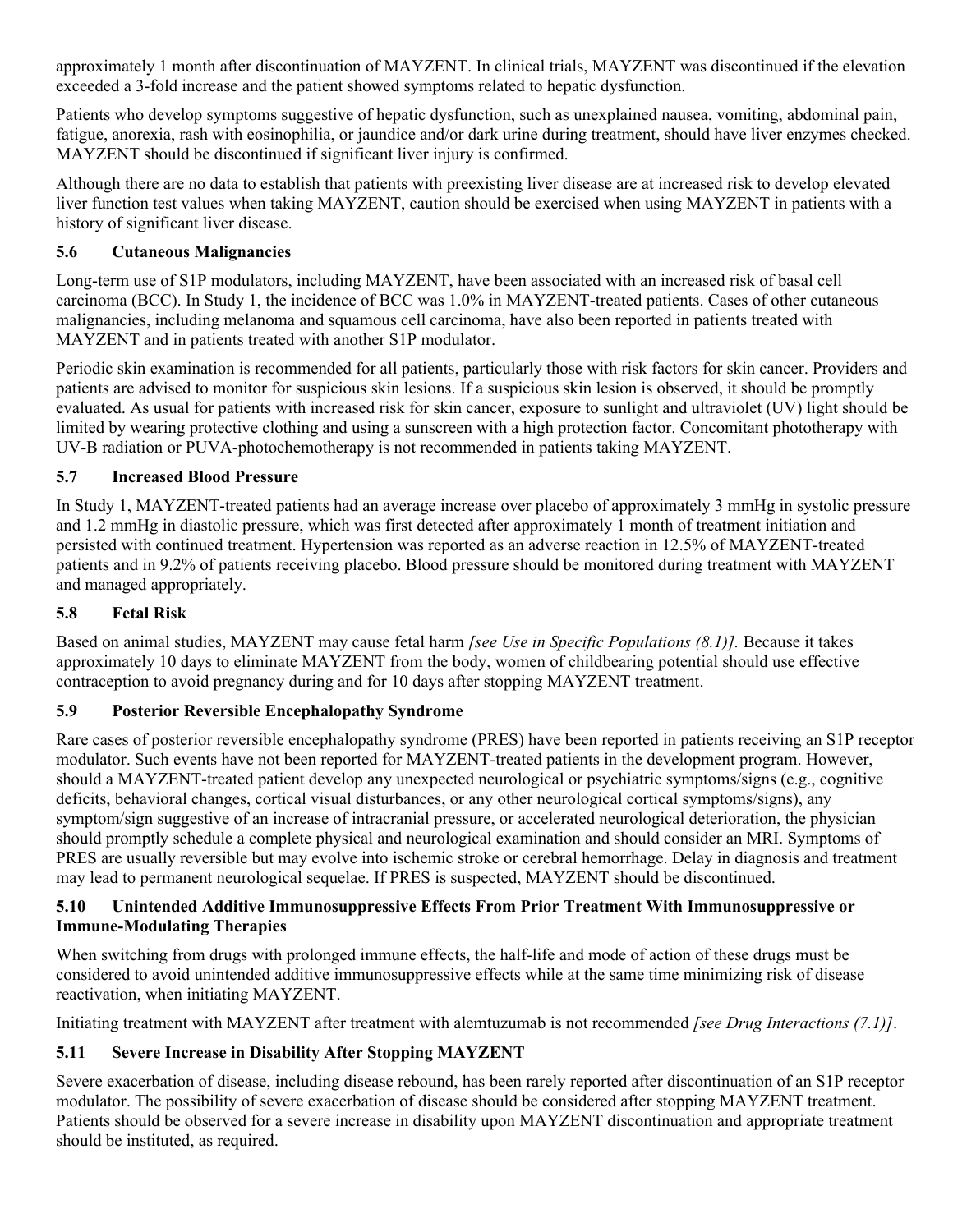#### <span id="page-16-1"></span>**5.12 Immune System Effects After Stopping MAYZENT**

After stopping MAYZENT therapy, siponimod remains in the blood for up to 10 days. Starting other therapies during this interval will result in concomitant exposure to siponimod.

Lymphocyte counts returned to the normal range in 90% of patients within 10 days of stopping therapy *[see Clinical Pharmacology (12.2)]*. However, residual pharmacodynamics effects, such as lowering effects on peripheral lymphocyte count, may persist for up to 3 to 4 weeks after the last dose. Use of immunosuppressants within this period may lead to an additive effect on the immune system, and therefore caution should be applied 3 to 4 weeks after the last dose of MAYZENT *[see Drug Interactions (7.1)].*

#### <span id="page-16-2"></span>**6 ADVERSE REACTIONS**

The following serious adverse reactions are described elsewhere in the labeling:

- Infections *[see Warnings and Precautions (5.1)]*
- Macular Edema *[see Warnings and Precautions (5.2)]*
- Bradyarrhythmia and Atrioventricular Conduction Delays *[see Warnings and Precautions (5.3)]*
- Respiratory Effects *[see Warnings and Precautions (5.4)]*
- Liver Injury *[see Warnings and Precautions (5.5)]*
- Cutaneous Malignancies *[see Warnings and Precautions (5.6)]*
- Increased Blood Pressure *[see Warnings and Precautions (5.7)]*
- Fetal Risk *[see Warnings and Precautions (5.8)]*
- Posterior Reversible Encephalopathy Syndrome *[see Warnings and Precautions (5.9)]*
- Unintended Additive Immunosuppressive Effects From Prior Treatment With Immunosuppressive or Immune-Modulating Therapies *[see Warnings and Precautions (5.10)]*
- Severe Increase in Disability After Stopping MAYZENT *[see Warnings and Precautions (5.11)]*
- Immune System Effects After Stopping MAYZENT *[see Warnings and Precautions (5.12)]*

#### <span id="page-16-0"></span>**6.1 Clinical Trials Experience**

Because clinical trials are conducted under widely varying conditions, adverse reaction rates observed in the clinical trials of a drug cannot be directly compared to rates in the clinical trials of another drug and may not reflect the rates observed in practice.

A total of 1737 MS patients have received MAYZENT at doses of at least 2 mg daily. These patients were included in Study 1 *[see Clinical Studies (14)]* and in a Phase 2 placebo-controlled study in patients with MS. In Study 1, 67% of MAYZENTtreated patients completed the double-blind part of the study, compared to 59.0% of patients receiving placebo. Adverse events led to discontinuation of treatment in 8.5% of MAYZENT-treated patients, compared to 5.1% of patients receiving placebo. The most common adverse reactions (incidence at least 10%) in MAYZENT-treated patients in Study 1 were headache, hypertension, and transaminase increases.

Table 3 lists adverse reactions that occurred in at least 5% of MAYZENT-treated patients and at a rate at least 1% higher than in patients receiving placebo.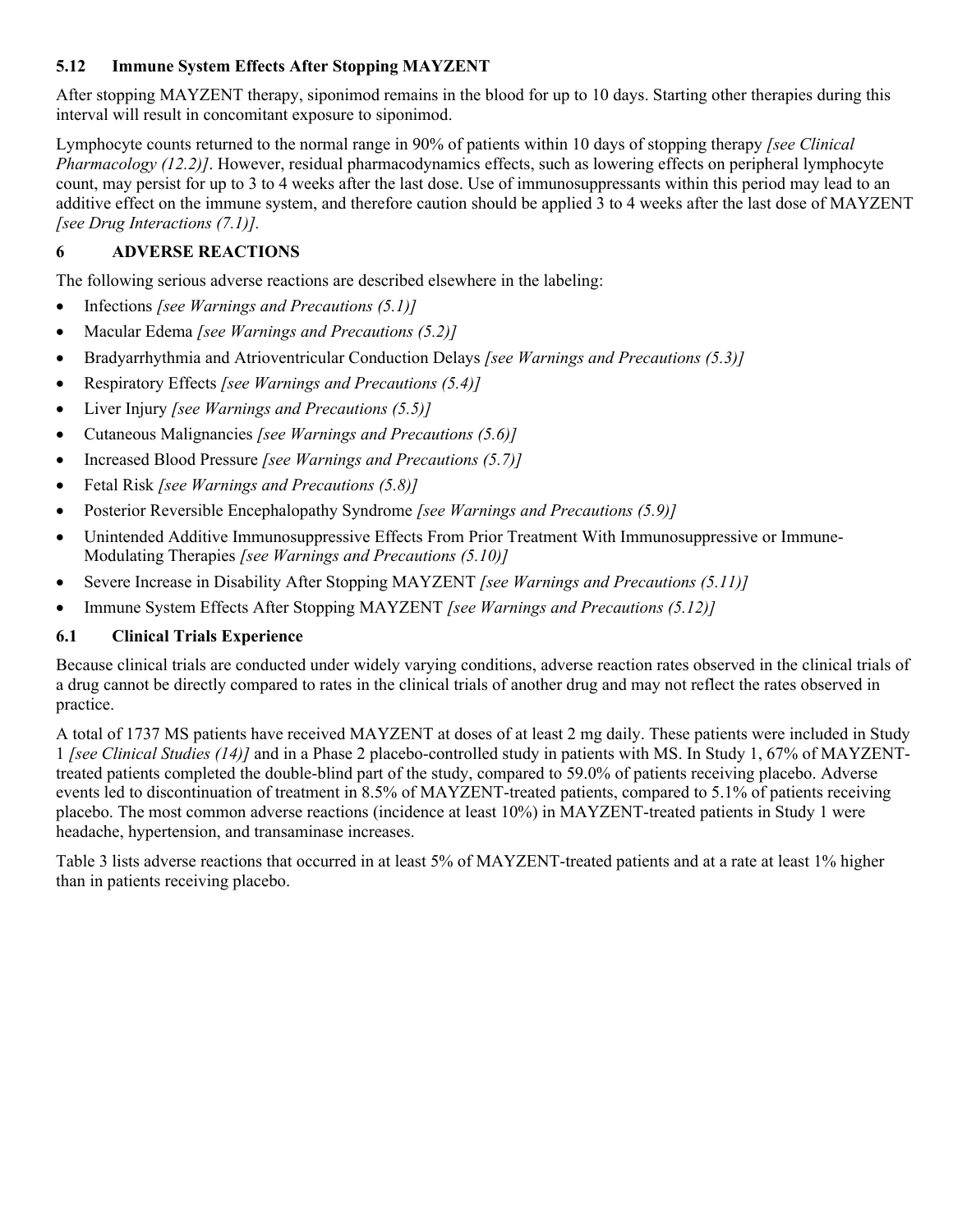#### **Table 3 Adverse Reactions Reported in Study 1 (Occurring in at Least 5% of MAYZENT-Treated Patients and at a Rate at Least 1% Higher Than in Patients Receiving Placebo)**

|                                     | MAYZENT 2 mg<br>$(N = 1099)$ | Placebo<br>$(N = 546)$ |
|-------------------------------------|------------------------------|------------------------|
| <b>Adverse Reaction</b>             | $\frac{0}{0}$                | $\frac{0}{0}$          |
| Headache <sup>a</sup>               | 15                           | 14                     |
| Hypertension <sup>b</sup>           | 13                           | Q                      |
| Transaminase increased <sup>c</sup> | 11                           |                        |
| Falls                               |                              | 10                     |
| Edema peripheral <sup>d</sup>       | 8                            | 4                      |
| Nausea                              |                              |                        |
| <b>Dizziness</b>                    |                              |                        |
| Diarrhea                            | n                            |                        |
| Bradycardia <sup>e</sup>            | n                            |                        |
| Pain in extremityf                  | n                            |                        |

Terms were combined as follows:

<sup>a</sup>headache, tension headache, sinus headache, cervicogenic headache, drug withdrawal headache, and procedural headache. <sup>b</sup>hypertension, blood pressure increased, blood pressure systolic increased, essential hypertension, blood pressure diastolic increased. <sup>c</sup>alanine aminotransferase increased, gamma-glutamyltransferase increased, hepatic enzyme increased, aspartate aminotransferase increased, blood alkaline phosphatase increased, liver function test increased, hepatic function abnormal, liver function test abnormal, transaminases increased. dedema peripheral, joint swelling, fluid retention, swelling face. <sup>e</sup>bradycardia, sinus bradycardia, heart rate decreased.

<sup>f</sup>pain in extremity and limb discomfort.

The following adverse reactions have occurred in less than 5% of MAYZENT-treated patients but at a rate at least 1% higher than in patients receiving placebo: herpes zoster, lymphopenia, seizure, tremor, macular edema, AV block (1<sup>st</sup> and 2<sup>nd</sup>) degree), asthenia, and pulmonary function test decreased *[see Warnings and Precautions (5.1, 5.2, 5.3, 5.4)].*

#### *Seizures*

In Study 1, cases of seizures were reported in 1.7% of MAYZENT-treated patients, compared to 0.4% in patients receiving placebo. It is not known whether these events were related to the effects of MS, to MAYZENT, or to a combination of both.

#### *Respiratory Effects*

Dose-dependent reductions in forced expiratory volume over 1 second  $(FEV<sub>1</sub>)$  were observed in patients treated with MAYZENT *[see Warnings and Precautions (5.4)].*

#### *Vascular Events*

Vascular events, including ischemic strokes, pulmonary embolisms, and myocardial infarctions, were reported in 3.0% of MAYZENT-treated patients compared to 2.6% of patients receiving placebo. Some of these events were fatal. Physicians and patients should remain alert for the development of vascular events throughout treatment, even in the absence of previous vascular symptoms. Patients should be informed about the symptoms of cardiac or cerebral ischemia caused by vascular events and the steps to take if they occur.

#### *Malignancies*

Malignancies, such as basal cell carcinoma, squamous cell carcinoma, malignant melanoma*,* and seminoma were reported in MAYZENT-treated patients in Study 1 (in the core or extension parts). The risk of basal cell carcinoma is increased in MAYZENT-treated patients, and an increased risk of cutaneous malignancies has also been reported in association with another S1P modulator *[see Warnings and Precautions (5.6)]*.

#### <span id="page-17-0"></span>**7 DRUG INTERACTIONS**

#### <span id="page-17-1"></span>**7.1 Anti-Neoplastic, Immune-Modulating, or Immunosuppressive Therapies**

MAYZENT has not been studied in combination with anti-neoplastic, immune-modulating, or immunosuppressive therapies. Caution should be used during concomitant administration because of the risk of additive immune effects during such therapy and in the weeks following administration *[see Warnings and Precautions (5.1)]*.

When switching from drugs with prolonged immune effects, the half-life and mode of action of these drugs must be considered in order to avoid unintended additive immunosuppressive effects *[see Warnings and Precautions (5.10)].*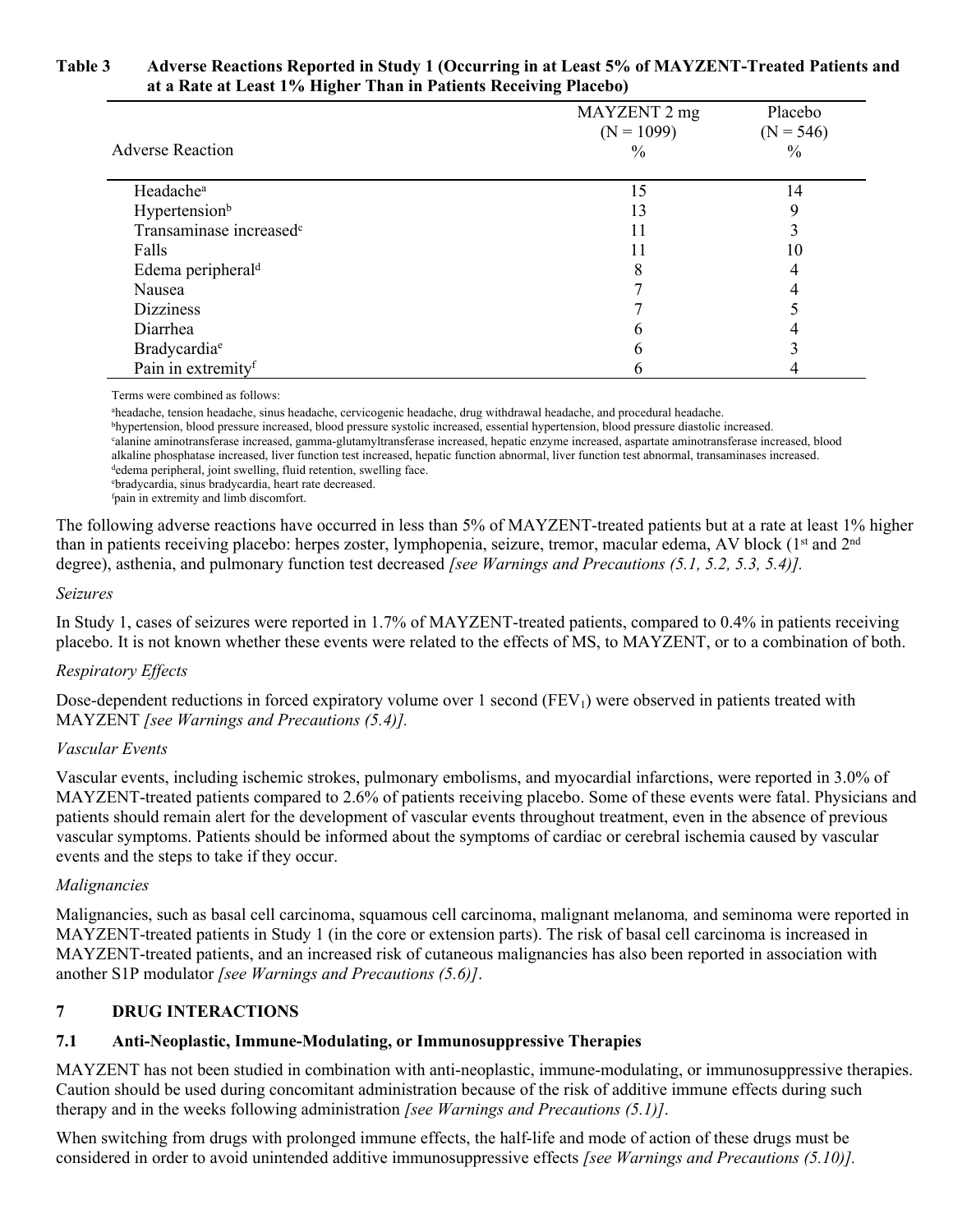Because of the characteristics and duration of alemtuzumab immune suppressive effects, initiating treatment with MAYZENT after alemtuzumab is not recommended.

MAYZENT can generally be started immediately after discontinuation of beta interferon or glatiramer acetate.

### <span id="page-18-0"></span>**7.2 Anti-Arrhythmic Drugs, QT Prolonging Drugs, Drugs That May Decrease Heart Rate**

MAYZENT has not been studied in patients taking QT prolonging drugs.

Class Ia (e.g., quinidine, procainamide) and Class III (e.g., amiodarone, sotalol) antiarrhythmic drugs have been associated with cases of Torsades de Pointes in patients with bradycardia. If treatment with MAYZENT is considered, advice from a cardiologist should be sought.

Because of the potential additive effects on heart rate, treatment with MAYZENT should generally not be initiated in patients who are concurrently treated with QT prolonging drugs with known arrhythmogenic properties, heart rate lowering calcium channel blockers (e.g., verapamil, diltiazem), or other drugs that may decrease heart rate (e.g., ivabradine, digoxin) *[see Warnings and Precautions (5.3) and Drug Interactions (7.3)].* If treatment with MAYZENT is considered, advice from a cardiologist should be sought regarding the switch to non-heart-rate lowering drugs or appropriate monitoring for treatment initiation.

#### <span id="page-18-1"></span>**7.3 Beta-Blockers**

Caution should be applied when MAYZENT is initiated in patients receiving treatment with a beta-blocker because of the additive effects on lowering heart rate; temporary interruption of the beta-blocker treatment may be needed prior to initiation of MAYZENT *[see Warnings and Precautions (5.3)].* Beta-blocker treatment can be initiated in patients receiving stable doses of MAYZENT *[see Clinical Pharmacology (12.2)].*

#### <span id="page-18-2"></span>**7.4 Vaccination**

During and for up to one month after discontinuation of treatment with MAYZENT, vaccinations may be less effective *[see Warnings and Precautions (5.1)]*.

The use of live-attenuated vaccines may carry the risk of infection and should therefore be avoided during MAYZENT treatment and for up to 4 weeks after discontinuation of treatment with MAYZENT *[see Warnings and Precautions (5.1)]*.

### <span id="page-18-3"></span>**7.5 CYP2C9 and CYP3A4 Inhibitors**

Because of a significant increase in exposure to siponimod, concomitant use of MAYZENT and drugs that cause moderate CYP2C9 and moderate or strong CYP3A4 inhibition is not recommended. This concomitant drug regimen can consist of a moderate CYP2C9/CYP3A4 dual inhibitor (e.g., fluconazole) or a moderate CYP2C9 inhibitor in combination with a separate - moderate or strong CYP3A4 inhibitor.

Caution should be exercised for concomitant use of MAYZENT with moderate CYP2C9 inhibitors.

### <span id="page-18-4"></span>**7.6 CYP2C9 and CYP3A4 Inducers**

Because of a significant decrease in siponimod exposure, concomitant use of MAYZENT and drugs that cause moderate CYP2C9 and strong CYP3A4 induction is not recommended for all patients. This concomitant drug regimen can consist of moderate CYP2C9/strong CYP3A4 dual inducer (e.g., rifampin or carbamazepine) or a moderate CYP2C9 inducer in combination with a separate strong CYP3A4 inducer.

Caution should be exercised for concomitant use of MAYZENT with moderate CYP2C9 inducers.

Concomitant use of MAYZENT and moderate (e.g., modafinil, efavirenz) or strong CYP3A4 inducers is not recommended for patients with CYP2C9\*1/\*3 or \*2/\*3 genotype *[see Clinical Pharmacology (12.3)]*.

### <span id="page-18-5"></span>**8 USE IN SPECIFIC POPULATIONS**

### <span id="page-18-6"></span>**8.1 Pregnancy**

#### Risk Summary

There are no adequate data on the developmental risk associated with the use of MAYZENT in pregnant women. Based on animal data and its mechanism of action, MAYZENT can cause fetal harm when administered to a pregnant woman *(see Data)*. Reproductive and developmental studies in pregnant rats and rabbits have demonstrated MAYZENT-induced embryotoxicity and fetotoxicity in rats and rabbits and teratogenicity in rats. Increased incidences of post-implantation loss and fetal abnormalities (external, urogenital, and skeletal) in rat and of embryo-fetal deaths, abortions and fetal variations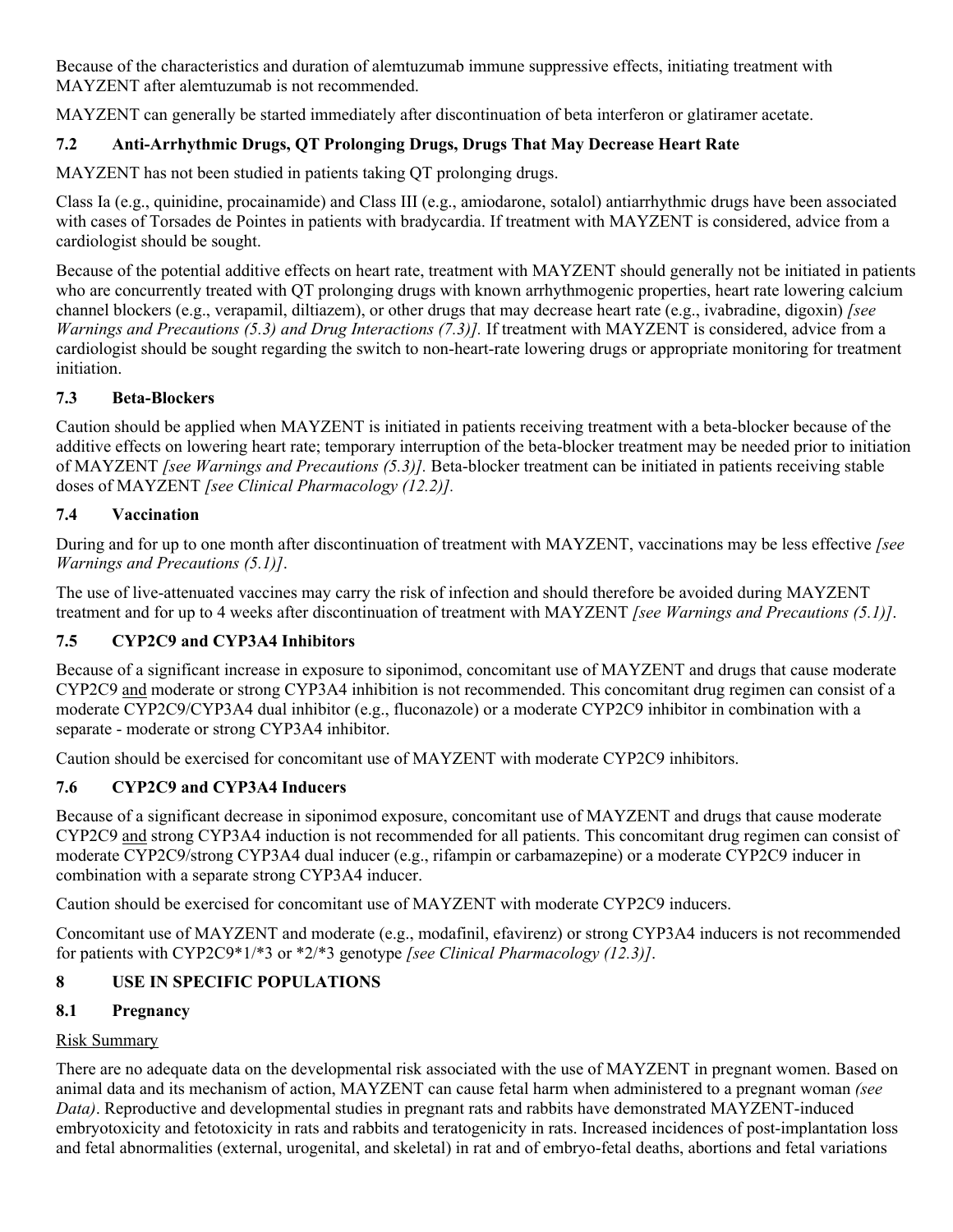(skeletal and visceral) in rabbit were observed following prenatal exposure to siponimod starting at a dose 2 times the exposure in humans at the highest recommended dose of 2 mg/day.

In the US general population, the estimated background risk of major birth defects and miscarriage in clinically recognized pregnancies is 2% to 4% and 15% to 20%, respectively. The background risk of major birth defects and miscarriage for the indicated population is unknown.

#### Data

#### *Animal Data*

When siponimod (0, 1, 5, or 40 mg/kg) was orally administered to pregnant rats during the period of organogenesis, postimplantation loss and fetal malformations (visceral and skeletal) were increased at the lowest dose tested, the only dose with fetuses available for evaluation. A no-effect dose for adverse effects on embryo-fetal development in rats was not identified. Plasma exposure AUC at the lowest dose tested was approximately 18 times that in humans at the recommended human dose (RHD) of 2 mg/day.

When siponimod  $(0, 0.1, 1,$  or 5 mg/kg) was orally administered to pregnant rabbits during the period of organogenesis, embryolethality and increased incidences of fetal skeletal variations were observed at all but the lowest dose tested. Plasma exposure (AUC) at the no-effect dose (0.1 mg/kg) for adverse effects on embryo-fetal development in rabbits is less than that in humans at the RHD.

When siponimod (0, 0.05, 0.15, or 0.5 mg/kg) was orally administered to female rats throughout pregnancy and lactation, increased mortality, decreased body weight, and delayed sexual maturation were observed in the offspring at all but the lowest dose tested. An increase in malformations was observed at all doses. A no-effect dose for adverse effects on pre- and postnatal development in rats was not identified. The lowest dose tested (0.05 mg/kg) is less than the RHD, on a mg/m<sup>2</sup> basis.

#### <span id="page-19-0"></span>**8.2 Lactation**

#### Risk Summary

There are no data on the presence of siponimod in human milk, the effects of MAYZENT on the breastfed infant, or the effects of the drug on milk production. A study in lactating rats has shown excretion of siponimod and/or its metabolites in milk. The developmental and health benefits of breastfeeding should be considered along with the mother's clinical need for MAYZENT and any potential adverse effects on the breastfed infant from MAYZENT or from the underlying maternal condition.

#### <span id="page-19-1"></span>**8.3 Females and Males of Reproductive Potential**

#### Contraception

#### *Females*

Before initiation of MAYZENT treatment, women of childbearing potential should be counseled on the potential for a serious risk to the fetus and the need for effective contraception during treatment with MAYZENT *[see Use in Specific Populations (8.1)]*. Since it takes approximately 10 days to eliminate the compound from the body after stopping treatment, the potential risk to the fetus may persist and women should use effective contraception during this period *[see Warnings and Precautions (5.8)]*.

#### <span id="page-19-2"></span>**8.4 Pediatric Use**

Safety and effectiveness in pediatric patients have not been established.

#### Juvenile Animal Toxicity Data

Oral administration of siponimod (0, 5, 15, or 50 mg/kg/day) to young rats from postnatal day 25 to day 70 resulted in mortality, lung histopathology (alveolar/interstitial edema, fibrin, interstitial mixed cell infiltration) and decrease in body weight gain at the mid and high doses. Neurobehavioral impairment (decreased acoustic startle response) was observed at the high dose but was reversible by the end of the recovery period. Decrease in immune function (T-cell dependent antibody response) was observed at all doses and had not fully recovered by 4 weeks after the end of dosing. A no-effect dose for adverse effects in juvenile animals was not identified.

#### <span id="page-19-3"></span>**8.5 Geriatric Use**

Clinical studies of MAYZENT did not include sufficient numbers of subjects aged 65 and over to determine whether they respond differently from younger subjects. Other reported clinical experience has not identified differences in responses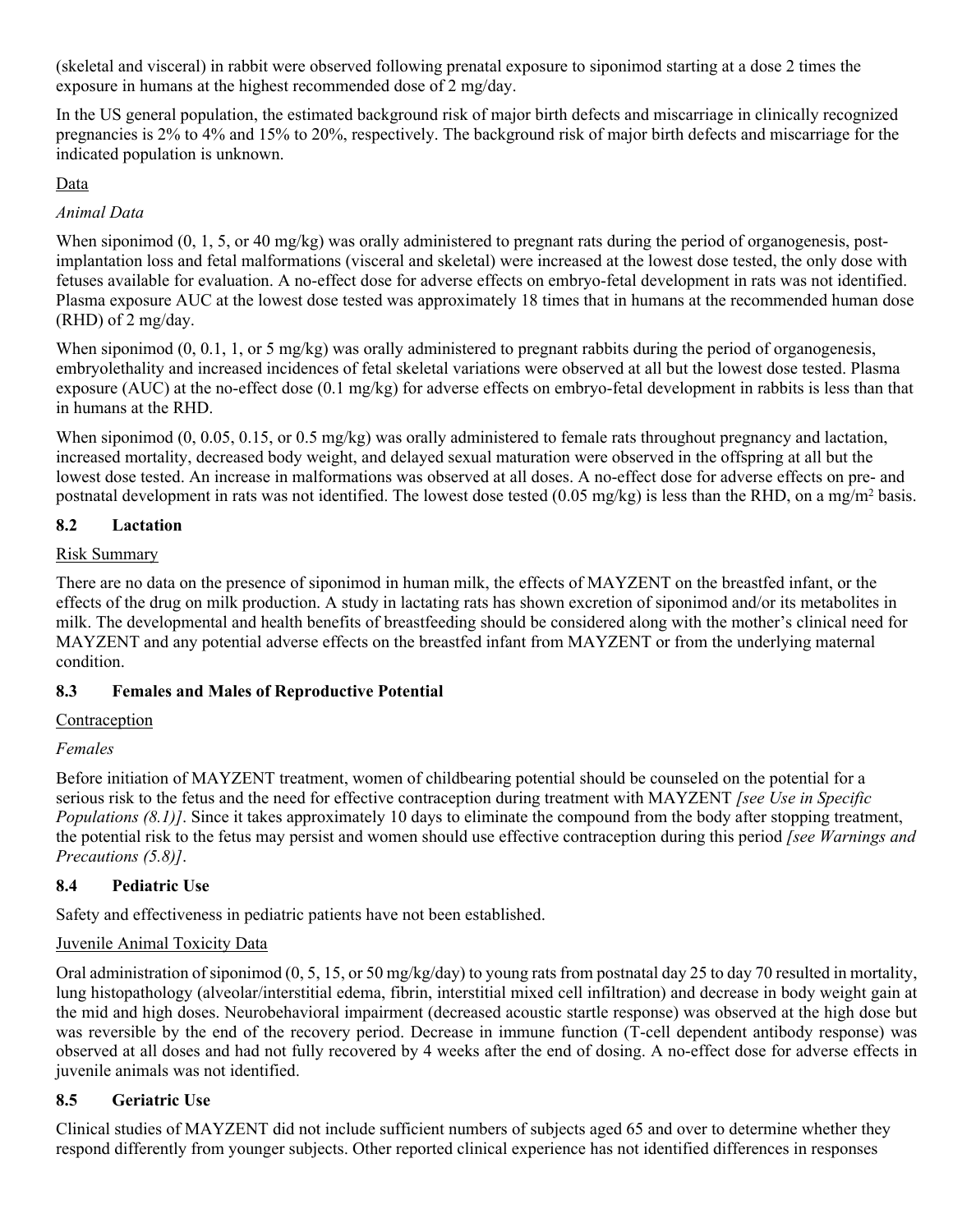between the elderly and younger patients. In general, dose selection for an elderly patient should be cautious, reflecting the greater frequency of decreased hepatic, renal, or cardiac function, and of concomitant disease or other drug therapy.

#### <span id="page-20-0"></span>**8.6 CYP2C9 Genotype**

Before initiation of treatment with MAYZENT, test patients to determine CYP2C9 genotype.

MAYZENT is contraindicated in patients homozygous for CYP2C9\*3 (i.e., CYP2C9\*3/\*3 genotype) because of substantially elevated siponimod plasma levels. The \*3/\*3 genotype is present in approximately 0.5% of white patients and 1% of Asian patients, and is less prevalent in other racial/ethnic groups.

MAYZENT dosage adjustment is recommended in patients with CYP2C9\*1/\*3 or \*2/\*3 genotype because of an increase in exposure to siponimod *[see Dosage and Administration (2.3) and Clinical Pharmacology (12.5)]*. The \*1/\*3 or \*2/\*3 genotypes are present in 2% to 20% of the population depending on ancestry.

There are other less frequently occurring polymorphisms in CYP2C9. Some polymorphisms, such as \*5, \*6, \*8, and \*11, are associated with decreased or loss of enzyme function. The impact of variants other than \*2 and \*3 on the pharmacokinetics of siponimod has not been evaluated. It is anticipated that variants that result in loss of CYP2C9 function (e.g., \*6) will have similar effects on siponimod pharmacokinetics as the \*3 variant *[see Dosage and Administration (2.3) and Clinical Pharmacology (12.5)].*

#### <span id="page-20-1"></span>**10 OVERDOSAGE**

In patients with overdosage of MAYZENT, it is important to observe for signs and symptoms of bradycardia, which may include overnight monitoring. Regular measurements of pulse rate and blood pressure are required, and ECGs should be performed *[see Warnings and Precautions (5.3, 5.7) and Clinical Pharmacology (12.2)]*.

There is no specific antidote to siponimod available. Neither dialysis nor plasma exchange would result in meaningful removal of siponimod from the body. The decrease in heart rate induced by MAYZENT can be reversed by atropine or isoprenaline.

#### <span id="page-20-2"></span>**11 DESCRIPTION**

MAYZENT tablets contains siponimod, an S1P receptor modulator, as 2:1 co-crystal of siponimod and fumaric acid and has the following chemical name:

1-[[4-[(1*E*)-1-[[[4-Cyclohexyl-3-(trifluoromethyl)phenyl]methoxy]imino]ethyl]-2-ethylphenyl]methyl]-3-azetidinecarboxylic acid (2*E*)-2-butenedioate (2:1). Its molecular formula is  $C_4H_4O_4 \cdot 2C_2 H_{35}F_3N_2O_3$ , and its molecular weight is 1149.29 g/mol.

Its structure is shown below:



It is a white to almost white powder.

MAYZENT is provided as 0.25 mg, 1 mg, and 2 mg film-coated tablets for oral use. Each tablet contains 0.25 mg, 1 mg, or 2 mg siponimod, equivalent to 0.28 mg, 1.11 mg, or 2.22 mg as 2:1 co-crystal of siponimod and fumaric acid, respectively.

MAYZENT tablets contain the following inactive ingredients: colloidal silicon dioxide, crospovidone, glyceryl dibehenate, lactose monohydrate, microcrystalline cellulose, with a film coating containing iron oxides (black and red iron oxides for the 0.25 mg and 1 mg strengths and red and yellow iron oxides for the 2 mg strength), lecithin (soy), polyvinyl alcohol, talc, titanium dioxide, and xanthan gum.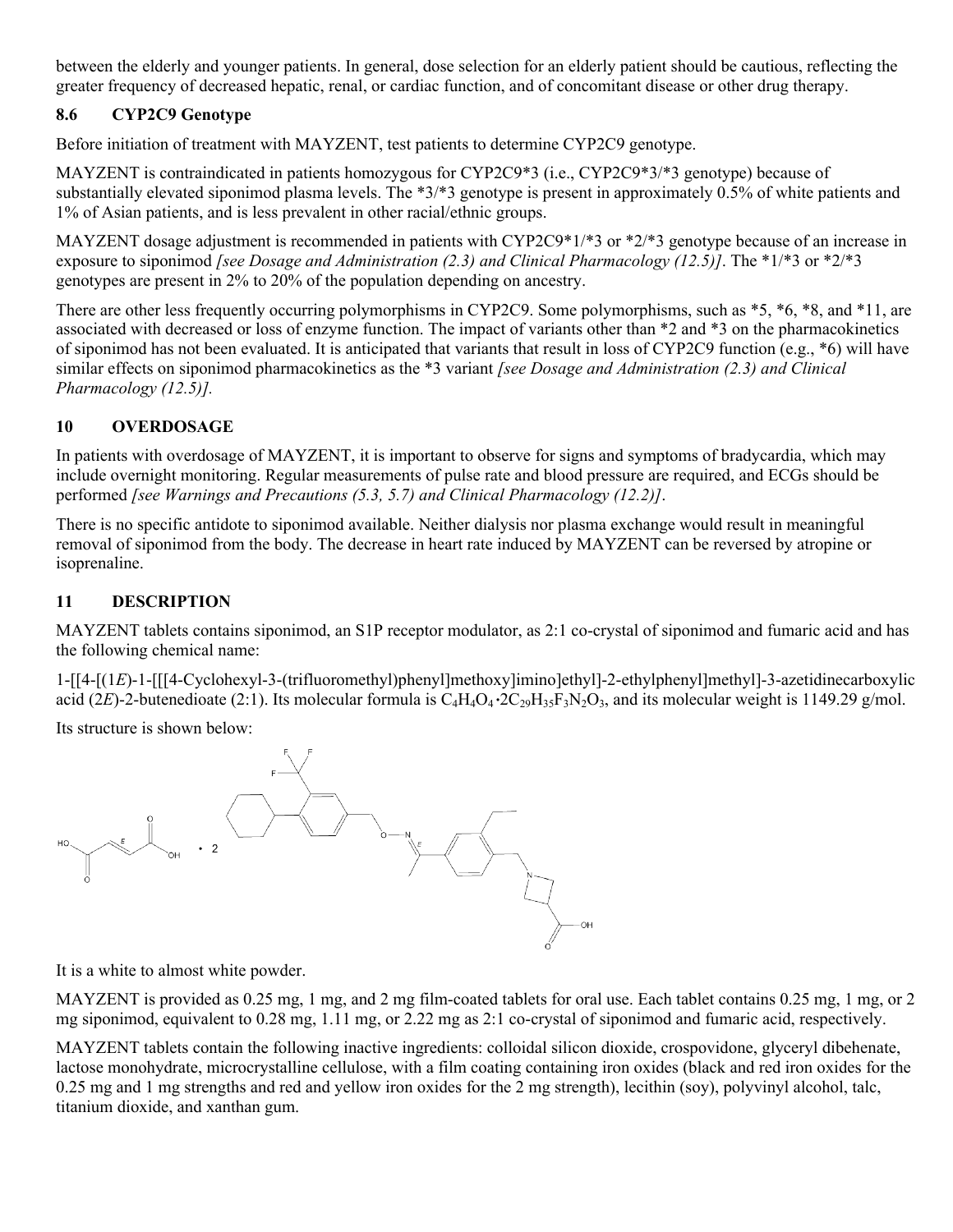#### <span id="page-21-0"></span>**12 CLINICAL PHARMACOLOGY**

#### <span id="page-21-1"></span>**12.1 Mechanism of Action**

Siponimod is an S1P receptor modulator. Siponimod binds with high affinity to S1P receptors 1 and 5. Siponimod blocks the capacity of lymphocytes to egress from lymph nodes, reducing the number of lymphocytes in peripheral blood. The mechanism by which siponimod exerts therapeutic effects in multiple sclerosis is unknown, but may involve reduction of lymphocyte migration into the central nervous system.

#### <span id="page-21-2"></span>**12.2 Pharmacodynamics**

#### Immune System

MAYZENT induces a dose-dependent reduction of the peripheral blood lymphocyte count within 6 hours of the first dose, caused by the reversible sequestration of lymphocytes in lymphoid tissues.

With continued daily dosing, the lymphocyte count continues to decrease, reaching a nadir median (90% CI) lymphocyte count of approximately  $0.560 (0.271-1.08)$  cells/nL in a typical CYP2C9\*1/\*1 or \*1/\*2, non-Japanese patient, corresponding to 20% to 30% of baseline. Low lymphocyte counts are maintained with chronic daily dosing *[see Warnings and Precautions (5.1)].* 

Lymphocyte counts returned to the normal range in 90% of patients within 10 days of stopping therapy. After stopping MAYZENT treatment, residual lowering effects on peripheral lymphocyte count may persist for up to 3 to 4 weeks after the last dose *[see Warnings and Precautions (5.1)].*

#### Heart Rate and Rhythm

MAYZENT causes a transient reduction in heart rate and atrioventricular conduction upon treatment initiation *[see Warnings and Precautions (5.3)]*. The maximum decline in heart rate is seen in the first 6 hours post dose. Autonomic responses of the heart, including diurnal variation of heart rate and response to exercise, are not affected by siponimod treatment.

A transient, dose-dependent decrease in heart rate was observed during the initial dosing phase of MAYZENT, which plateaued at doses greater than or equal to 5 mg, and bradyarrhythmic events (AV blocks and sinus pauses) were detected at a higher incidence under MAYZENT treatment, compared to placebo.

No second-degree AV blocks of Mobitz type II or higher degree were observed. Most AV blocks and sinus pauses occurred above the recommended dose of 2 mg, with notably higher incidence under non-titrated conditions compared to dose titration conditions *[see Dosage and Administration (2.2, 2.3)].* 

The decrease in heart rate induced by MAYZENT can be reversed by atropine or isoprenaline.

#### *Beta-Blockers*

The negative chronotropic effect of coadministration of siponimod and propranolol was evaluated in a dedicated pharmacodynamics (PD)/safety study. The addition of propranolol on top of siponimod at steady-state had less pronounced negative chronotropic effects (less than additive effect) than the addition of siponimod to propranolol at steady state (additive HR effect) *[see Drug Interactions (7.3)].*

#### *Cardiac Electrophysiology*

In a thorough QT study with doses of 2 mg (recommended dose) and 10 mg (five times the recommended dose) siponimod at steady-state, siponimod treatment resulted in a prolongation of QTc , with the maximum mean (upper bound of the two-sided 90% CI) of 7.8 (9.93) ms at 2 mg dose and 7.2 (9.72) ms at 10 mg dose. There was an absence of dose- and exposureresponse relationship for QTc effects with the 5-fold dose and exposures achieved by the supratherapeutic dose. No subject had absolute QTcF greater than 480 ms or ΔQTcF greater than 60 ms for siponimod treatment.

#### Pulmonary Function

Dose-dependent reductions in absolute forced expiratory volume over 1 second were observed in MAYZENT-treated patients and were greater than in patients taking placebo *[see Warnings and Precautions (5.4)].*

#### <span id="page-21-3"></span>**12.3 Pharmacokinetics**

Siponimod concentration increases in an apparent dose-proportional manner after multiple once-daily doses of siponimod 0.3 mg to 20 mg. Steady-state plasma concentrations are reached after approximately 6 days of once-daily dosing, and steadystate levels are approximately 2- to 3-fold greater than the initial dose. An up-titration regimen is used to reach the clinical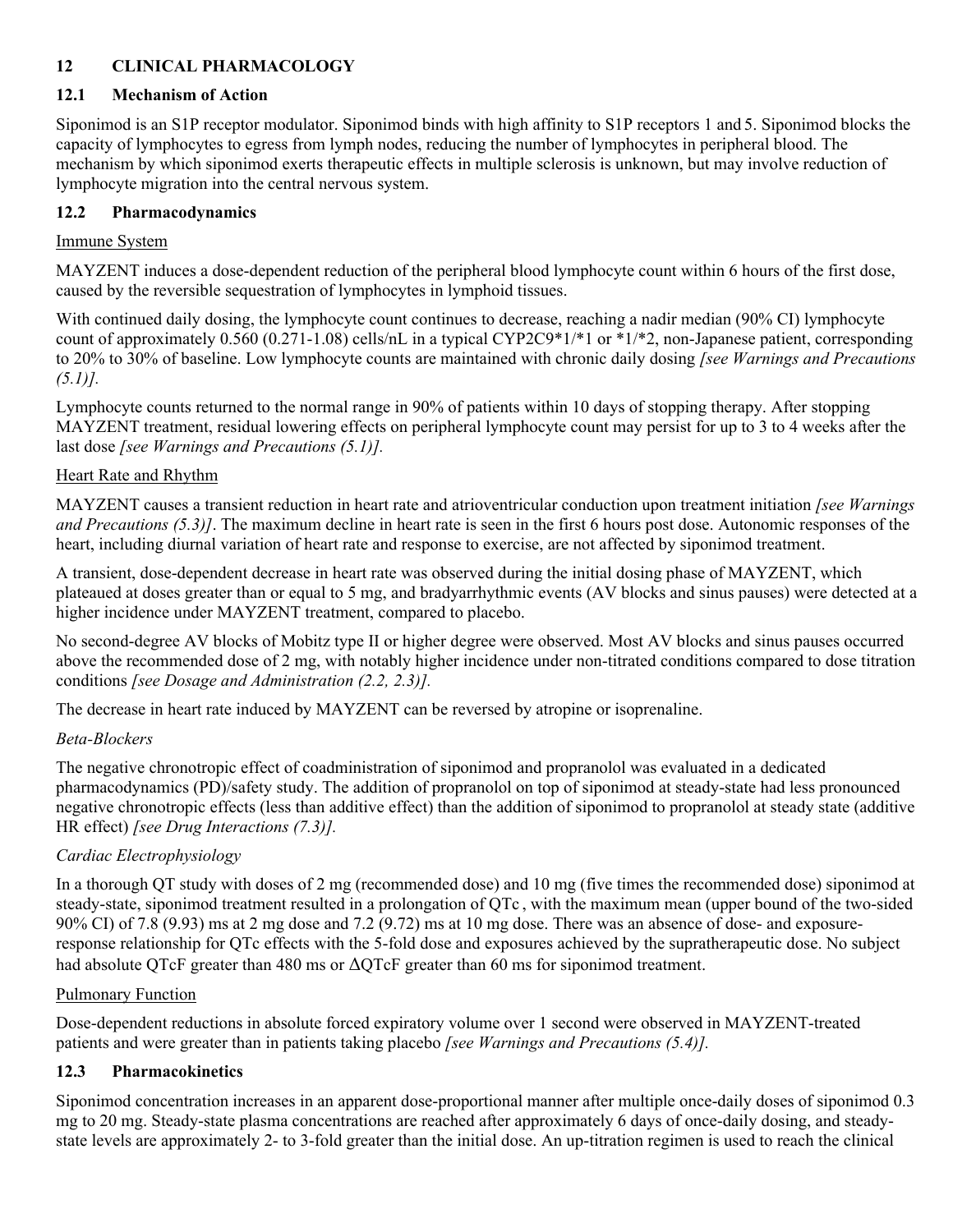therapeutic dose of siponimod of 2 mg after 6 days, and 4 additional days of dosing are required to reach the steady-stateplasma concentrations.

#### **Absorption**

The time  $(T_{max})$  to reach maximum plasma concentrations  $(C_{max})$  after oral administration of immediate release oral dosage forms of siponimod was about 4 hours (range, 3 to 8 hours). Siponimod absorption is extensive (greater than or equal to 70%, based on the amount of radioactivity excreted in urine and the amount of metabolites in feces extrapolated to infinity). The absolute oral bioavailability of siponimod is approximately 84%. After administration of siponimod 2 mg once-daily over 10 days, a mean  $C_{\text{max}}$  of 30.4 ng/mL and mean area under plasma concentration-time curve over dosing interval (AUC<sub>tau</sub>) of 558 h\*ng/mL were observed on Day 10. Steady-state was reached after approximately 6 days of once-daily administration of siponimod.

#### *Food Effect*

Food intake resulted in delayed absorption (the median  $T_{max}$  increased by approximately 2 to 3 hours). Food intake had no effect on the systemic exposure of siponimod  $(C_{\text{max}}$  and AUC). Therefore, MAYZENT may be taken without regard to meals.

#### Distribution

Siponimod distributes to body tissues with a moderate mean volume of distribution of 124 L. Siponimod fraction found in plasma is 68% in humans. Animal studies show that siponimod readily crosses the blood-brain barrier. Protein binding of siponimod is greater than 99.9% in healthy subjects and in hepatic and renal impaired patients.

#### Elimination

#### *Metabolism*

Siponimod is extensively metabolized, mainly via CYP2C9 (79.3%), followed by CYP3A4 (18.5%). The pharmacological activity of the main metabolites M3 and M17 is not expected to contribute to the clinical effect and the safety of siponimod in humans.

#### *Excretion*

An apparent systemic clearance (CL/F) of 3.11 L/h was estimated in MS patients. The apparent elimination half-life is approximately 30 hours.

Siponimod is eliminated from the systemic circulation mainly due to metabolism, and subsequent biliary/fecal excretion. Unchanged siponimod was not detected in urine.

#### Specific Populations

#### *Male and Female Patients*

Gender has no influence on siponimod pharmacokinetics (PK).

#### *Racial or Ethnic Groups*

The single-dose PK parameters were not different between Japanese and Caucasian healthy subjects, indicating absence of ethnic sensitivity on the PK of siponimod.

#### *Patients with Renal Impairment*

No dose adjustments are needed in patients with renal impairment. Mean siponimod half-life and  $C_{\text{max}}$  (total and unbound) were comparable between subjects with severe renal impairment and healthy subjects. Unbound AUCs were only slightly increased (by 33%), compared to healthy subjects, and it is not expected to be clinically significant. The effects of end-stage renal disease or hemodialysis on the PK of siponimod has not been studied. Due to the high plasma protein binding (greater than 99.9%) of siponimod, hemodialysis is not expected to alter the total and unbound siponimod concentration and no dose adjustments are anticipated based on these considerations.

#### *Patients with Hepatic Impairment*

No dose adjustments for siponimod are needed in patients with hepatic impairment. The unbound siponimod AUC parameters are 15% and 50% higher in subjects with moderate and severe hepatic impairment, respectively, in comparison with healthy subjects for the 0.25 mg single dose studied. The increased unbound siponimod AUC in subjects with moderate and severe hepatic impairment is not expected to be clinically significant. The mean half-life of siponimod was unchanged in hepatic impairment.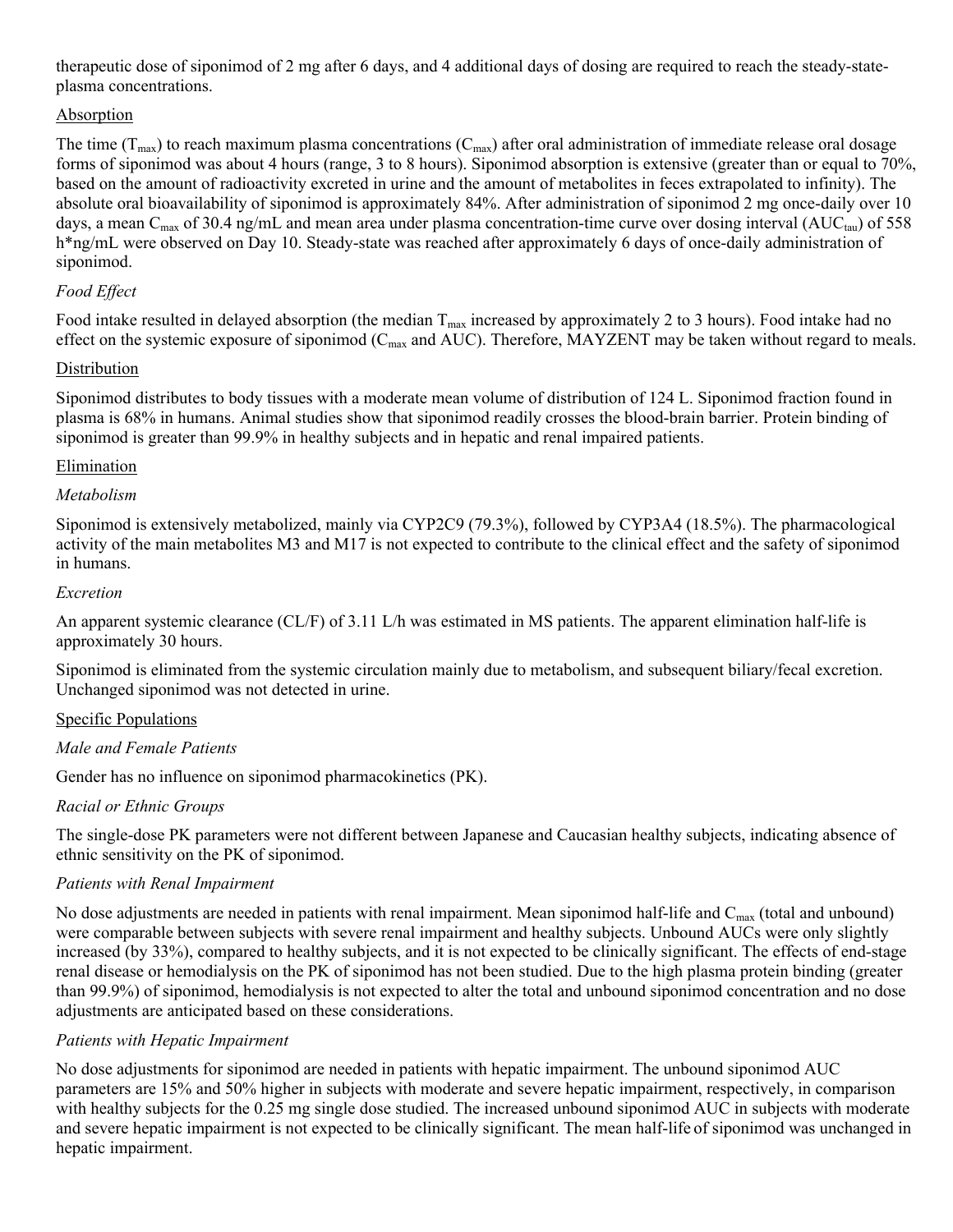#### Drug Interaction Studies

#### *Siponimod (and Metabolites M3, M17) as a Causative Agent of Interaction*

*In vitro* investigations indicated that siponimod and its major systemic metabolites M3 and M17 do not show any clinically relevant drug-drug interaction potential at the therapeutic dose of 2 mg once-daily for all investigated CYP enzymes and transporters.

#### *Siponimod as an Object of Interaction*

CYP2C9 is polymorphic and the genotype influences the fractional contributions of the two oxidative metabolism pathways to overall elimination. Physiologically based PK modeling indicates a differential CYP2C9 genotype-dependent inhibition and induction of CYP3A4 pathways. With decreased CYP2C9 metabolic activity in the respective genotypes, a larger effect of the CYP3A4 perpetrators on siponimod exposure is anticipated.

#### *Coadministration of Siponimod with CYP2C9 and CYP3A4 Inhibitors*

The coadministration of fluconazole (moderate CYP2C9 and CYP3A4 dual inhibitor) 200 mg daily at steady-state and a single dose of siponimod 4 mg in CYP2C9\*1/\*1 healthy volunteers led to a 2-fold increase in the AUC of siponimod. Mean siponimod terminal half-life was increased by 50%. Fluconazole led to a 2- to 4-fold increase in the  $AUC_{tan}$  sof siponimod across different CYP2C9 genotypes, according to in silico evaluation *[see Drug Interactions (7.5)].*

#### *Coadministration of Siponimod with CYP2C9 and CYP3A4 Inducers*

The coadministration of siponimod 2 mg daily in the presence of 600 mg daily doses of rifampin (strong CYP3A4 and moderate CYP2C9 dual inducer) decreased siponimod AUC<sub>tau,ss</sub> and C<sub>max,ss</sub> by 57% and 45%, respectively, in CY2C9\*1/\*1 subjects. Rifampin and efavirenz (moderate CYP3A4 inducer) reduced the AUC<sub>tau,ss</sub> of siponimod by up to 78% and up to 52%, respectively, across CYP2C9 genotypes, according to in silico evaluation *[see Drug Interactions (7.6)].*

#### *Oral Contraceptives*

The effects of coadministration of siponimod 2 mg and 4 mg (twice the recommended dosage) once daily with a monophasic oral contraceptive (OC) containing 30 mcg ethinyl estradiol and 150 mcg levonorgestrel were assessed in 24 healthy female subjects (18 to 40 years of age; CYP2C9\*1/\*1 genotype). There were no clinically relevant effects on the PK or PD of the OC. No interaction studies have been performed with OCs containing other progestagens; however, an effect of siponimod on their exposure is not expected.

#### <span id="page-23-0"></span>**12.5 Pharmacogenomics**

The CYP2C9 genotype has a significant impact on siponimod metabolism*.* After a single dose of 0.25 mg siponimod, AUCinf and AUC<sub>last</sub> were approximately 2- and 4-fold higher in subjects with the CYP2C9\*2/\*3 and CYP2C9\*3/\*3 genotypes, respectively, while there was only a minor increase of  $C_{\text{max}}$  by 21% and 16%, respectively, compared to extensive metabolizers (CYP2C9\*1/\*1). Mean half-life is prolonged in CYP2C9\*2/\*3 and CYP2C9\*3/\*3 carriers (51 hours and 126 hours, respectively).

An apparent systemic clearance (CL/F) of about 3.11 L/h was estimated in CYP2C9 extensive metabolizer (CYP2C9\*1/\*1 and CYP2C9\*1/\*2) MS patients after multiple oral administrations of siponimod. Cl/F is 2.5, 1.9, 1.6, and 0.9 L/h in subjects with the CYP2C9\*2/\*2, CYP2C9\*1/\*3, CYP2C9\*2/\*3, and CYP2C9\*3/\*3 genotypes, respectively. The resultant increase in siponimod AUC was approximately 25%, 61%, 91%, and 285% higher in CYP2C9\*2/\*2, CYP2C9\*1/\*3, CYP2C9\*2/\*3, and CYP2C9\*3/\*3 subjects, respectively, as compared to CYP2C9\*1/\*1 subjects *[see Dosage and Administration (2.1, 2.3) and Contraindications (4)]*. As the apparent clearance estimated for CYP2C9\*1/\*2 subjects is comparable to that of CYP2C9\*1/\*1 subjects, similar siponimod exposure is expected for both genotypes.

Variants other than \*2 and \*3 may also lead to decreased or loss of CYP2C9 function (e.g., \*5, \*6, \*8, \*11) and may have substrate-specific effects. The frequency of certain CYP2C9 variants differs based on ancestry. The \*2 and \*3 variants are more prevalent in patients of European or Asian ancestry, while \*5, \*6, \*8, and \*11 are more prevalent in individuals of African ancestry *[see Use in Specific Populations (8.6)]*.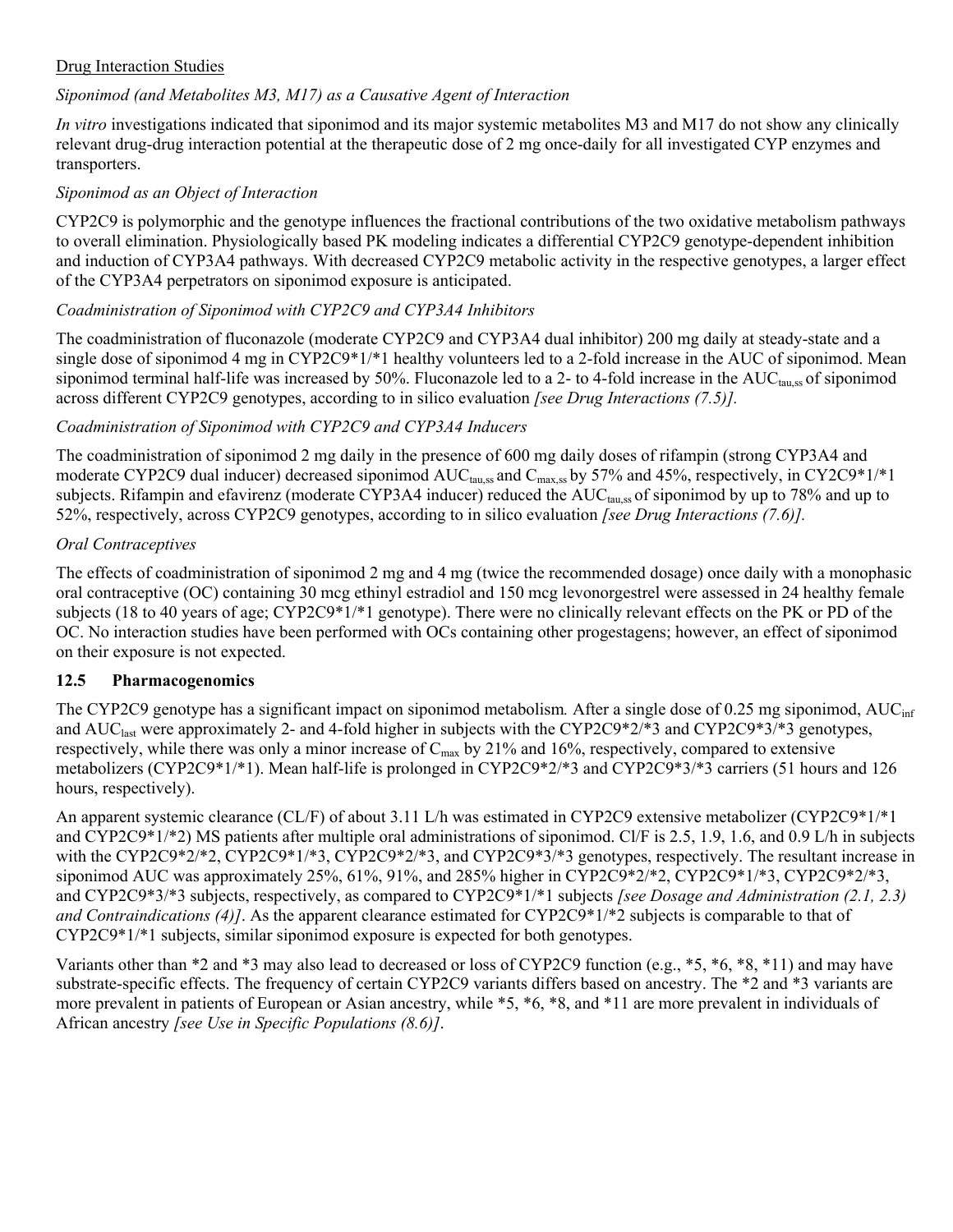#### <span id="page-24-0"></span>**13 NONCLINICAL TOXICOLOGY**

#### <span id="page-24-1"></span>**13.1 Carcinogenesis, Mutagenesis, Impairment of Fertility**

#### **Carcinogenesis**

Oral carcinogenicity studies of siponimod were conducted in mice and rats. In mice administered siponimod (0, 2, 8, or 25 mg/kg/day) for up to 104 weeks, there was an increase in malignant lymphoma in females at all doses and in hemangiosarcoma and combined hemangioma and hemangiosarcoma at all doses in males and females. The lowest dose tested is approximately 5 times the RHD of 2 mg/day, on a body surface area  $(mg/m<sup>2</sup>)$  basis.

In rats, administration of siponimod (0, 10, 30, or 90 mg/kg/day in males; 0, 3, 10, or 30 mg/kg/day in females) for up to 104 weeks, there was an increase in thyroid follicular cell adenoma and combined thyroid follicular cell adenoma and carcinoma in males at the highest dose tested. These findings are considered secondary to liver enzyme induction in rats and are not considered relevant to humans. Plasma siponimod exposure (AUC) at the highest dose tested is approximately 200 times that in humans at the RHD.

#### Mutagenesis

Siponimod was negative in a battery of *in vitro* (Ames, chromosomal aberration in mammalian cells) and *in vivo* (micronucleus in mouse and rat) assays.

#### Impairment of Fertility

When siponimod was administered orally (0, 2, 20, or 200 mg/kg) to male rats (mated with untreated females) prior to and throughout the mating period, there was a dose-related increase in precoital interval at all doses. A decrease in implantation sites, an increase in preimplantation loss, and a decrease in the number of viable fetuses were observed at the highest dose tested. The higher no-effect dose for adverse effects on fertility (20 mg/kg) is approximately 100 times the RHD on a mg/m<sup>2</sup> basis.

When siponimod was administered orally  $(0, 0.1, 0.3, \text{ or } 1 \text{ mg/kg})$  to female rats (mated with untreated males) prior to and during mating, and continuing to Day 6 of gestation, no effects on fertility were observed up to the highest dose tested (1 mg/kg). Plasma siponimod exposure (AUC) at the highest dose tested is approximately 16 times that in humans at the RHD.

#### <span id="page-24-2"></span>**14 CLINICAL STUDIES**

The efficacy of MAYZENT was demonstrated in Study 1, a randomized, double-blind, parallel-group, placebo-controlled, time-to-event study in patients with secondary progressive multiple sclerosis (SPMS) who had evidence of disability progression in the prior 2 years, no evidence of relapse in 3 months prior to study enrollment, and an Expanded Disability Status Scale (EDSS) score of 3.0-6.5 at study entry (NCT 01665144).

Patients were randomized to receive either once daily MAYZENT 2 mg or placebo, beginning with a dose titration *[see Dosage and Administration (2.2)].* Evaluations were performed at screening, every 3 months during the study, and at the time of a suspected relapse. MRI evaluations were performed at screening and every 12 months.

The primary endpoint of the study was the time to 3-month confirmed disability progression (CDP), defined as at least a 1 point increase from baseline in EDSS (0.5-point increase for patients with baseline EDSS of 5.5 or higher) sustained for 3 months. A prespecified hierarchical analysis consisted of the primary endpoint and 2 secondary endpoints, the time to 3 month confirmed worsening of at least 20% from baseline on the timed 25-foot walk test and the change from baseline in T2 lesion volume. Additional endpoints included annualized relapse rate (relapses/year) and MRI measures of inflammatory disease activity.

Study duration was variable for individual patients (median study duration was 21 months, range 1 day to 37 months).

Study 1 randomized 1651 patients to either MAYZENT 2 mg ( $N = 1105$ ) or placebo ( $N = 546$ ); 82% of MAYZENT-treated patients and 78% of placebo-treated patients completed the study. Median age was 49.0 years, 95% of patients were white, and 60% female. The median disease duration was 16.0 years, and median EDSS score at baseline was 6.0 (56% of patients had  $\geq 6.0$  EDSS at baseline); 36% of patients had one or more relapses in the 2 years prior to study entry; 22% of those patients with available imaging had one or more gadolinium-enhancing lesions on their baseline MRI scan; 78% of patients had been previously treated with an MS therapy.

Results are presented in Table 4. MAYZENT was superior to placebo in reducing the risk of confirmed disability progression, based on a time-to-event analysis (hazard ratio 0.79, *p* < 0.0134; see Figure 1). MAYZENT did not significantly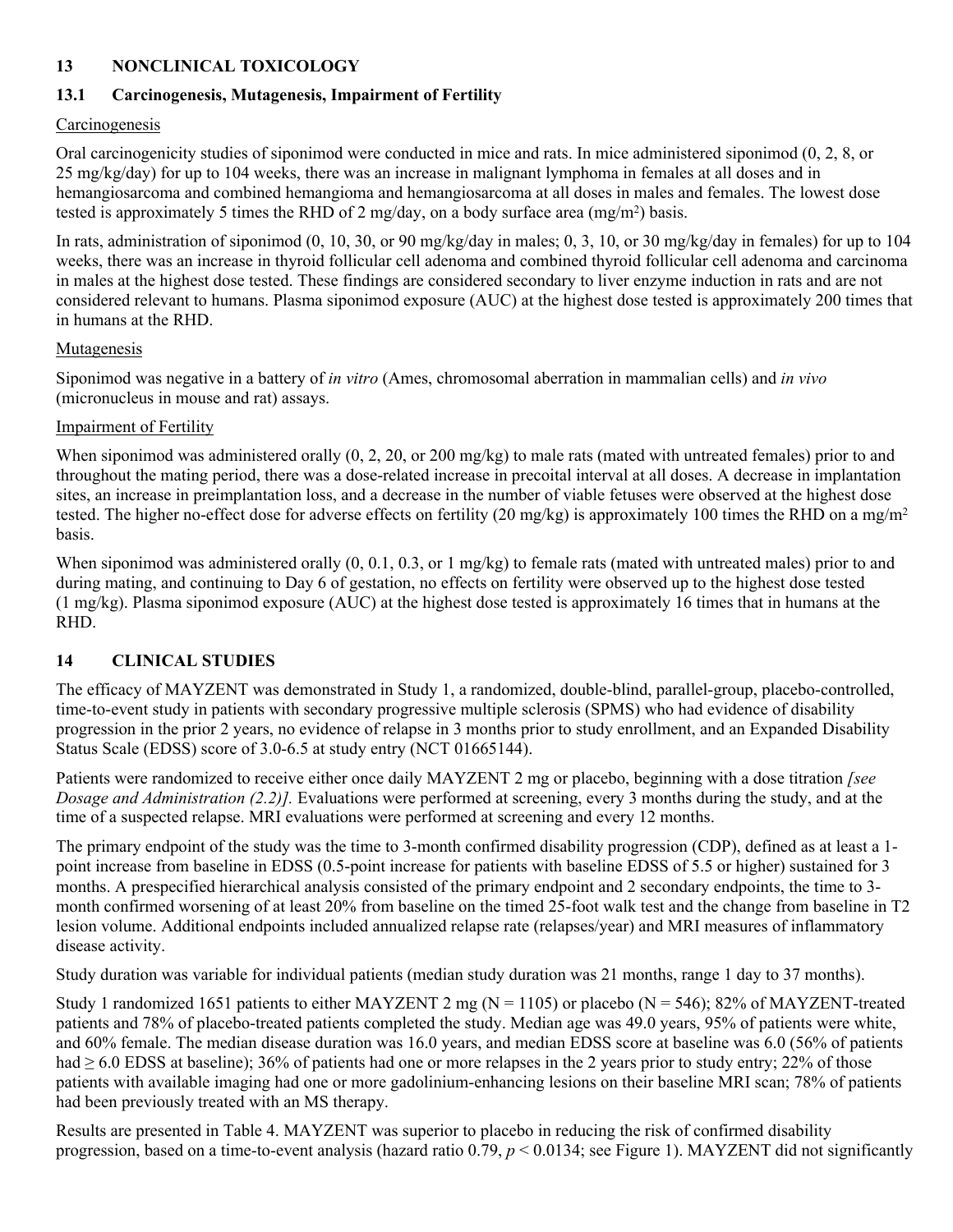delay the time to 20% deterioration in the timed 25-foot walk, compared to placebo. Patients treated with MAYZENT had a 55% relative reduction in annualized relapse rate, compared to patients on placebo (nominal *p*-value < 0.0001). The absolute reduction in the annualized relapse rate was 0.089. Although MAYZENT had a significant effect on disability progression compared to placebo in patients with active SPMS (e.g., SPMS patients with an MS relapse in the 2 years prior to the study), the effect of MAYZENT in patients with non-active SPMS was not statistically significant (see Figure 2).

| Table 4 | <b>Clinical and MRI Results From Study 1</b> |  |
|---------|----------------------------------------------|--|
|         |                                              |  |

|                                                                                        | <b>MAYZENT</b>                | <b>PLACEBO</b>        |
|----------------------------------------------------------------------------------------|-------------------------------|-----------------------|
| <b>Clinical Outcomes</b>                                                               |                               |                       |
| Proportion of patients with confirmed disability<br>progression <sup>a</sup>           | 26%                           | 32%                   |
| Relative risk reduction                                                                |                               | $21\% (p = 0.0134)^d$ |
| Absolute risk reduction                                                                |                               | 6%                    |
| Proportion of patients with confirmed worsening<br>in timed 25-foot walk               | 40%                           | 41%                   |
|                                                                                        |                               | $p = NS$              |
| Annualized relapse rateb                                                               | 0.071                         | 0.160                 |
| Relative reduction $(\%)$                                                              | 55% $(p < 0.01)$ <sup>e</sup> |                       |
| Absolute reduction                                                                     | 0.089                         |                       |
|                                                                                        |                               | $p < 0.01^e$          |
| <b>MRI</b> Endpoints                                                                   |                               |                       |
| Change from baseline in $T2$ lesion volume (mm <sup>3</sup> )<br>$(95\% \text{ CI})^c$ | 184<br>(54; 314)              | 879<br>(712; 1047)    |
|                                                                                        |                               | $p < 0.01^e$          |

Abbreviation: MRI, magnetic resonance imaging; NS, not statistically significant.

All analyses are based on the full analysis set (FAS), which includes all randomized subjects who took at least one dose of study medication. p-values are two-sided.

<sup>a</sup>Defined as an increase of 1.0 point or more from the baseline Expanded Disability Status Scale (EDSS) score for patients with baseline score of 5.5 or less, or 0.5 or more when the baseline score is greater than 5.5. Progression confirmed at 3 months. Cox proportional hazard model.

**b** Defined as the average number of confirmed relapses per year (estimated from negative binomial regression model for recurrent events).

<sup>c</sup>Adjusted mean averaged over Months 12 and 24.

<sup>d</sup> Statistically significant.

e Nominal p value, not corrected for multiple comparisons.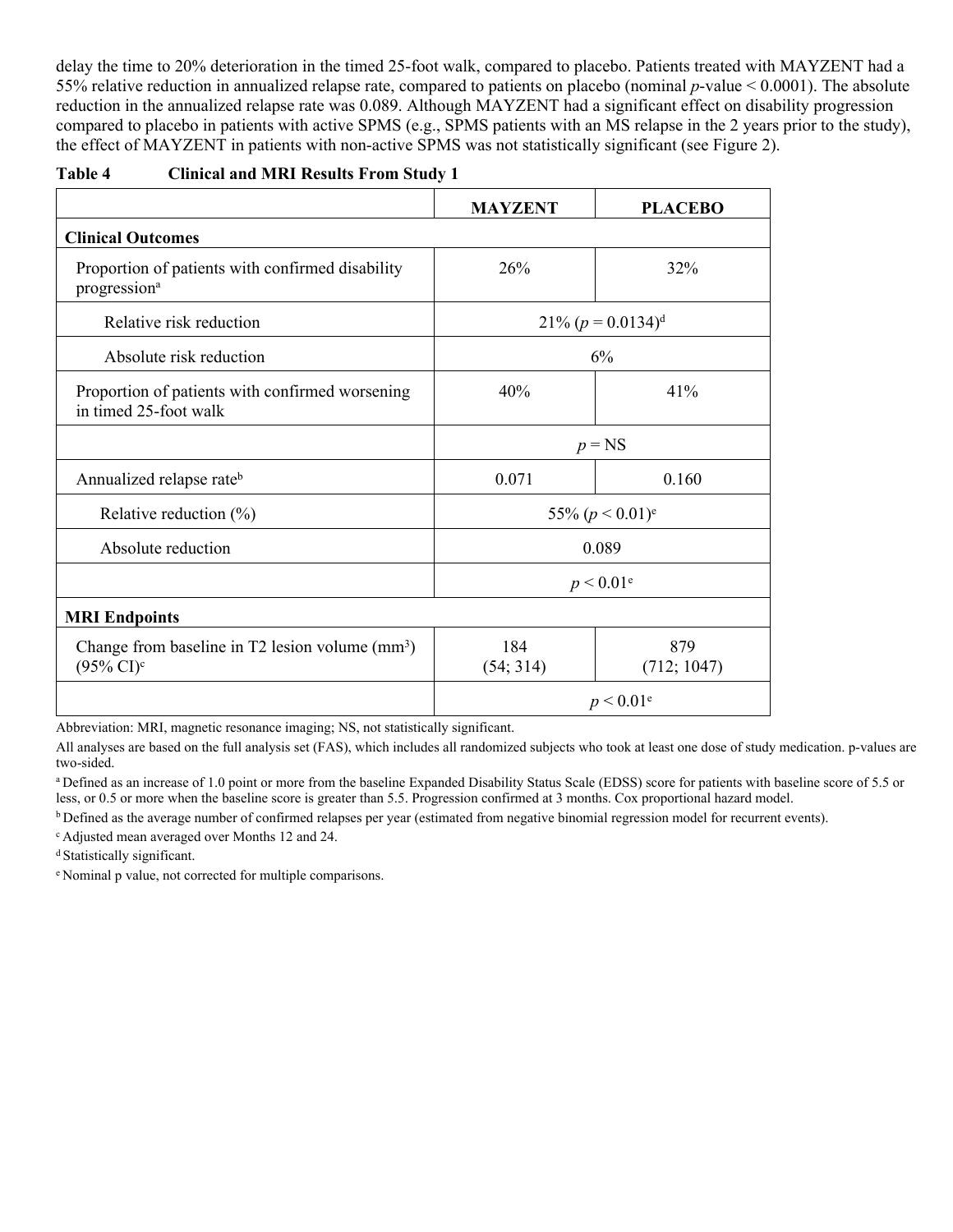#### **Figure 1 Time to Confirmed Disability Progression Based on EDSS (Study 1)**



#### **Figure 2 Time to Confirmed Disability Progression Based on EDSS (Study 1), Subgroup Analysis**

| Subgroup                                            |                       | Hazard Ratio (95% CI) | % of total<br>population | <b>MAYZENT</b><br>n/N (%)      | <b>Hacebo</b><br>n/N (%) | <b>HR (95% CI)</b> |
|-----------------------------------------------------|-----------------------|-----------------------|--------------------------|--------------------------------|--------------------------|--------------------|
| Overall                                             |                       |                       | 100.0                    | 288/1099 (26.2) 173/546 (31.7) |                          | 0.79(0.65, 0.95)   |
| Superimposed relapses within 2 years prior to study |                       |                       |                          |                                |                          |                    |
| - No                                                |                       |                       | 63.9                     | 190/708 (26.8)                 | 101/343 (29.4)           | 0.87(0.68, 1.11)   |
| - Yes                                               |                       |                       | 35.9                     | 98/388 (25.3)                  | 72/202 (35.6)            | 0.67(0.49, 0.91)   |
| Superimposed relapses during study                  |                       |                       |                          |                                |                          |                    |
| - No                                                |                       |                       | 86.9                     | 237/986 (24.0) 122/444 (27.5)  |                          | 0.85(0.69, 1.06)   |
| - Yes                                               |                       |                       | 13.1                     | 51/113 (45.1)                  | 51/102 (50.0)            | 0.80(0.53, 1.19)   |
| Sex                                                 |                       |                       |                          |                                |                          |                    |
| - Male                                              |                       |                       | 40.0                     | 129/435 (29.7)                 | 75/223 (33.6)            | 0.81(0.60, 1.07)   |
| - Female                                            |                       |                       | 60.0                     | 159/664 (23.9)                 | 98/323 (30.3)            | 0.77(0.60, 1.00)   |
| Number of Gd-enhancing T1 lesions at baseline       |                       |                       |                          |                                |                          |                    |
| $-0$                                                |                       |                       | 75.6                     | 219/828 (26.4) 128/415 (30.8)  |                          | 0.82(0.66, 1.02)   |
| $- \geq 1$                                          |                       |                       | 21.3                     | 61/236 (25.8)                  | 40/114 (35.1)            | 0.64(0.42, 0.95)   |
| Baseline age*                                       |                       |                       |                          |                                |                          |                    |
| - 20 years                                          |                       |                       |                          |                                |                          | 0.61(0.31, 1.21)   |
| - 40 years                                          |                       |                       |                          |                                |                          | 0.74(0.57, 0.95)   |
| - 60 years                                          |                       |                       |                          |                                |                          | 0.89(0.62, 1.27)   |
| EDSS at baseline*                                   |                       |                       |                          |                                |                          |                    |
| $-3.0$                                              |                       |                       |                          |                                |                          | 0.64(0.41, 1.01)   |
| $-4.0$                                              |                       |                       |                          |                                |                          | 0.70(0.52, 0.95)   |
| $-5.0$                                              |                       |                       |                          |                                |                          | 0.76(0.63, 0.93)   |
| $-6.0$                                              |                       |                       |                          |                                |                          | 0.83(0.67, 1.04)   |
|                                                     | 0.8<br>0.4<br>0.6     | $1.2$ 1.4             |                          |                                |                          |                    |
|                                                     |                       |                       |                          |                                |                          |                    |
|                                                     | <b>MAYZENT</b> better |                       | Placebo better           |                                |                          |                    |

<span id="page-26-0"></span>\*HR and 95% CI presented are model-based estimates for a range of values of age and Expanded Disability Status Scale (EDSS).

#### **16 HOW SUPPLIED/STORAGE AND HANDLING**

#### <span id="page-26-1"></span>**16.1 How Supplied**

MAYZENT film-coated tablets are supplied as follows:

0.25 mg tablet: Pale red, unscored, round biconvex film-coated tablet with beveled edges, debossed with  $\Phi$  on one side and 'T' on other side.

Starter Pack for 1-mg maintenance dosage – blister card of seven 0.25 mg tablets in a calendarized blister wallet.............................................................................................................................................NDC 0078-0979-89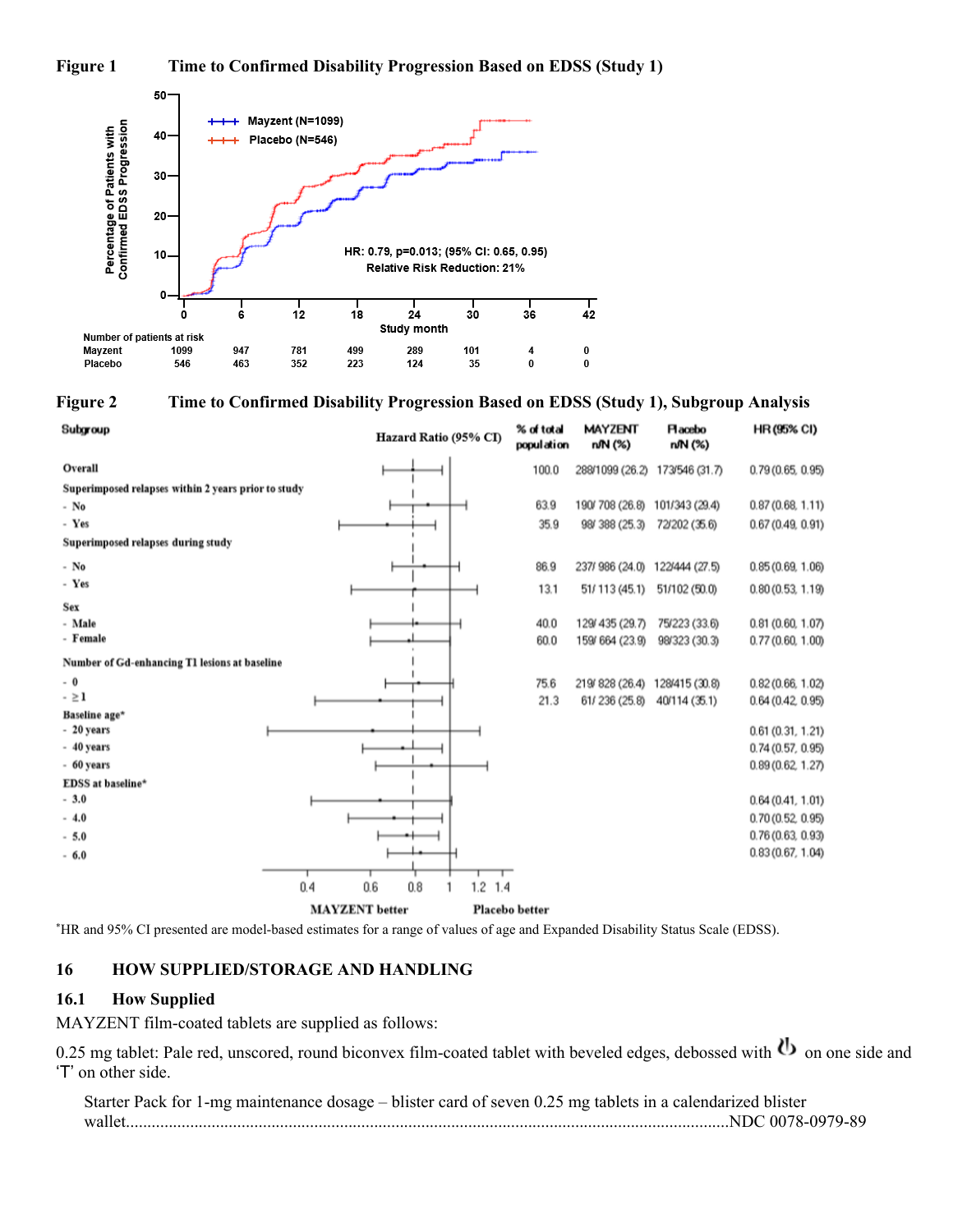Starter Pack for 2-mg maintenance dosage – blister card of twelve 0.25 mg tablets in a calendarized blister wallet.............................................................................................................................................NDC 0078-0979-12 Bottle of 28 tablets........................................................................................................................NDC 0078-0979-50

1 mg tablet: Violet white, unscored, round biconvex film-coated tablet with beveled edges, debossed with  $\bf{b}$  on one side and 'L' on other side.

Bottle of 30 tablets........................................................................................................................NDC 0078-1014-15

2 mg tablet: Pale yellow, unscored, round biconvex film-coated tablet with beveled edges, debossed with  $\Phi$  on one side and 'II' on other side.

#### <span id="page-27-0"></span>**16.2 Storage and Handling**

#### Unopened Containers

Store MAYZENT 0.25 mg, 1 mg, and 2 mg film-coated tablets in a refrigerator between 2°C to 8°C (36°F to 46°F). After pharmacy dispensing to patient, MAYZENT 0.25 mg, 1 mg, and 2 mg film-coated tablets may be stored at 20°C to 25°C (68°F to 77°F) [see USP Controlled Room Temperature] for up to 3 months.

#### Opened Containers

#### *Bottles*

MAYZENT 0.25 mg, 1 mg, and 2 mg film-coated tablets may be stored at 20°C to 25°C (68°F to 77°F) [see USP Controlled Room Temperature] for up to 3 months. Do not refrigerate after opening.

#### *Starter Pack/Blister Card*

MAYZENT 0.25 mg film-coated tablets may be stored at 20°C to 25°C (68°F to 77°F) [see USP Controlled Room Temperature] for up to 3 months. Do not refrigerate after opening. Store in original calendarized blister wallet container.

#### <span id="page-27-1"></span>**17 PATIENT COUNSELING INFORMATION**

Advise the patient to read the FDA-approved patient labeling (Medication Guide).

#### Administration

Tell patients not to discontinue MAYZENT without first discussing this with the prescribing physician. Advise patients to contact their physician if they accidently take more MAYZENT than prescribed.

Instruct patients to administer tablets whole; do not split, crush, or chew MAYZENT tablets.

#### Risk of Infections

Inform patients that they may have an increased risk of infections, some of which could be life-threatening, when taking MAYZENT, and that they should contact their physician if they develop symptoms of infection *[see Warnings and Precautions (5.1)].* Advise patients that the use of some vaccines containing live virus (live-attenuated vaccines) should be avoided during treatment with MAYZENT and MAYZENT should be paused 1 week prior and until 4 weeks after a planned vaccination. Recommend that patients postpone treatment with MAYZENT for at least 1 month after VZV vaccination. Inform patients that prior or concomitant use of drugs that suppress the immune system may increase the risk of infection.

#### Macular Edema

Advise patients that MAYZENT may cause macular edema, and that they should contact their physician if they experience any changes in their vision while taking MAYZENT *[see Warnings and Precautions (5.2)]*. Inform patients with diabetes mellitus or a history of uveitis that their risk of macular edema is increased.

#### Cardiac Effects

Advise patients that initiation of MAYZENT treatment results in transient decrease in heart rate *[see Warnings and Precautions (5.3)].* Inform patients that to reduce this effect, dosage titration is required. Advise patients that dosage titration is also required if a dose is missed for more than 24 hours during the titration or if 4 or more consecutive daily maintenance doses are missed *[see Dosage and Administration (2.2, 2.3, 2.5) and Warnings and Precautions (5.3)].* Inform certain patients with certain pre-existing cardiac conditions that they will need to be observed in the doctor's office or other facility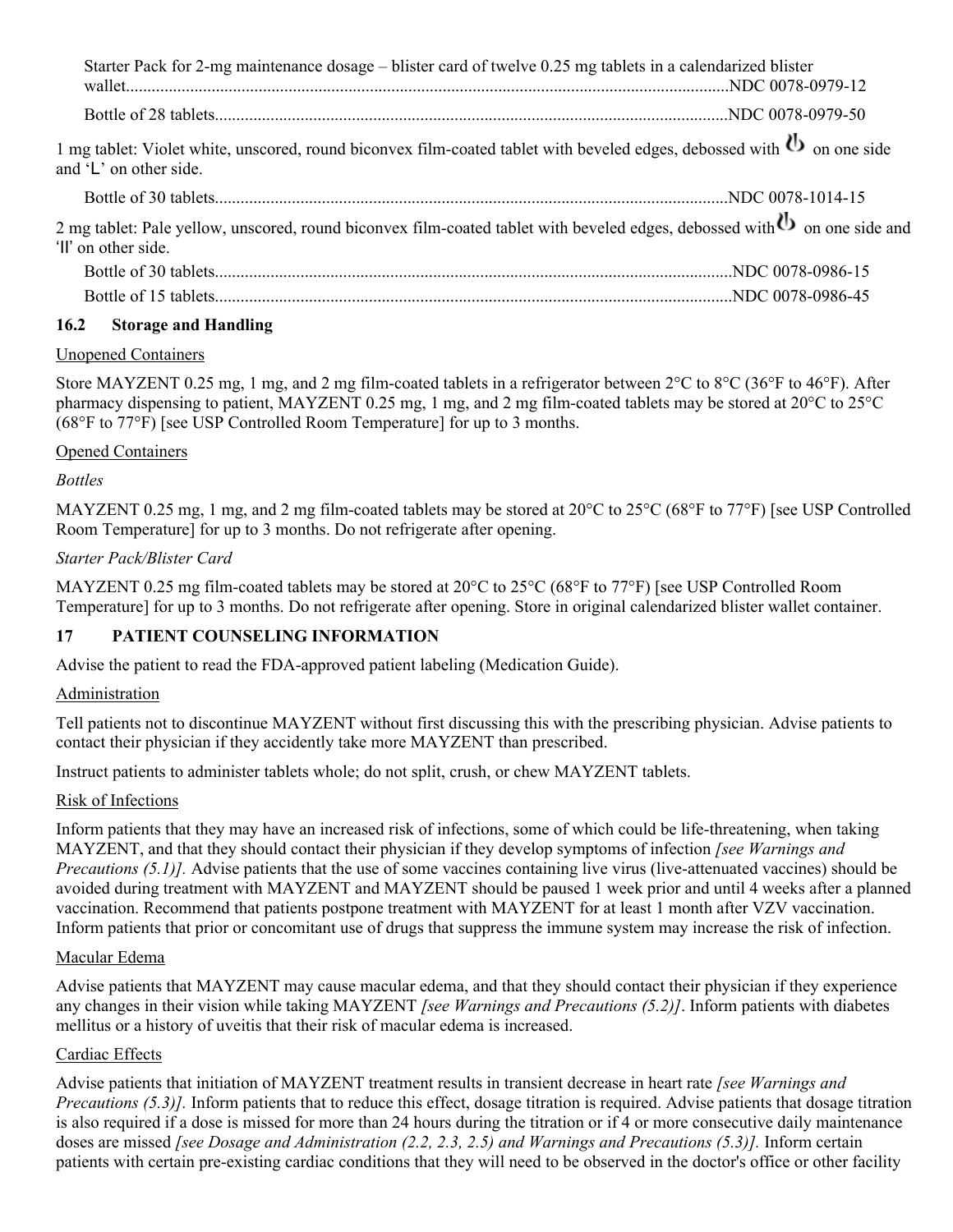for at least 6 hours after the first dose and after reinitiation if treatment is interrupted or discontinued for certain periods *[see Dosage and Administration (2.4)]*.

#### Respiratory Effects

Advise patients that they should contact their physician if they experience new onset or worsening of dyspnea *[see Warnings and Precautions (5.4)].*

#### Liver Injury

Inform patients that MAYZENT may increase liver enzymes. Advise patients that they should contact their physician if they experience any unexplained nausea, vomiting, abdominal pain, fatigue, anorexia, or jaundice and/or dark urine during treatment *[see Warnings and Precautions (5.5)].*

#### Cutaneous Malignancies

Inform patients that the risk of basal cell carcinoma is increased with the use of MAYZENT and that cases of melanoma and squamous cell carcinoma have been reported. Advise patients that any suspicious skin lesions should be promptly evaluated. Advise patients to limit exposure to sunlight and ultraviolet light by wearing protective clothing and using a sunscreen with a high protection factor *[see Warnings and Precautions (5.6)]*.

#### Pregnancy and Fetal Risk

Inform patients that, based on animal studies MAYZENT may cause fetal harm *[see Warnings and Precautions (5.8)].* Discuss with women of childbearing age whether they are pregnant, might be pregnant, or are trying to become pregnant. Advise women of childbearing potential of the need for effective contraception during treatment with MAYZENT and for 10 days after stopping MAYZENT. Advise a female patient to immediately inform that prescriber if she is pregnant or planning to become pregnant *[see Warnings and Precautions (5.8) and Use in Specific Populations (8.1, 8.3)]*.

#### Posterior Reversible Encephalopathy Syndrome

Advise patients to immediately report to their healthcare provider any symptoms involving sudden onset of severe headache, altered mental status, visual disturbances, or seizure. Inform patients that delayed treatment could lead to permanent neurological sequelae *[see Warnings and Precautions (5.9)].*

#### Severe Increase in Disability After Stopping MAYZENT

Inform patients that severe increase in disability has been reported after discontinuation of another S1P receptor modulator like MAYZENT. Advise patients to contact their physician if they develop worsening symptoms of MS following discontinuation of MAYZENT *[see Warnings and Precautions (5.11)].*

#### Immune System Effects After Stopping MAYZENT

Advise patients that MAYZENT continues to have effects, such as lowering effects on peripheral lymphocyte count, for up to 3 to 4 weeks after the last dose *[see Warnings and Precautions (5.12)].*

#### Storage and Handling

Inform patients that MAYZENT may be stored at room temperature for up to 3 months. If patients need to store MAYZENT for more than 3 months, containers should remain unopened and stored in a refrigerator until use *[see How Supplied/Storage and Handling (16.2)].*

Distributed by: Novartis Pharmaceuticals Corporation East Hanover, New Jersey 07936

MAYZENT is a registered trademark of Novartis AG

© Novartis

T2022-12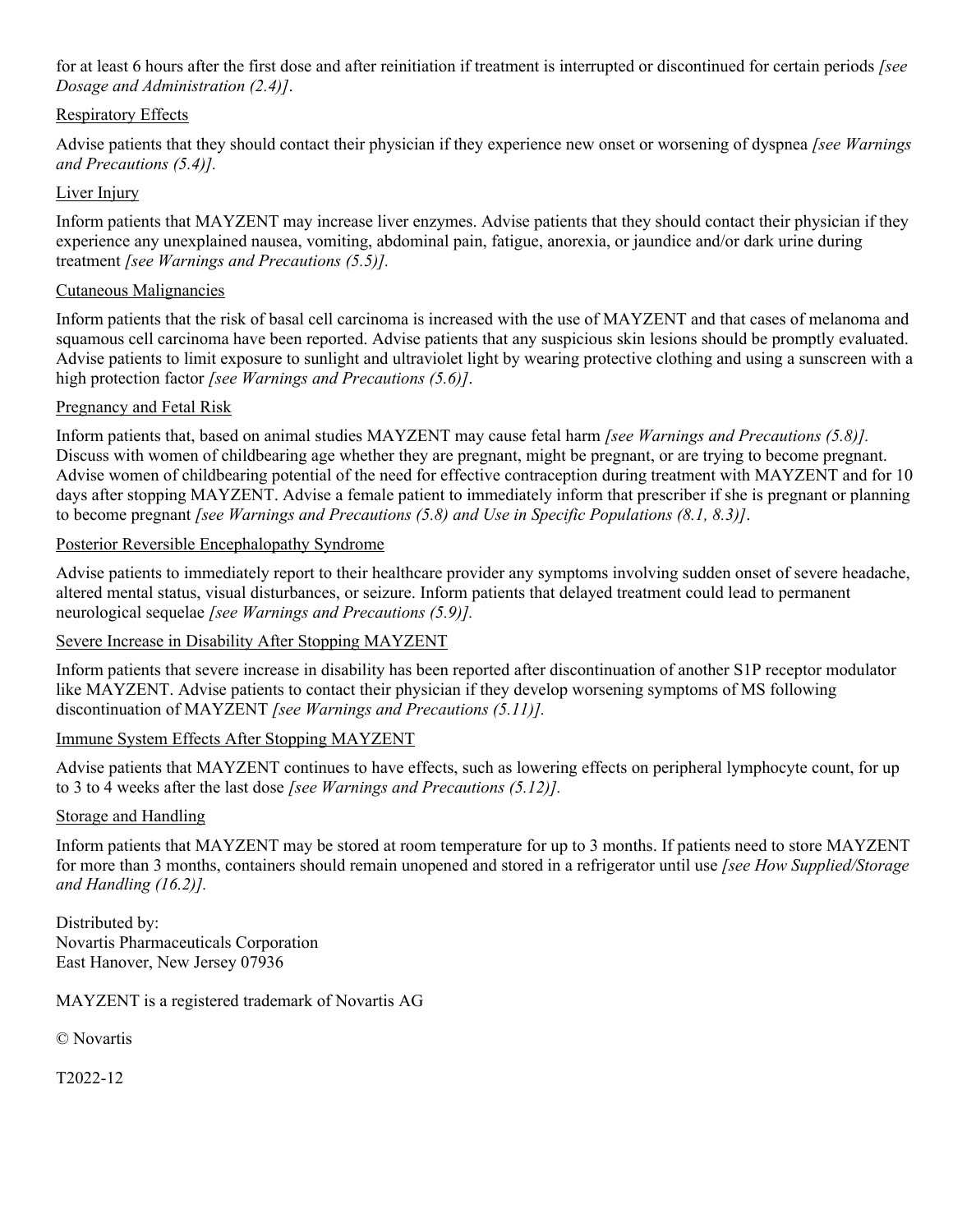#### **MEDICATION GUIDE MAYZENT (Māʹzĕnt) (siponimod) tablets, for oral use**

#### **What is the most important information I should know about MAYZENT?**

**1. MAYZENT may cause serious side effects, including: Slow heart rate (bradycardia or bradyarrhythmia) when you start taking MAYZENT.** MAYZENT can cause your heart rate to slow down, especially after you take your first dose. You should have a test to check the electrical activity of your heart called an electrocardiogram (ECG) before you take your first dose of MAYZENT.

During the initial updosing period (4 days for the 1 mg daily dose or 5 days for the 2 mg daily dose), if you miss 1 or more doses of MAYZENT, you need to restart the updosing. Call your healthcare provider if you miss a dose of MAYZENT. See **"How should I take MAYZENT?"**

**2. Infections.** MAYZENT can increase your risk of serious infections that can be life-threatening and cause death. MAYZENT lowers the number of white blood cells (lymphocytes) in your blood. This will usually go back to normal within 3 to 4 weeks of stopping treatment. Your healthcare provider should review a recent blood test of your white blood cells before you start taking MAYZENT.

Call your healthcare provider right away if you have any of these symptoms of an infection during treatment with MAYZENT and for 3 to 4 weeks after your last dose of MAYZENT:

- 
- tiredness
- body aches
- chills
- nausea
- fever **by the contract of the contract of the contract of the contract of the contract of the contract of the contract of the contract of the contract of the contract of the contract of the contract of the contract of the** 
	- headache with fever, neck stiffness, sensitivity to light, nausea, confusion (these may be symptoms of meningitis, an infection of the lining around your brain and spine)
- **3.** A problem with your vision called macular edema. Macular edema can cause some of the same vision symptoms as a multiple sclerosis (MS) attack (optic neuritis). You may not notice any symptoms with macular edema. If macular edema happens, it usually starts in the first 1 to 4 months after you start taking MAYZENT. Your healthcare provider should test your vision before you start taking MAYZENT and any time you notice vision changes during treatment with MAYZENT. Your risk of macular edema is higher if you have diabetes or have had an inflammation of your eye called uveitis.

Call your healthcare provider right away if you have any of the following:

- blurriness or shadows in the center of your vision  $\bullet$  sensitivity to light
- a blind spot in the center of your vision unusually colored (tinted) vision
- 

#### **See "What are the possible side effects of MAYZENT?" for more information about side effects.**

#### **What is MAYZENT?**

MAYZENT is a prescription medicine that is used to treat relapsing forms of multiple sclerosis, to include clinically isolated syndrome, relapsing-remitting disease, and active secondary progressive disease, in adults.

It is not known if MAYZENT is safe and effective in children.

#### **Who should not take MAYZENT?**

#### **Do not take MAYZENT if you:**

- have a CYP2C9\*3/\*3 genotype. Before starting treatment with MAYZENT, your CYP2C9 genotype should be determined by your healthcare provider. Ask your healthcare provider if you are not sure.
- have had a heart attack, chest pain called unstable angina, stroke or mini-stroke (transient ischemic attack or TIA), or certain types of heart failure in the last 6 months
- have certain types of heart block or irregular or abnormal heartbeat (arrhythmia), unless you have a pacemaker

#### **What should I tell my healthcare provider before taking MAYZENT?**

#### **Before taking MAYZENT, tell your healthcare provider about all of your medical conditions, including if you:**

- have an irregular or abnormal heartbeat
- a history of stroke or other diseases related to blood vessels in the brain
- breathing problems, including during your sleep
- a fever or infection, or you are unable to fight infections due to a disease or taking medicines that lower your immune system. Tell your healthcare provider if you have had chickenpox or have received the vaccine for chickenpox. Your healthcare provider may do a blood test for chickenpox virus. You may need to get the full course of vaccine for chickenpox and then wait 1 month before you start taking MAYZENT**.**
- have slow heart rate
- have liver problems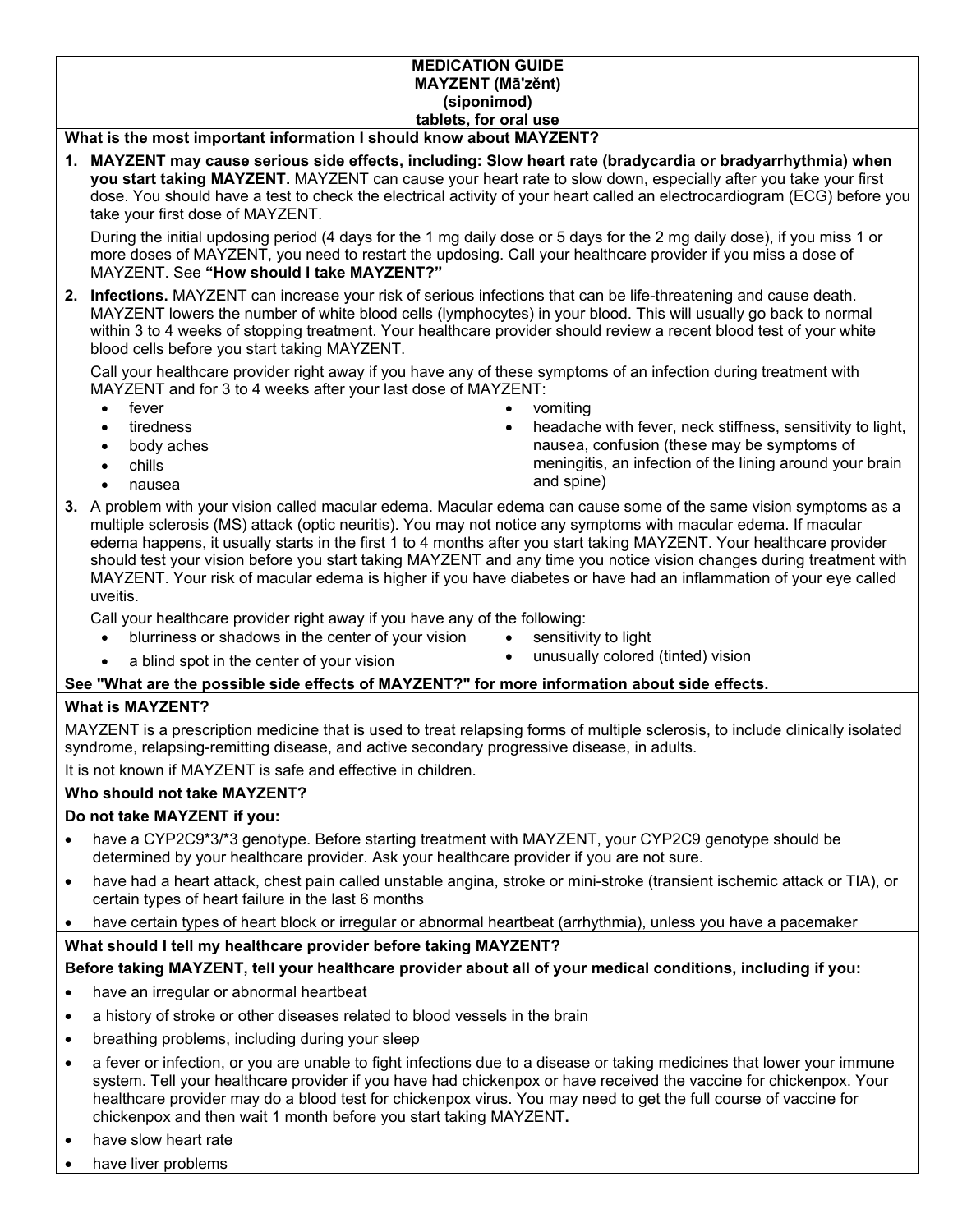- have diabetes
- have eye problems, especially an inflammation of the eye called uveitis
- had or now have a type of skin cancer called basal cell carcinoma (BCC), melanoma, or squamous cell carcinoma
- have high blood pressure
- are pregnant or plan to become pregnant. MAYZENT may harm your unborn baby. Talk to your healthcare provider right away if you become pregnant while taking MAYZENT or if you become pregnant within 10 days after you stop taking MAYZENT.
	- $\circ$  If you are a woman who can become pregnant, you should use effective birth control during your treatment with MAYZENT and for at least 10 days after you stop taking MAYZENT.
- are breastfeeding or plan to breastfeed. It is not known if MAYZENT passes into your breast milk. Talk to your healthcare provider about the best way to feed your baby if you take MAYZENT.

**Tell your healthcare provider about all the medicines you take, including** prescription medicines, over-the-counter medicines, vitamins, and herbal supplements. Especially tell your healthcare provider if you:

- take medicines to control your heart rhythm (antiarrhythmics), or blood pressure (antihypertensives), or heart beat (such as calcium channel blockers or beta-blockers)
- take medicines that affect your immune system, such as beta-interferon or glatiramer acetate, or any of these medicines that you took in the past
- have recently received a live vaccine. You should avoid receiving **live** vaccines during treatment with MAYZENT. MAYZENT should be stopped 1 week before and for 4 weeks after receiving a live vaccine. If you receive a live vaccine, you may get the infection that the vaccine was meant to prevent. Vaccines may not work as well when given during treatment with MAYZENT.

Know the medicines you take. Keep a list of your medicines with you to show your healthcare provider and pharmacist when you get a new medicine.

Using MAYZENT and other medicines together may affect each other causing serious side effects.

#### **How should I take MAYZENT?**

The daily maintenance dose of MAYZENT is either 1 mg or 2 mg, depending on your CYP2C9 genotype. Ask your healthcare provider if you are not sure about your daily maintenance dose.

Do not split, crush, or chew MAYZENT tablets; take tablets whole.

Start your treatment with MAYZENT using the following titration schedule with your starter pack:

| For the 1 mg daily maintenance dose, use a 7-tablet starter<br>pack:  | Tablets a day             |
|-----------------------------------------------------------------------|---------------------------|
| Day 1                                                                 | $1 \times 0.25$ mg tablet |
| Day 2                                                                 | $1 \times 0.25$ mg tablet |
| Day 3                                                                 | $2 \times 0.25$ mg tablet |
| Day 4                                                                 | $3 \times 0.25$ mg tablet |
| Day 5 and every day after                                             | 1 x 1 mg tablet           |
| For the 2 mg daily maintenance dose, use a 12-tablet starter<br>pack: | Tablets a day             |
| Day 1                                                                 | $1 \times 0.25$ mg tablet |
| Day 2                                                                 | $1 \times 0.25$ mg tablet |
| Day 3                                                                 | $2 \times 0.25$ mg tablet |
| Day 4                                                                 | $3 \times 0.25$ mg tablet |
| Day 5                                                                 | $5 \times 0.25$ mg tablet |
| Day 6 and every day after                                             | 1 x 2 mg tablet           |

- Take MAYZENT exactly as your healthcare provider tells you. Do not change your dose or stop taking MAYZENT unless your healthcare provider tells you to.
- Take MAYZENT 1 time each day.
- Take MAYZENT with or without food.
- If you miss 1 or more doses of MAYZENT **during** the initial dose titration, you need to restart the medication.
- If you miss a dose of MAYZENT **after** the initial dose-titration, take it as soon as you remember.
- If MAYZENT treatment is stopped for 4 days in a row, treatment has to be restarted with the titration.
- **Do not stop taking MAYZENT without talking with your healthcare provider first.**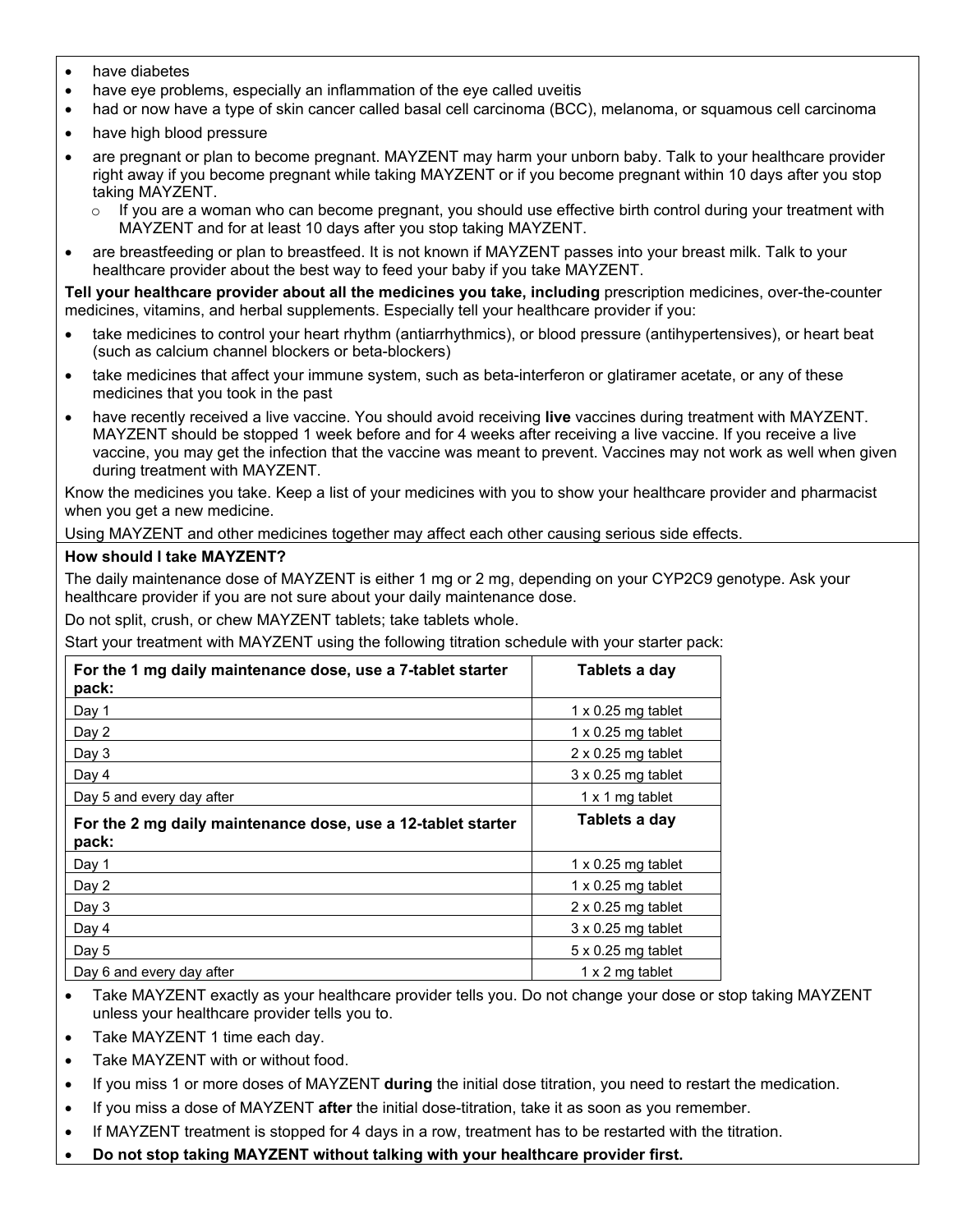#### **What are the possible side effects of MAYZENT?**

**MAYZENT may cause serious side effects, including:**

- **See "What is the most important information I should know about MAYZENT?"**
- **increased blood pressure.** Your healthcare provider should check your blood pressure during treatment with MAYZENT.
- **liver problems.** MAYZENT may cause liver problems. Your healthcare provider should do blood tests to check your liver before you start taking MAYZENT. Call your healthcare provider right away if you have any of the following symptoms of liver problems:
	-
	-
	- $\circ$  stomach pain  $\circ$
	- o tiredness
- 
- o nausea<br>
o vomiting<br>
o vomiting<br>
o vour skin or the  $\circ$  vomiting variation of the whites of your eyes turn yellow  $\circ$  your skin or the whites of your eyes turn yellow  $\circ$  dark urine
	-
- **breathing problems.** Some people who take MAYZENT have shortness of breath. Call your healthcare provider right away if you have new or worsening breathing problems.
- **swelling and narrowing of the blood vessels in your brain.** A condition called PRES (Posterior Reversible Encephalopathy Syndrome) has happened with drugs in the same class. Symptoms of PRES usually get better when you stop taking MAYZENT. However, if left untreated, it may lead to a stroke. Call your healthcare provider right away if you have any of the following symptoms:
	-
	- o sudden severe headache o sudden loss of vision or other changes in your vision
	- o sudden confusion o seizure
- **severe worsening of multiple sclerosis after stopping MAYZENT.** When MAYZENT is stopped, symptoms of MS may return and become worse compared to before or during treatment. Always talk to your doctor before you stop taking MAYZENT for any reason. Tell your healthcare provider if you have worsening symptoms of MS after stopping MAYZENT.
- **types of skin cancer called basal cell carcinoma (BCC), melanoma, and squamous cell carcinoma.** Tell your doctor if you have any changes in the appearance of your skin, including changes in a mole, a new darkened area on your skin, a sore that does not heal, or growths on your skin, such as a bump that may be shiny, pearly white, skincolored, or pink. Your doctor should check your skin for any changes during treatment with MAYZENT. Limit the amount of time you spend in sunlight and ultraviolet (UV) light. Wear protective clothing and use a sunscreen with a high sun protection factor.

#### **The most common side effects of MAYZENT include:**

- headache
- high blood pressure (hypertension)
- abnormal liver tests

Tell your healthcare provider if you have any side effects that bother you or that do not go away.

These are not all of the possible side effects of MAYZENT. For more information, ask your healthcare provider or pharmacist. Call your doctor for medical advice about side effects. You may report side effects to FDA at 1-800-FDA-1088.

#### **How should I store MAYZENT?**

#### Unopened Containers

MAYZENT 0.25 mg, 1 mg, and 2 mg tablets may be stored at room temperature between 68°F to 77°F (20°C to 25°C) for up to 3 months. If you need to store MAYZENT tablets for more than 3 months, containers should remain unopened and stored in a refrigerator between 36°F to 46°F (2°C to 8°C) until use.

#### Opened Containers

*Bottles*

MAYZENT 0.25 mg, 1 mg, and 2 mg tablets may be stored at room temperature between 68°F to 77°F (20°C to 25°C) for up to 3 months. Do not refrigerate after opening.

#### *Starter Pack/Blister Card*

MAYZENT 0.25 mg tablets may be stored at room temperature between 68°F to 77°F (20°C to 25°C) for up to 3 months. Do not refrigerate after opening. Store in original calendarized blister wallet container.

#### **Keep MAYZENT and all medicines out of the reach of children.**